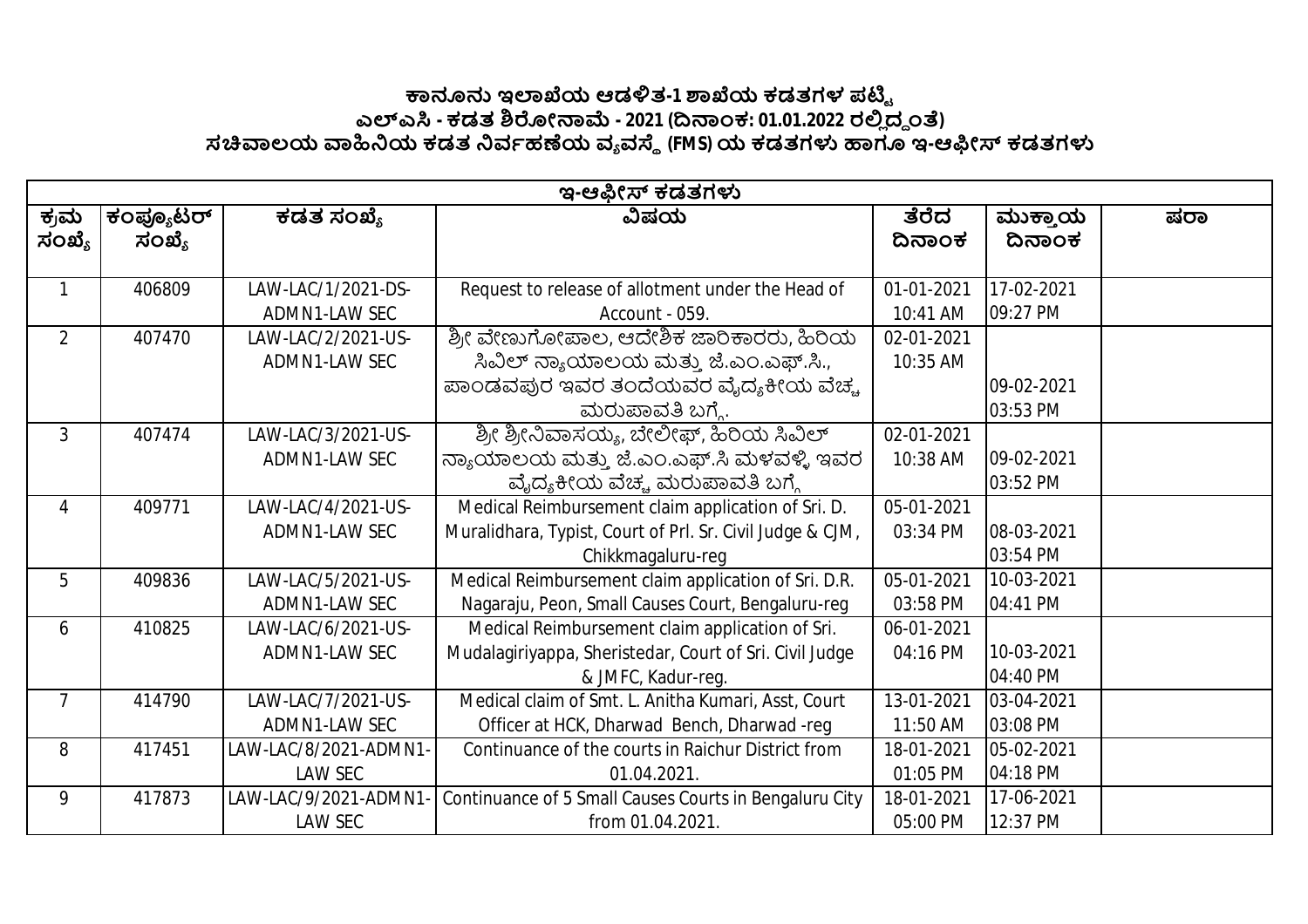| ಕ್ರಮ            | ಕಂಪ್ಯೂಟರ್ | ಕಡತ ಸಂಖ್ಯೆ          | ವಿಷಯ                                                       | ತೆರೆದ      | ಮುಕ್ತಾಯ    | ಷರಾ                 |
|-----------------|-----------|---------------------|------------------------------------------------------------|------------|------------|---------------------|
| ಸಂಖ್ಯೆ          | ಸಂಖ್ಯೆ    |                     |                                                            | ದಿನಾಂಕ     | ದಿನಾಂಕ     |                     |
|                 |           |                     |                                                            |            |            |                     |
| 10 <sup>1</sup> | 419061    | LAW-LAC/10/2021-    | Medical reimbursement claim application of Smt. A.         | 20-01-2021 |            |                     |
|                 |           | ADMN1-LAW SEC       | Uma., Stenographer, Prl. Cvil Judge & JMFC Court,          | 11:23 AM   | 06-02-2021 |                     |
|                 |           |                     | Belthangady -reg.                                          |            | 05:01 PM   |                     |
| 11              | 419078    | LAW-LAC/11/2021-    | Medical reimbursement claim application of Sri. Anand      | 20-01-2021 |            |                     |
|                 |           | ADMN1-LAW SEC       | G. Kumarmath, FDA., Civil Judge & JmFC Court,              | 11:27 AM   | 09-02-2021 |                     |
|                 |           |                     | Mudalagi-reg.                                              |            | 04:09 PM   |                     |
| 12              | 419081    | LAW-LAC/12/2021-    | Medical reimbursement claim application of Sri.            | 20-01-2021 |            | ಚಾಲ್ತಿಯಲ್ಲಿರುತ್ತದೆ. |
|                 |           | ADMN1-LAW SEC       | Veeresh Kumar, C.K., Prl. Civil Judge & JMFC, Gokak-reg.   | 11:29 AM   |            |                     |
|                 |           |                     |                                                            |            |            |                     |
| 13              | 419086    | LAW-LAC/13/2021-    | Medical reimbursement claim application of Smt. P.         | 20-01-2021 | 18-02-2021 |                     |
|                 |           | ADMN1-LAW SEC       | Shobha, Sheristedar, City Civil Court, Bengaluru-reg.      | 11:31 AM   | 01:02 PM   |                     |
| 14              | 419093    | LAW-LAC/14/2021-    | Medical reimbursement claim application of Smt. G.V.       | 20-01-2021 |            |                     |
|                 |           | ADMN1-LAW SEC       | Sharadamma, Sheristedar of Sr. Civil Judge & JMFC          | 11:33 AM   | 18-02-2021 |                     |
|                 |           |                     | Court, Challakere-reg.                                     |            | 01:03 PM   |                     |
| 15              | 419098    | LAW-LAC/15/2021-    | Medical claim of Sri. Raghu, M.H., FDA of this office -reg | 20-01-2021 | 09-02-2021 |                     |
|                 |           | ADMN1-LAW SEC       |                                                            | 11:35 AM   | 04:00 PM   |                     |
| 16              | 419547    | LAW-LAC/16/2021-    | Dischqrge of Sri Mallikarjuna R Mqdaval civil judge-reg    | 20-01-2021 | 21-04-2021 |                     |
|                 |           | ADMN1-LAW SEC       |                                                            | 04:30 PM   | 01:11 PM   |                     |
| 17              | 421276    | LAW-LAC/17/2021-DS- | Forwardal of resignation letter submitted by Smt. Rahat    | 22-01-2021 |            |                     |
|                 |           | ADMN1-LAW SEC       | Afshan H.N. VI Addl. Senior Civil Judge, Bengaluru Rural   | 03:34 PM   | 21-03-2021 |                     |
|                 |           |                     | District, Bengaluru-reg                                    |            | 22:22:PM   |                     |
| 18              | 421981    | LAW-LAC/18/2021-DS- | Appointment to the Court of XC Addl. City Civil and        | 25-01-2021 | 24-05-2021 |                     |
|                 |           | ADMN1-LAW SEC       | Session Judge, Bengaluru City                              | 01:28 PM   | 03:55 PM   |                     |
| 19              | 422199    | LAW-LAC/19/2021-DS- | Continuance of the Court of Addl. Civil Judge &            | 25-01-2021 |            |                     |
|                 |           | ADMN1-LAW SEC       | JMFC., Gangavathi in Koppal District firom 01.04.2021      | 03:52 PM   | 05-02-2021 |                     |
|                 |           |                     |                                                            |            | 12:37 PM   |                     |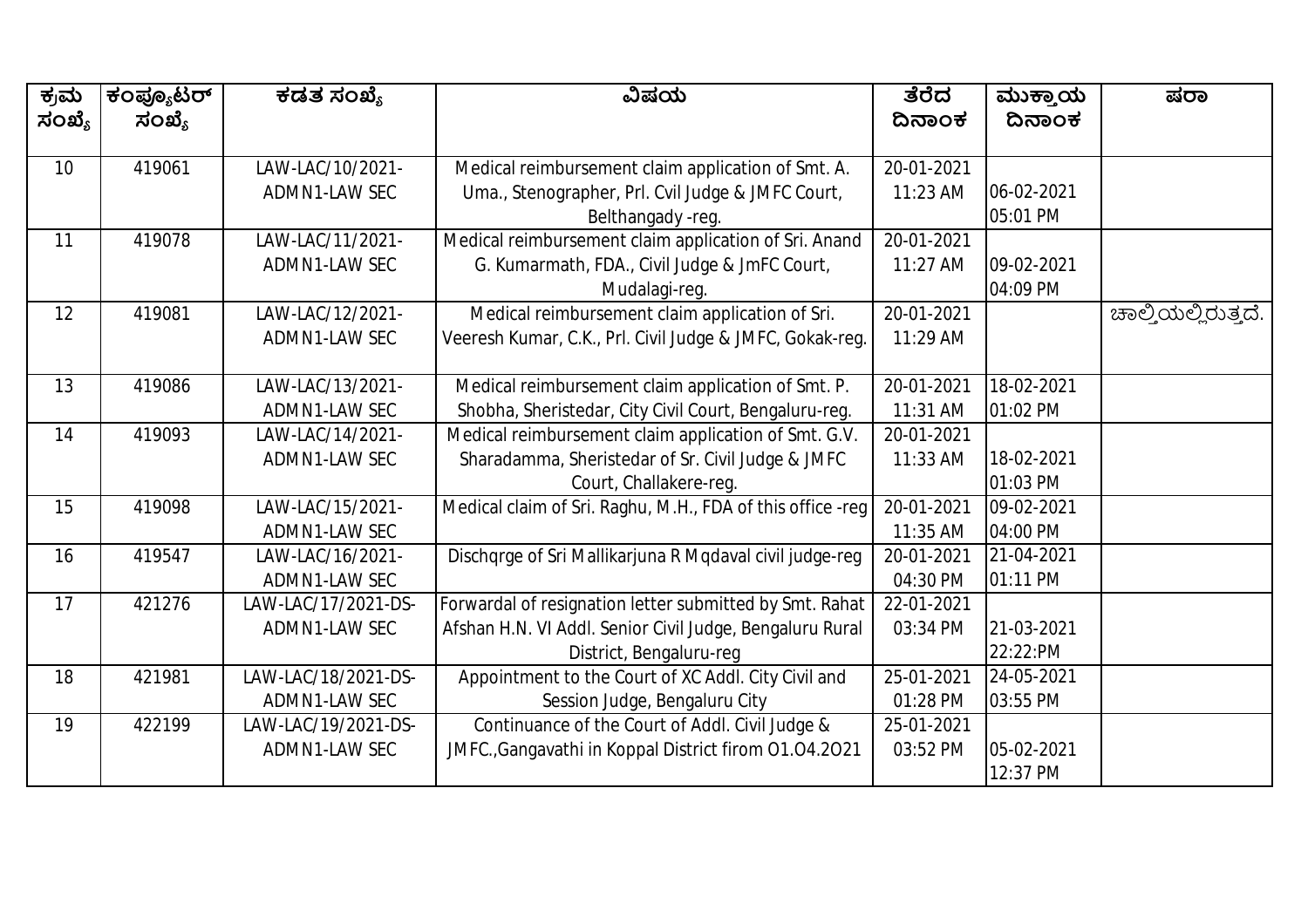| ಕ್ರಮ   | ಕಂಪ್ಯೂಟರ್ | ಕಡತ ಸಂಖ್ಯೆ          | ವಿಷಯ                                                      | ತೆರೆದ      | ಮುಕ್ತಾಯ    | ಷರಾ |
|--------|-----------|---------------------|-----------------------------------------------------------|------------|------------|-----|
| ಸಂಖ್ಯೆ | ಸಂಖ್ಯೆ    |                     |                                                           | ದಿನಾಂಕ     | ದಿನಾಂಕ     |     |
|        |           |                     |                                                           |            |            |     |
| 20     | 422289    | LAW-LAC/20/2021-DS- | Medical reimbursement claim application of Sri. B. K.     | 25-01-2021 |            |     |
|        |           | ADMN1-LAW SEC       | Kakade, Sheristedar, Prl. Sr. Civil Judge & JMFC Court,   | 04:29 PM   | 02-02-2021 |     |
|        |           |                     | Raibag-reg.                                               |            | 08:38 PM   |     |
| 21     | 424608    | LAW-LAC/21/2021-DS- | Clarification regarding issue of government orders for    | 28-01-2021 | 24-08-2021 |     |
|        |           | ADMN1-LAW SEC       | continuance of courts.                                    | 02:47 PM   | 01:33 PM   |     |
| 22     | 425690    | LAW-LAC/22/2021-DS- | Continuance of 12 courts in Bengaluru City from           | 29-01-2021 | 16-02-2021 |     |
|        |           | ADMN1-LAW SEC       | 01.04.2021                                                | 01:06 PM   | 01:13 PM   |     |
| 23     | 425724    | LAW-LAC/23/2021-DS- | Continuance of the courts in Bengaluru Rural District     | 29-01-2021 | 05-02-2021 |     |
|        |           | ADMN1-LAW SEC       | from 01.04.2021                                           | 01:18 PM   | 05:00 PM   |     |
| 24     | 425743    | LAW-LAC/24/2021-DS- | Continuance of the courts in Mandya District from         | 29-01-2021 | 10-02-2021 |     |
|        |           | ADMN1-LAW SEC       | 01.04.2021                                                | 01:28 PM   | 02:33 PM   |     |
| 25     | 425850    | LAW-LAC/25/2021-DS- | Continuance of the courts in U.K. Karwar District         | 29-01-2021 | 05-02-2021 |     |
|        |           | ADMN1-LAW SEC       | fromo1.o4.2021.                                           | 02:52 PM   | 02:51 PM   |     |
| 26     | 425873    | LAW-LAC/26/2021-DS- | Continuance of the courts in Ramanagara District          | 29-01-2021 | 05-02-2021 |     |
|        |           | ADMN1-LAW SEC       | from23.04.2021.                                           | 03:01 PM   | 05:00 PM   |     |
| 27     | 425911    | LAW-LAC/27/2021-DS- | Continuance of the courts in Gadag District               | 29-01-2021 | 05-02-2021 |     |
|        |           | ADMN1-LAW SEC       | from:01.04.2021.                                          | 03:16 PM   | 04:59 PM   |     |
| 28     | 425932    | LAW-LAC/28/2021-DS- | Continuance of courts in Ballari District from 01.04.2021 | 29-01-2021 | 04-02-2021 |     |
|        |           | ADMN1-LAW SEC       |                                                           | 03:25 PM   | 04:57 PM   |     |
| 29     | 425966    | LAW-LAC/29/2021-DS- | Continuance of 3 Courts in Belagavi District              | 29-01-2021 | 16-02-2021 |     |
|        |           | ADMN1-LAW SEC       | fromo1.04.2021                                            | 03:38 PM   | 01:13 PM   |     |
| 30     | 425996    | LAW-LAC/30/2021-DS- | Continuance of court. of III Addl. District and Sessions  | 29-01-2021 |            |     |
|        |           | ADMN1-LAW SEC       | Judge, D.K.Mangaluru (Special Court for trial of cases    | 03:50 PM   | 16-02-2021 |     |
|        |           |                     | filed under PC Act) from 01.04.2021                       |            | 01:13 PM   |     |
| 31     | 426456    | LAW-LAC/31/2021-DS- | Continuance of the courts in Bengaluru City.              | 30-01-2021 | 16-02-2021 |     |
|        |           | ADMN1-LAW SEC       |                                                           | 11:10 AM   | 01:14 PM   |     |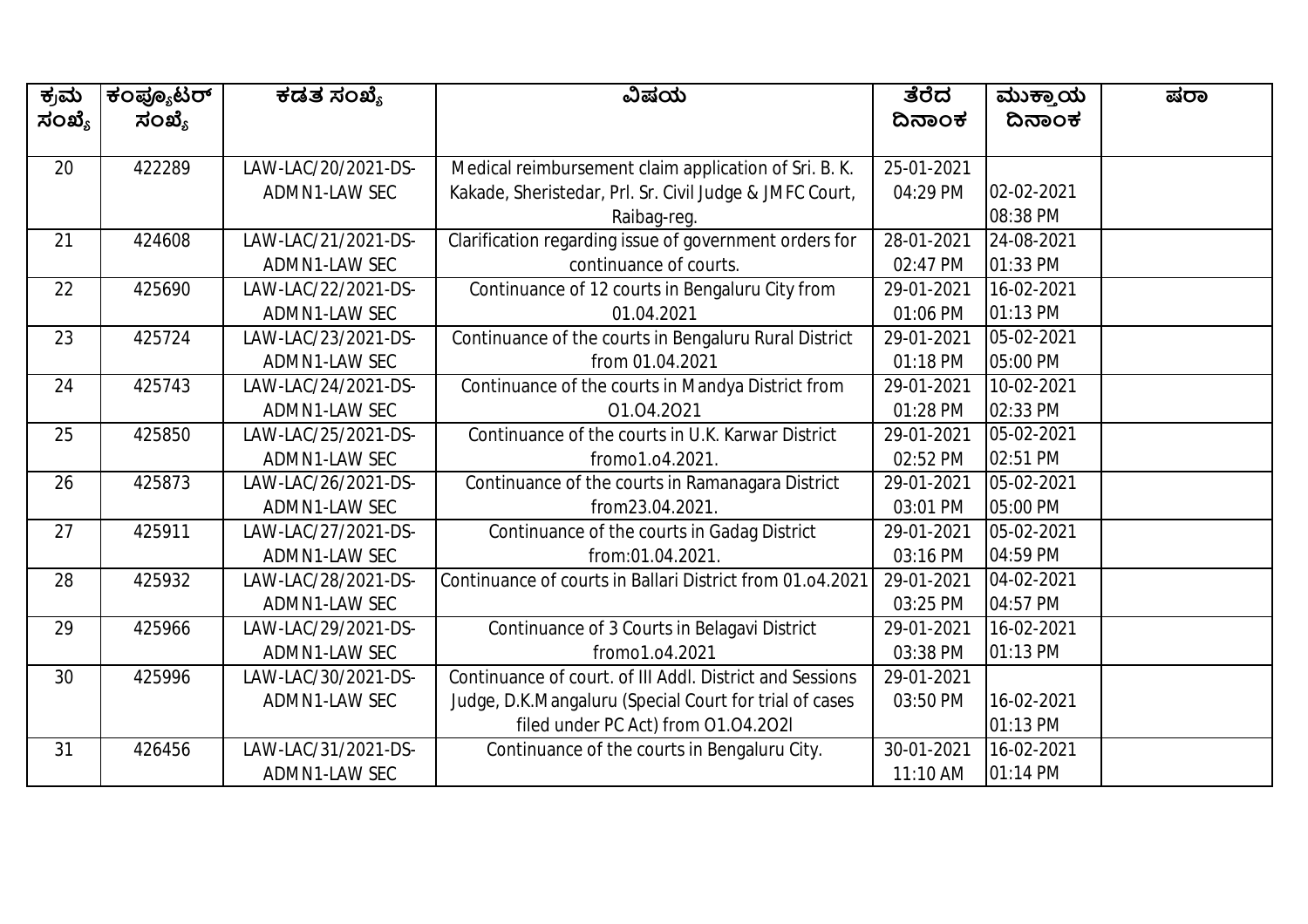| ಕ್ರಮ   | ಕಂಪ್ಯೂಟರ್ | ಕಡತ ಸಂಖ್ಯೆ          | ವಿಷಯ                                                      | ತೆರೆದ      | ಮುಕ್ತಾಯ    | ಷರಾ                 |
|--------|-----------|---------------------|-----------------------------------------------------------|------------|------------|---------------------|
| ಸಂಖ್ಯೆ | ಸಂಖ್ಯೆ    |                     |                                                           | ದಿನಾಂಕ     | ದಿನಾಂಕ     |                     |
| 32     | 427310    | LAW-LAC/32/2021-    | Continuation of appointment of 02 (two) Research          | 30-01-2021 |            |                     |
|        |           | ADMN1-LAW SEC       | Assistants to the Arbitration & Conciliation Centre -     | 05:04 PM   | 17-08-2021 |                     |
|        |           |                     | Bengaluru - reg.                                          |            | 12:41 PM   |                     |
| 33     | 429260    | LAW-LAC/33/2021-    | Stepping up of pay of Smt. N D Vanamala, Judgment         | 02-02-2021 | 18-06-2021 |                     |
|        |           | ADMN1-LAW SEC       | Writers, City Civil Court Bangalore                       | 03:07 PM   | 02:54 PM   |                     |
| 34     | 430683    | LAW-LAC/34/2021-DS- | Continuance of 6 Courts in Kalaburagi District from       | 03-02-2021 | 16-02-2021 |                     |
|        |           | ADMN1-LAW SEC       | 01.04.2021                                                | 04:30 PM   | 01:16 PM   |                     |
| 35     | 430696    | LAW-LAC/35/2021-DS- | Continuance of the courts in Haveri District              | 03-02-2021 | 16-02-2021 |                     |
|        |           | ADMN1-LAW SEC       | fromo1.04.2021                                            | 04:35 PM   | 01:16 PM   |                     |
| 36     | 431287    | LAW-LAC/36/2021-    | Stepping up of pay of Sri.Manja, Judgment                 | 04-02-2021 | 18-06-2021 |                     |
|        |           | ADMN1-LAW SEC       | writer, Addl. Industrial Tribunal, Bengaluru - reg.       | 12:37 PM   | 02:55 PM   |                     |
| 37     | 434575    | LAW-LAC/37/2021-DS- | Continuance of 7 courts in Dharwad District from          | 08-02-2021 | 29-05-2021 |                     |
|        |           | ADMN1-LAW SEC       | 01.04.2021                                                | 04:07 PM   | 01:55 PM   |                     |
| 38     | 434592    | LAW-LAC/38/2021-DS- | Continuance of the courts in Chikkamagaluru District      | 08-02-2021 | 29-05-2021 |                     |
|        |           | ADMN1-LAW SEC       | from 01.04.2021                                           | 04:12 PM   | 01:56 PM   |                     |
| 39     | 434605    | LAW-LAC/39/2021-DS- | Continuance of the courts in Vijayapura District from     | 08-02-2021 | 29-05-2021 |                     |
|        |           | ADMN1-LAW SEC       | 01.04.2021                                                | 04:16 PM   | 01:55 PM   |                     |
| 40     | 434612    | LAW-LAC/40/2021-DS- | Continuance of court of I Addl. District and Sessions     | 08-02-2021 | 29-05-2021 |                     |
|        |           | ADMN1-LAW SEC       | Judge, Kolar from 01.04.2021                              | 04:18 PM   | 01:56 PM   |                     |
| 41     | 441591    | LAW-LAC/41/2021-US- | Requesting for sanction of Medical Claim                  | 17-02-2021 |            | ಚಾಲ್ತಿಯಲ್ಲಿರುತ್ತದೆ. |
|        |           | ADMN1-LAW SEC       | reimbursement to Sri. Bhairushant Kotagi, Peon (Cook)     | 03:48 PM   |            |                     |
|        |           |                     | of this office by relaxing the rules as a special case on |            |            |                     |
|        |           |                     | humanitarian agrounds -reg                                |            |            |                     |
| 42     | 445163    | LAW-LAC/42/2021-    | ಕಾನೂನು ಇಲಾಖೆಯಲ್ಲಿ ಸ್ಕ್ರೀಕೃತಗೊಂಡ                           | 22-02-2021 |            | ಚಾಲ್ತಿಯಲ್ಲಿರುತ್ತದೆ. |
|        |           | ADMN1-LAW SEC       | ಮನವಿಗಳನ್ನು ಮುಂದಿನ ಕ್ರಮಕ್ಕಾಗಿ ರಿಜಿಸ್ಟ್ರಾರ್                 | 02:56 PM   |            |                     |
|        |           |                     | ಜನರಲ್, ಕರ್ನಾಟಕ ಉಚ್ಚ ನ್ಯಾಯಾಲಯ ರವರಿಗೆ                       |            |            |                     |
|        |           |                     | ಕಳುಹಿಸುವ ಬಗ್ಗೆ.                                           |            |            |                     |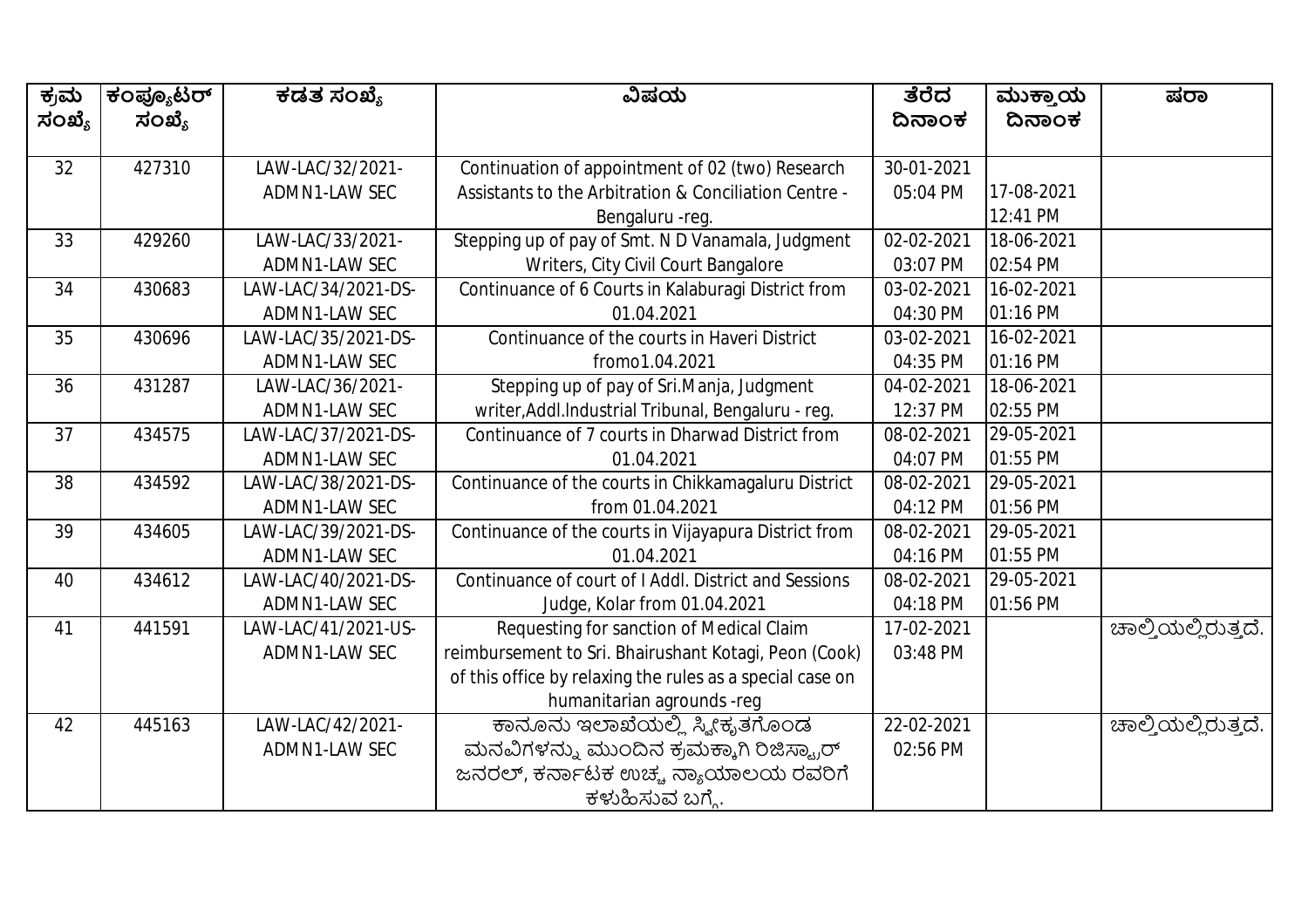| ಕ್ರಮ   | ಕಂಪ್ಯೂಟರ್ | ಕಡತ ಸಂಖ್ಯೆ            | ವಿಷಯ                                                                                                                   | ತೆರೆದ      | ಮುಕ್ತಾಯ                | ಷರಾ                 |
|--------|-----------|-----------------------|------------------------------------------------------------------------------------------------------------------------|------------|------------------------|---------------------|
| ಸಂಖ್ಯೆ | ಸಂಖ್ಯೆ    |                       |                                                                                                                        | ದಿನಾಂಕ     | ದಿನಾಂಕ                 |                     |
|        |           |                       |                                                                                                                        |            |                        |                     |
| 43     | 445411    | LAW-LAC/32/2021-      | Continuation of appointment of 02 (two) Research                                                                       | 22-02-2021 |                        |                     |
|        |           | ADMN1-LAW SEC-Part(1) | Assistants to the Arbitration & Conciliation Centre -                                                                  | 05:33 PM   | 24-08-2021             |                     |
| 44     | 445426    | LAW-LAC/43/2021-DS-   | Bengaluru - reg.                                                                                                       | 22-02-2021 | 01:31 PM               |                     |
|        |           |                       | Request to accord sanction to engage the services of sri                                                               |            |                        |                     |
|        |           | ADMN1-LAW SEC         | P jayakumar, deputy Registrar (Secretarial Services) as                                                                | 05:50 PM   |                        |                     |
|        |           |                       | Private Secretary to Honble the Chief Justice on                                                                       |            | 08-11-2021<br>10:00 PM |                     |
| 45     | 445435    | LAW-LAC/44/2021-DS-   | contract basis req<br>Creation of one ad-hoc post of Private Secretary to                                              | 22-02-2021 |                        |                     |
|        |           | ADMN1-LAW SEC         |                                                                                                                        | 05:54 PM   |                        |                     |
|        |           |                       | Honble the Chief Justice to be filled by an officer of the<br>rank of Assistant Registrar (Secretarial Services)- reg. |            | 01-07-2021             |                     |
|        |           |                       |                                                                                                                        |            | 11:39 AM               |                     |
| 46     | 445801    | LAW-LAC/45/2021-      | ಶ್ರೀ ಮನೋಹರ ಸೋಮಯಾ ಪೂಜಾರಿ, ಪ್ರ.ದ.ಸ. ಸಿಟಿ                                                                                 | 23-02-2021 |                        | ಚಾಲ್ತಿಯಲ್ಲಿರುತ್ತದೆ. |
|        |           | ADMN1-LAW SEC         | ಸಿವಿಲ್ ನ್ಯಾಯಾಲಯ, ಬೆಂಗಳೂರು ಇವರ                                                                                          | 12:49 PM   |                        |                     |
|        |           |                       | ಪರಿವೀಕ್ಷಣಾ ಅವಧಿಯನ್ನು ವಿಸ್ತರಿಸುವ ಬಗ್ಗೆ.                                                                                 |            |                        |                     |
| 47     | 445949    | LAW-LAC/46/2021-DS-   | Continuance of the courts in Chikkaballapura District                                                                  | 23-02-2021 | 07-08-2021             |                     |
|        |           | ADMN1-LAW SEC         | from 01.04.2021.                                                                                                       | 03:01 PM   | 10:38 AM               |                     |
| 48     | 445968    | LAW-LAC/47/2021-DS-   | Continuance of the courts in Tumakuru District                                                                         | 23-02-2021 | 07-08-2021             |                     |
|        |           | ADMN1-LAW SEC         | from01.o4.2021                                                                                                         | 03:08 PM   | 10:38 AM               |                     |
| 49     | 445973    | LAW-LAC/48/2021-DS-   | Continuance of the courts in Chamarajanagar District                                                                   | 23-02-2021 | 29-05-2021             |                     |
|        |           | ADMN1-LAW SEC         | from 01.04.2021.                                                                                                       | 03:10 PM   | 01:57 PM               |                     |
| 50     | 445981    | LAW-LAC/49/2021-DS-   | Continuance of the court of Senior Civil Judge &                                                                       | 23-02-2021 |                        | ಚಾಲ್ತಿಯಲ್ಲಿರುತ್ತದೆ. |
|        |           | ADMN1-LAW SEC         | CJM., Chamarajanagar from 06. 05.2021.                                                                                 | 03:13 PM   |                        |                     |
| 51     | 446479    | LAW-LAC/50/2021-      | Medical Reimbursement claim application of Sri.                                                                        | 24-02-2021 |                        |                     |
|        |           | ADMN1-LAW SEC         | B.P.Shiraguppi, Bailiff, of Prl. Sr. Civil Judge Court,                                                                | 11:33 AM   | 21-04-2021             |                     |
|        |           |                       | Hubballi - req.                                                                                                        |            | 01:11 PM               |                     |
| 52     | 446483    | LAW-LAC/51/2021-      | Medical reimbursement claim application of Sri.                                                                        | 24-02-2021 |                        |                     |
|        |           | ADMN1-LAW SEC         | Shivakumarayya S.Chikkamath, SDA, Court of the Civil                                                                   | 11:36 AM   | 03-04-2021             |                     |
|        |           |                       | Judge and JMFC Mundogod - reg.                                                                                         |            | 11:46 AM               |                     |
|        |           |                       |                                                                                                                        |            |                        |                     |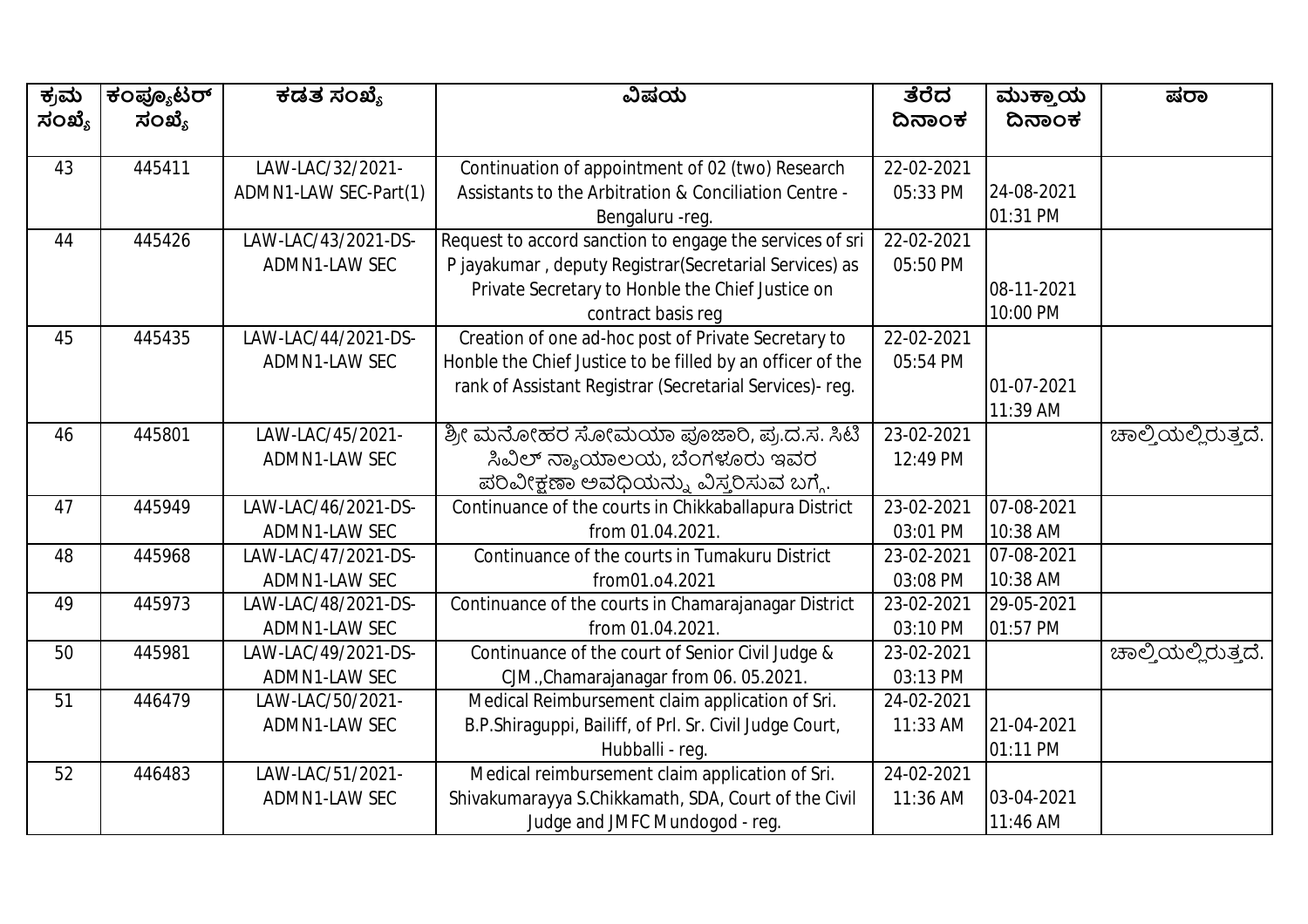| ಕ್ರಮ   | ಕಂಪ್ಯೂಟರ್ | ಕಡತ ಸಂಖ್ಯೆ          | ವಿಷಯ                                                          | ತೆರೆದ            | ಮುಕ್ತಾಯ    | ಷರಾ                 |
|--------|-----------|---------------------|---------------------------------------------------------------|------------------|------------|---------------------|
| ಸಂಖ್ಯೆ | ಸಂಖ್ಯೆ    |                     |                                                               | ದಿನಾಂಕ           | ದಿನಾಂಕ     |                     |
| 53     | 446498    | LAW-LAC/52/2021-    | Medical reimbursement claim application of Sri.               | 24-02-2021       |            |                     |
|        |           | ADMN1-LAW SEC       | T.H.Avin, Rtd., District and Sessions Judge, Bengaluru -      | 11:40 AM         | 17-11-2021 |                     |
|        |           |                     | reg.                                                          |                  | 02:02 PM   |                     |
| 54     | 448609    | LAW-LAC/53/2021-    | Medical reimbursement claim application of Sri.               | 26-02-2021       |            |                     |
|        |           | ADMN1-LAW SEC       | Danappa, Sheristedar, Sr. Civil Judge & JMFC Court,           | 01:13 PM         | 21-04-2021 |                     |
|        |           |                     | Shorapur - reg.                                               |                  | 01:11 PM   |                     |
| 55     | 448711    | LAW-LAC/54/2021-    | Medical reimbursement claim application of Sri.               | 26-02-2021       |            |                     |
|        |           | ADMN1-LAW SEC       | Prasanna Kumar, Stenographer, Prl. District & Sessions        | 03:04 PM         | 03-04-2021 |                     |
|        |           |                     | Judge, Chikkaballapura - reg.                                 |                  | 11:46 AM   |                     |
| 56     | 448744    | LAW-LAC/55/2021-    | Medical reimbursement claim application of Sri Umesh          | 26-02-2021       |            |                     |
|        |           | ADMN1-LAW SEC       | Bailiff, Prl. District & Sessions Court Bidar-reg.            | 03:25 PM         | 21-04-2021 |                     |
|        |           |                     |                                                               |                  | 01:11 PM   |                     |
| 57     | 448791    | LAW-LAC/56/2021-    | Medical claim of Sri. Ramappa K.Unakal, Typist, Sr. Civil     | 26-02-2021       | 21-04-2021 |                     |
|        |           | ADMN1-LAW SEC       | Judge, & JMFC Court, Hubballi - reg.                          | 03:45 PM         | 01:11 PM   |                     |
| 58     | 450017    | LAW-LAC/57/2021-    | ಶ್ರೀ ಸುಧೀಶ್ ಎಸ್. ವಿ. ಶಾಖಾಧಿಕಾರಿ, ರವರ                          | 01-03-2021       | 21-04-2021 |                     |
|        |           | ADMN1-LAW SEC       | ವೈದ್ಯಕೀಯ ವೆಚ್ಚದ ಮರುಪಾವತಿಯ ಬಗ್ಗೆ.                              | 04:37 PM         | 01:11 PM   |                     |
| 59     | 450853    | LAW-LAC/58/2021-    | Request for creation of 496 posts in various cadres on        | 02-03-2021       | 17-08-2021 |                     |
|        |           | ADMN1-LAW SEC       | the establishment of High Court of Karnataka - reg.           | 03:07 PM         | 12:48 PM   |                     |
| 60     | 454847    | LAW-LAC/59/2021-    | Transmission of records in D.E.No.9/2017 initiated            | 06-03-2021       |            |                     |
|        |           | ADMN1-LAW SEC       | against 1) Sri. Govindaraju and 2) Sri. M.C. Girish, Bailiffs | 11:12 AM         | 29-12-2021 |                     |
|        |           |                     | working in City Civil Court, Bengaluru - reg. R               |                  | 04:09 PM   |                     |
| 61     | 455084    | LAW-LAC/60/2021-    | Regarding Recruitment to 53 posts of Civil Judges as per      | $06 - 03 - 2021$ |            |                     |
|        |           | ADMN1-LAW SEC       | the Karnataka Judicial service (recruitment) Rules 2004       | 12:19 PM         | 17-11-2021 |                     |
|        |           |                     | & Amendment Rules 2011, 2015 and 2016                         |                  | 02:01 PM   |                     |
| 62     | 456474    | LAW-LAC/61/2021-DS- | Issue of Order of the Appointment Authority - imposing        | 08-03-2021       |            | ಚಾಲ್ತಿಯಲ್ಲಿರುತ್ತದೆ. |
|        |           | ADMN1-LAW SEC       | penalty of Compulsory Retirement on Sri. Shvivanand           | 03:47 PM         |            |                     |
|        |           |                     | Laxman Anchi, Civil Judge and JMFC, Bhalki, Bidar             |                  |            |                     |
|        |           |                     | District-req                                                  |                  |            |                     |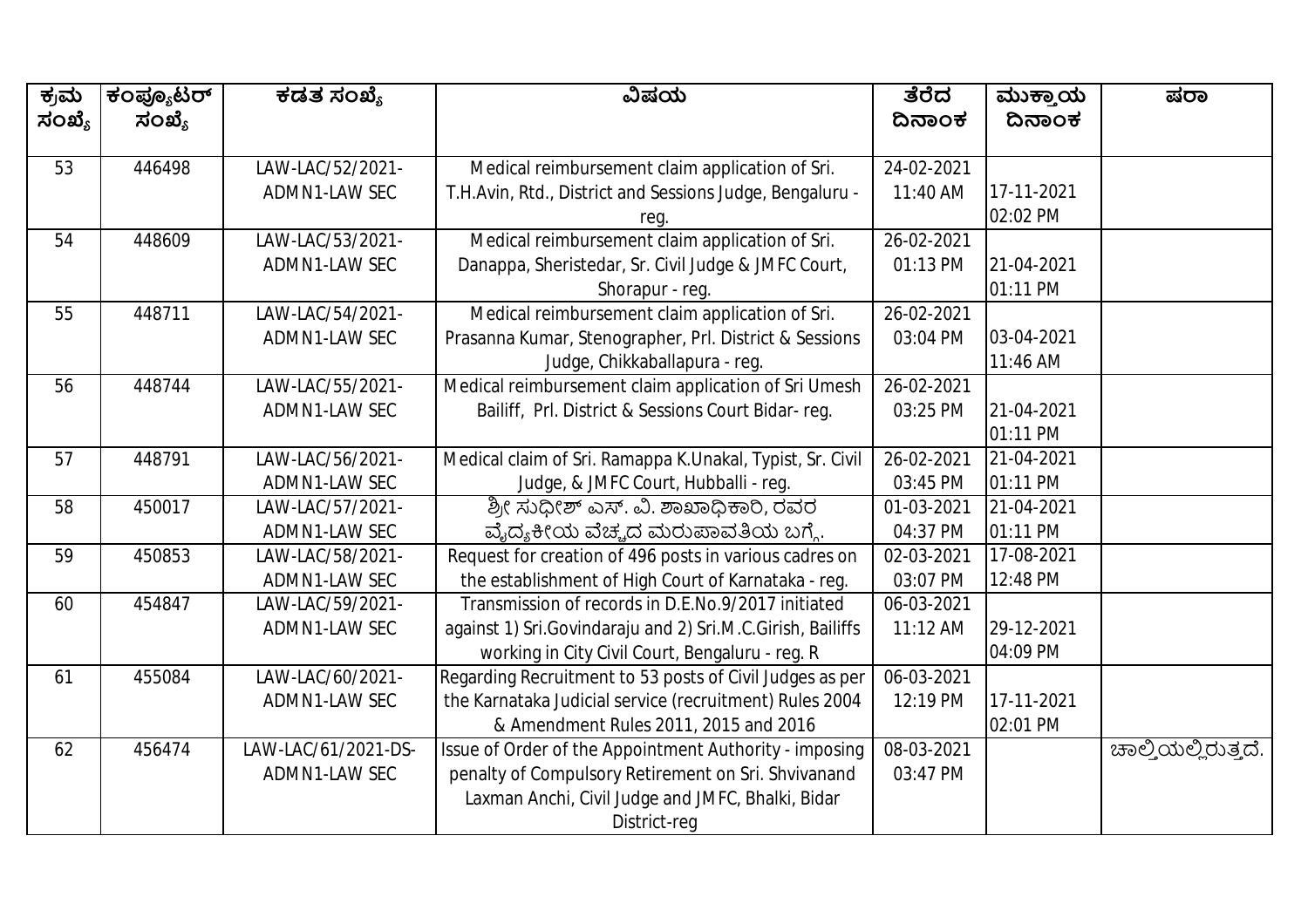| ಕ್ರಮ   | ಕಂಪ್ಯೂಟರ್ | ಕಡತ ಸಂಖ್ಯೆ            | ವಿಷಯ                                                       | ತೆರೆದ      | ಮುಕ್ತಾಯ<br>ದಿನಾಂಕ | ಷರಾ                          |
|--------|-----------|-----------------------|------------------------------------------------------------|------------|-------------------|------------------------------|
| ಸಂಖ್ಯೆ | ಸಂಖ್ಯೆ    |                       |                                                            | ದಿನಾಂಕ     |                   |                              |
| 63     | 460061    | LAW-LAC/62/2021-      | Extension of probationary period of Sri. Mathew            | 12-03-2021 |                   | ಚಾಲ್ತಿಯಲ್ಲಿರುತ್ತದೆ.          |
|        |           | ADMN1-LAW SEC         | Thomas C.SDA, working in MMTC - VI, Bengaluru.             | 11:00 AM   |                   |                              |
| 64     | 461510    | LAW-LAC/63/2021-DS-   | Grant of permission to Sri. S. Yogeesha, Prl. Senior Civil | 15-03-2021 |                   | ಚಾಲ್ತಿಯಲ್ಲಿರುತ್ತದೆ.          |
|        |           | ADMN1-LAW SEC         | Judge and CJM, Raichur to retire Volutarily from Judicial  | 11:23 AM   |                   |                              |
|        |           |                       | Service - reg                                              |            |                   |                              |
| 65     | 461633    | LAW-LAC/64/2021-DS-   | Accord permission to de-reserve 10 backlog posts           | 15-03-2021 |                   | <u>ಚಾಲ್ತಿಯಲ್ಲಿರುತ್ತದೆ.</u>   |
|        |           | ADMN1-LAW SEC         | under the category-I in respect of Civil Judge Posts and   | 11:50 AM   |                   |                              |
|        |           |                       | redistribute the same to all categories as fresh vacancy   |            |                   |                              |
|        |           |                       | as a one time measure.                                     |            |                   |                              |
| 66     | 461680    | LAW-LAC/64/2021-DS-   | Accord permission to de-reserve 10 backlog posts           | 15-03-2021 |                   | <u> ಚಾ</u> ಲ್ತಿಯಲ್ಲಿರುತ್ತದೆ. |
|        |           | ADMN1-LAW SEC-Part(1) | under the category-I in respect of Civil Judge Posts and   | 12:00 PM   |                   |                              |
|        |           |                       | redistribute the same to all categories as fresh vacancy   |            |                   |                              |
|        |           |                       | as a one time measure.                                     |            |                   |                              |
| 67     | 462445    | LAW-LAC/65/2021-US-   | Medical reimbursement claim application of Smt.            | 15-03-2021 |                   |                              |
|        |           | <b>ADMN1-LAW SEC</b>  | Nasreen, Stenographer, of Sr. Civil Judge & CJM Court,     | 04:12 PM   | 25-06-2021        |                              |
|        |           |                       | Koppal-req                                                 |            | 11:03 AM          |                              |
| 68     | 462474    | LAW-LAC/66/2021-US-   | Medical reimbursement claim application of Smt. N.B.       | 15-03-2021 |                   | <u>ಚಾಲ್ತಿಯಲ್ಲಿರುತ್ತದೆ.</u>   |
|        |           | ADMN1-LAW SEC         | Shaikh, Addl. Senior Civil Judge and JMFC,                 | 04:20 PM   |                   |                              |
|        |           |                       | Doddaballapur-req                                          |            |                   |                              |
| 69     | 462496    | LAW-LAC/67/2021-US-   | Medical reimbursement claim application of Sri.            | 15-03-2021 |                   |                              |
|        |           | ADMN1-LAW SEC         | Praveen H. Pujar, SDA., Sr. Civil Judge & JMFC, Badami-    | 04:26 PM   | 25-06-2021        |                              |
|        |           |                       | reg.                                                       |            | 11:04 AM          |                              |
| 70     | 462518    | LAW-LAC/68/2021-US-   | Medical reimbursement claim application of Smt. P.S.       | 15-03-2021 | 25-06-2021        |                              |
|        |           | ADMN1-LAW SEC         | Swathi, Typist-Copyist, City Civil Court, Bengaluru-reg.   | 04:31 PM   | 11:04 AM          |                              |
| 71     | 463458    | LAW-LAC/69/2021-DS-   | Continuing the Special Judicial Magistrate Court,          | 16-03-2021 | 03-04-2021        |                              |
|        |           | ADMN1-LAW SEC         | Belagavi-reg                                               | 12:42 PM   | 11:55 AM          |                              |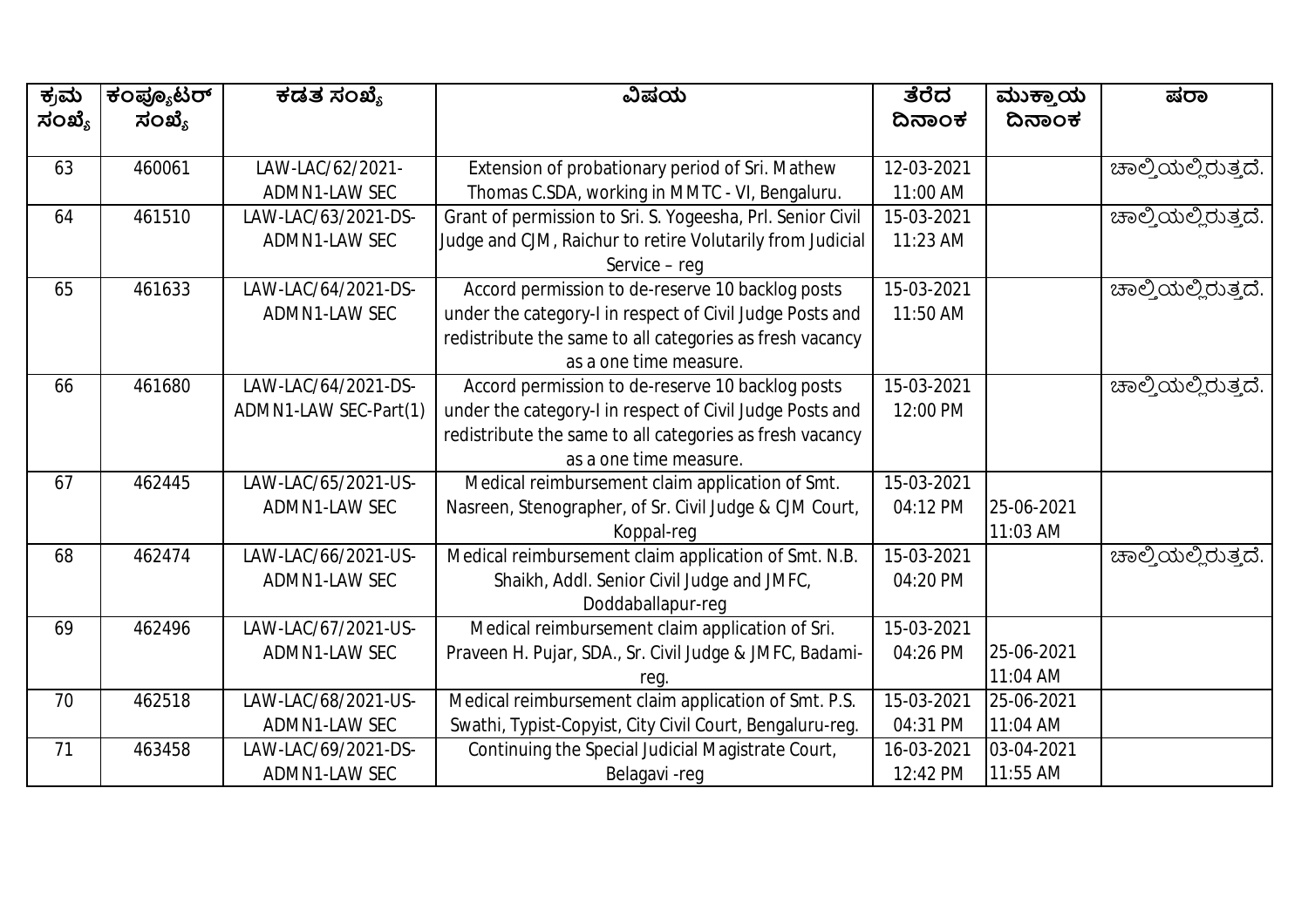| ಕ್ರಮ   | ಕಂಪ್ಯೂಟರ್ | ಕಡತ ಸಂಖ್ಯೆ           | ವಿಷಯ                                                       | ತೆರೆದ      | ಮುಕ್ತಾಯ    | ಷರಾ                 |
|--------|-----------|----------------------|------------------------------------------------------------|------------|------------|---------------------|
| ಸಂಖ್ಯೆ | ಸಂಖ್ಯೆ    |                      |                                                            | ದಿನಾಂಕ     | ದಿನಾಂಕ     |                     |
|        |           |                      |                                                            |            |            |                     |
| 72     | 464566    | LAW-LAC/70/2021-US-  | Medical reimbursement claim application of Sri. Lokesh     | 17-03-2021 |            |                     |
|        |           | ADMN1-LAW SEC        | Kumar, SDA, Chief Metropolitan Magistrate Court,           | 10:53 AM   | 25-06-2021 |                     |
|        |           |                      | Bengaluru-reg                                              |            | 11:03 AM   |                     |
| 73     | 464584    | LAW-LAC/71/2021-US-  | Medical reimbursement claim application of Sri. M.         | 17-03-2021 |            |                     |
|        |           | ADMN1-LAW SEC        | Vijaya Kumar, SDA, Spl. JMFC (Sales Tax) Court,            | 10:57 AM   | 24-06-2021 |                     |
|        |           |                      | Begnaluru-reg                                              |            | 05:06 PM   |                     |
| 74     | 466218    | LAW-LAC/72/2021-DS-  | ಮಾಹಿತಿ ಹಕ್ಕು ಅಧಿನಿಯಮ, 2005 ರಡಿ ಕಾನೂನು                      | 18-03-2021 |            |                     |
|        |           | ADMN1-LAW SEC        | ಇಲಾಖೆಯ ಆಡಳಿತ-1 ಶಾಖೆಯ ಪ್ರಥಮ ಮೇಲ್ಮನವಿ                        | 11:13 AM   |            |                     |
|        |           |                      | ಪ್ರಾಧಿಕಾರ ದಲ್ಲಿ ಸ್ವೀಕೃತವಾಗಿರುವ ಅಪೀಲುಗಳನ್ನು                 |            | 09-04-2021 |                     |
|        |           |                      | ವಿಲೇವಾರಿ ಮಾಡುವ ಬಗ್ಗೆ.                                      |            | 01:29 PM   |                     |
| 75     | 467277    | LAW-LAC/73/2021-DS-  | Continuation of the term of 48 courts out of 90            | 18-03-2021 |            |                     |
|        |           | ADMN1-LAW SEC        | Courts, which were established vide G.O. No. LAW 47        | 04:48 PM   | 26-08-2021 |                     |
|        |           |                      | LCE 2004dated 23.06.2005, from 01.04.202l                  |            | 04:02 PM   |                     |
| 76     | 467282    | LAW-LAC/74/2021-DS-  | Continuance of the term of courts in Mysuru District       | 18-03-2021 | 24-08-2021 |                     |
|        |           | ADMN1-LAW SEC        | fromo1.04.2021.                                            | 04:49 PM   | 01:34 PM   |                     |
| 77     | 467287    | LAW-LAC/75/2021-DS-  | Continuance of the court of Addl. Civil Judge &JMFC.,      | 18-03-2021 | 07-08-2021 |                     |
|        |           | ADMN1-LAW SEC        | Mudhol in Bagalkot District from 01.04.2021.               | 04:50 PM   | 10:38 AM   |                     |
| 78     | 469242    | LAW-LAC/76/2021-     | ದಿ: 25.03.2021 ರಂದು ವಿಧಾನ ಪರಿಷತ್ತಿನ                        | 19-03-2021 |            | ಚಾಲ್ತಿಯಲ್ಲಿರುತ್ತದೆ. |
|        |           | ADMN1-LAW SEC        | ಅಧಿವೇಶನದಲ್ಲಿ ಮಂಡಿಸುವ ಚುಕ್ಕೆ ಗುರುತ್ತಿಲ್ಲದ ಪ್ರಶ್ನೆ           | 05:32 PM   |            |                     |
|        |           |                      | ಸಂಖ್ಯೆ: 2142 ಬಗ್ಗೆ.                                        |            |            |                     |
| 79     | 469947    | LAW-LAC/77/2021-DS-  | Amendment to Schedule II & III of the Karnataka Civil      | 20-03-2021 |            | ಚಾಲ್ತಿಯಲ್ಲಿರುತ್ತದೆ. |
|        |           | <b>ADMN1-LAW SEC</b> | Services (Classification, Control & Appeal) Rules, 1957 in | 12:32 PM   |            |                     |
|        |           |                      | respect of Judicial Department-reg.                        |            |            |                     |
| 80     | 472169    | LAW-LAC/78/2021-     | CCC (Civil) No. 218/2021 - Karnataka State Judicial        | 22-03-2021 |            | ಚಾಲ್ತಿಯಲ್ಲಿರುತ್ತದೆ. |
|        |           | ADMN1-LAW SEC        | Department Association represented by Nagesh and           | 01:23 PM   |            |                     |
|        |           |                      | State of Karnataka and others.                             |            |            |                     |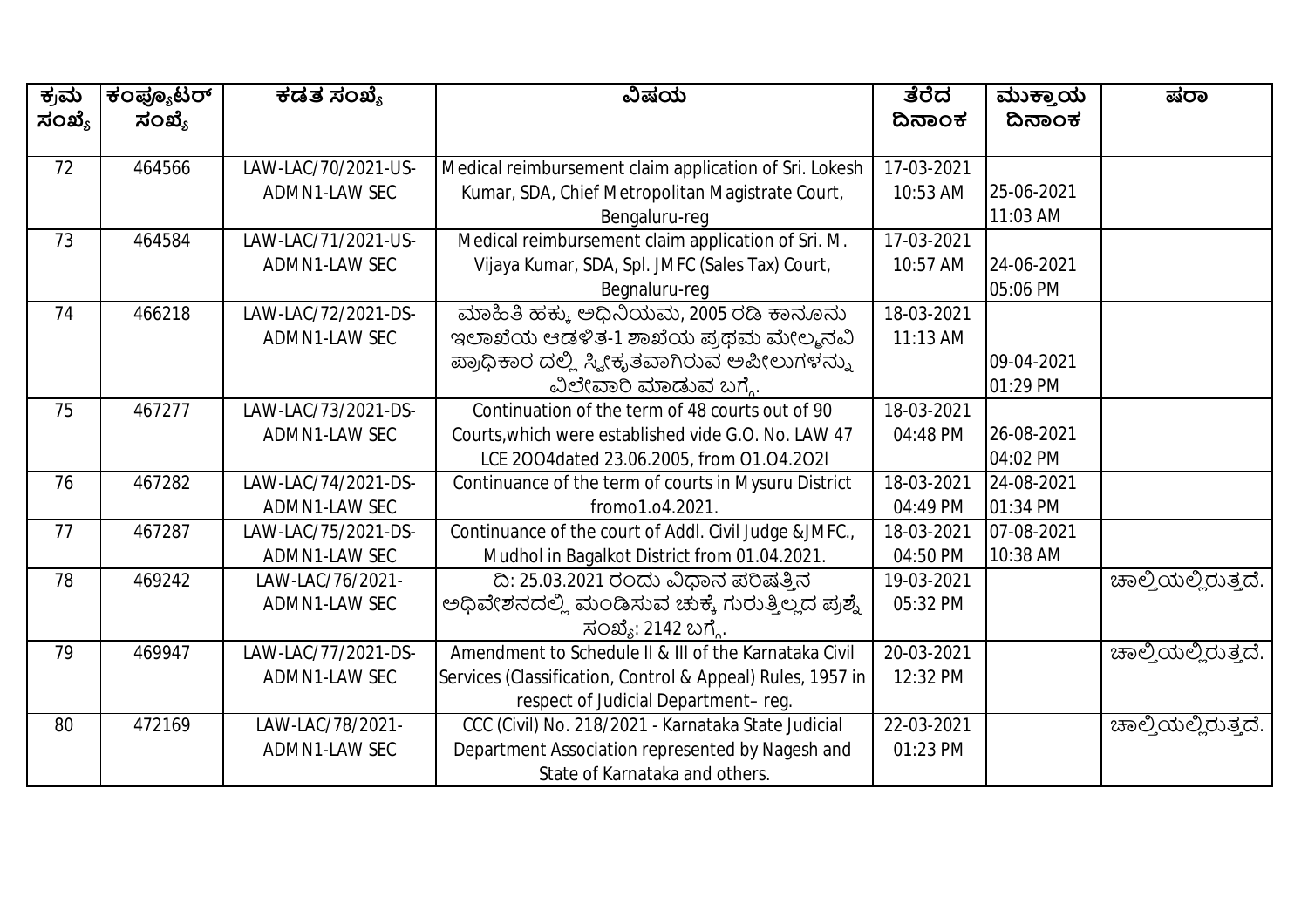| ಕ್ರಮ   | ಕಂಪ್ಯೂಟರ್ | ಕಡತ ಸಂಖ್ಯೆ          | ವಿಷಯ                                                      | ತೆರೆದ      | ಮುಕ್ತಾಯ                  | ಷರಾ                 |
|--------|-----------|---------------------|-----------------------------------------------------------|------------|--------------------------|---------------------|
| ಸಂಖ್ಯೆ | ಸಂಖ್ಯೆ    |                     |                                                           | ದಿನಾಂಕ     | ದಿನಾಂಕ                   |                     |
|        |           |                     |                                                           |            |                          |                     |
| 81     | 479989    | LAW-LAC/79/2021-    | ಕಾನೂನು ಇಲಾಖೆಯಲ್ಲಿ ಸ್ವೀಕೃತಗೊಂಡಿರುವ                         | 26-03-2021 |                          | ಚಾಲ್ತಿಯಲ್ಲಿರುತ್ತದೆ. |
|        |           | ADMN1-LAW SEC       | ಮನವಿಗಳನ್ನು ಮುಂದಿನ ಕ್ರಮಕ್ಕಾಗಿ ಸಿ.ಆ.ಸು.ಇ. ಗೆ                | 12:15 PM   |                          |                     |
|        |           |                     | ಕಳುಹಿಸುವ ಕುರಿತು.                                          |            |                          |                     |
| 82     | 481544    | LAW-LAC/80/2021-DS- | Continuance of the courts in Haveri District              | 29-03-2021 | 07-08-2021               |                     |
|        |           | ADMN1-LAW SEC       | fromo1.04.2021                                            | 02:55 PM   | 10:36 AM                 |                     |
| 83     | 481549    | LAW-LAC/81/2021-DS- | Continuance of the court of Addl. Senior Civil Judge&     | 29-03-2021 | 07-08-2021               |                     |
|        |           | ADMN1-LAW SEC       | JMFC., Gadag from 25.06.2021                              | 02:57 PM   | 10:37 AM                 |                     |
| 84     | 481557    | LAW-LAC/82/2021-DS- | Continuance of the court of Addl. Civil Judge &           | 29-03-2021 | 07-08-2021               |                     |
|        |           | ADMN1-LAW SEC       | JMFC, Kumta, U.K. karwar District from 25.06.2027.        | 02:58 PM   | 10:38 AM                 |                     |
| 85     | 481564    | LAW-LAC/83/2021-DS- | Continuance of the court of Senior Civil                  | 29-03-2021 | $\overline{07}$ -08-2021 |                     |
|        |           | ADMN1-LAW SEC       | Judge, Kundapura in Udupi District from 19.07.2021        | 02:59 PM   | 10:38 AM                 |                     |
| 86     | 485909    | LAW-LAC/84/2021-DS- | Continuance of the court of II Addl.civil Judge & JMFC II | 05-04-2021 | 24-08-2021               |                     |
|        |           | ADMN1-LAW SEC       | Vljayapura from 25.06.2021                                | 10:48 AM   | 01:34 PM                 |                     |
| 87     | 488170    | LAW-LAC/85/2021-DS- | Continuance of the court of Senior Civil Judge & JMFC.    | 07-04-2021 |                          |                     |
|        |           | ADMN1-LAW SEC       | Channarayapatna in Hassan District from 25.06.2021        | 01:01 PM   | 25-08-2021               |                     |
|        |           |                     |                                                           |            | 04:10 PM                 |                     |
| 88     | 488171    | LAW-LAC/86/2021-DS- | Continuance of courts in Bengaluru Rural District         | 07-04-2021 | $24 - 08 - 2021$         |                     |
|        |           | ADMN1-LAW SEC       | from23.04.2021                                            | 01:02 PM   | 01:31 PM                 |                     |
| 89     | 488229    | LAW-LAC/87/2021-    | Seeking clarification regarding fixation of initial basic | 07-04-2021 |                          | ಚಾಲ್ತಿಯಲ್ಲಿರುತ್ತದೆ. |
|        |           | ADMN1-LAW SEC       | pay of Sri. Kushalappa T.R. Peon-reg.                     | 01:30 PM   |                          |                     |
| 90     | 488426    | LAW-LAC/88/2021-    | ಕಾನೂನು ಇಲಾಖೆ (ಆಡಳಿತ-1) ಶಾಖೆಯಲ್ಲಿ                          | 07-04-2021 |                          | ಚಾಲ್ತಿಯಲ್ಲಿರುತ್ತದೆ. |
|        |           | ADMN1-LAW SEC       | ಸ್ಕ್ರೀಕೃತಗೊಂಡ ನ್ಯಾಯಾಲಯ ಪ್ರಕರಣಗಳಿಗೆ                        | 03:43 PM   |                          |                     |
|        |           |                     | ಸಂಬಂಧಿಸಿದ ಸ್ವೀಕೃತಿಗಳನ್ನು ರಿಜಿಸ್ಟ್ರಾರ್ ಜನರಲ್               |            |                          |                     |
|        |           |                     | ರವರಿಗೆ ಕಳುಹಿಸುವ ಬಗ್ಗೆ.                                    |            |                          |                     |
| 91     | 489270    | LAW-LAC/89/2021-    | extension of probationary period of Sri. Ramesh N. SDA,   | 08-04-2021 |                          | ಚಾಲ್ತಿಯಲ್ಲಿರುತ್ತದೆ. |
|        |           | ADMN1-LAW SEC       | JMFC III Court, Mysuru.                                   | 05:28 PM   |                          |                     |
| 92     | 489277    | LAW-LAC/90/2021-    | Extension of probationary period of Sri. Jagadisha C.S.   | 08-04-2021 |                          | ಚಾಲ್ತಿಯಲ್ಲಿರುತ್ತದೆ. |
|        |           | ADMN1-LAW SEC       | FDA, Court of Civil Judge and JMFC, H.D.Kote.             | 05:32 PM   |                          |                     |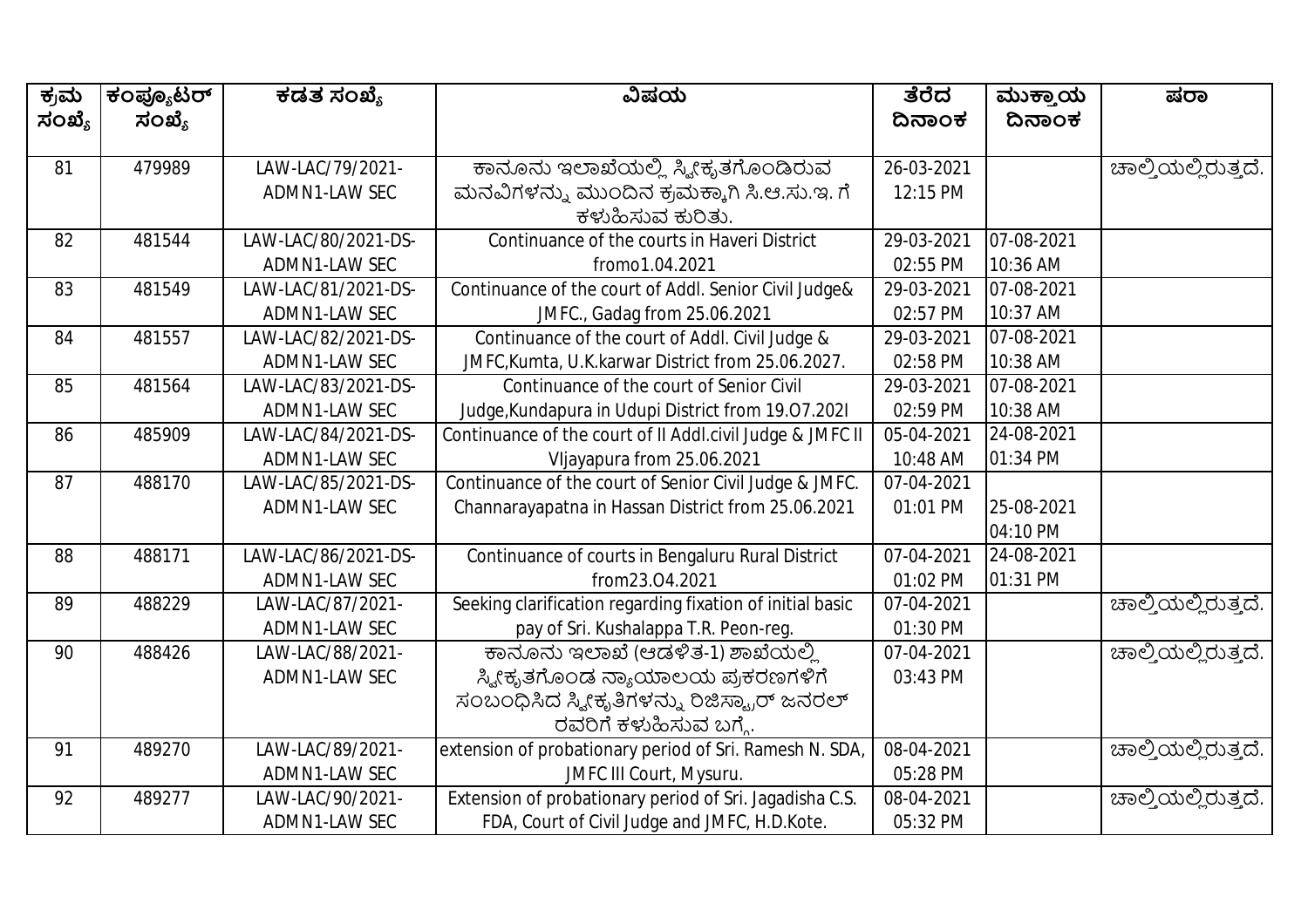| ಕ್ರಮ   | ಕಂಪ್ಯೂಟರ್<br>ಸಂಖ್ಯೆ | ಕಡತ ಸಂಖ್ಯೆ          | ವಿಷಯ                                                       | ತೆರೆದ<br>ದಿನಾಂಕ | ಮುಕ್ತಾಯ<br>ದಿನಾಂಕ | ಷರಾ                 |
|--------|---------------------|---------------------|------------------------------------------------------------|-----------------|-------------------|---------------------|
| ಸಂಖ್ಯೆ |                     |                     |                                                            |                 |                   |                     |
| 93     | 489283              | LAW-LAC/91/2021-    | ಕಾನೂನು ಇಲಾಖೆ ಆಡಳಿತ-1 ಶಾಖೆಯಲ್ಲಿ                             | 08-04-2021      |                   | ಚಾಲ್ತಿಯಲ್ಲಿರುತ್ತದೆ. |
|        |                     | ADMN1-LAW SEC       | ಸ್ಯೀಕೃತಗೊಂಡಿರುವ ಮನವಿಯನ್ನು ಆಹಾರ ಮತ್ತು                       | 05:34 PM        |                   |                     |
|        |                     |                     | ನಾಗರಿಕ ಸರಬರಾಜು ಇಲಾಖೆಗೆ ವರ್ಗಾಯಿಸುವ ಬಗ್ಗೆ.                   |                 |                   |                     |
| 94     | 492879              | LAW-LAC/92/2021-DS- | Continuance of the courts in Kalaburagi District.          | 17-04-2021      | 07-08-2021        |                     |
|        |                     | ADMN1-LAW SEC       |                                                            | 12:40 PM        | 10:39 AM          |                     |
| 95     | 492880              | LAW-LAC/93/2021-DS- | Continuance of courts in Chikkamagaluru District from      | 17-04-2021      | 07-08-2021        |                     |
|        |                     | ADMN1-LAW SEC       | 01.07.2021.                                                | 12:41 PM        | 10:39 AM          |                     |
| 96     | 497548              | LAW-LAC/94/2021-DS- | Requesting not to hinder the movement of                   | 25-04-2021      |                   |                     |
|        |                     | ADMN1-LAW SEC       | officers/officials of High Court of Karnataka and District | 12:31 PM        | 24-08-2021        |                     |
|        |                     |                     | Judiciary in the State - reg                               |                 | 01:33 PM          |                     |
| 97     | 499170              | LAW-LAC/95/2021-    | Partial final withdrawal of GPF amount from GPF            | 28-04-2021      |                   | ಹಾಲ್ಮಿಯಲ್ಲಿರುತ್ತದೆ. |
|        |                     | ADMN1-LAW SEC       | Account No. A, J-23737 of Sri. P.L. Venkatesha Reddy,      | 09:37 PM        |                   |                     |
|        |                     |                     | First Division Assistant working at District and Sessions  |                 |                   |                     |
|        |                     |                     | Court, Chitradurga - reg.                                  |                 |                   |                     |
| 98     | 499742              | LAW-LAC/96/2021-    | Proposal for concurrent .appointrnent/ Incharge            | 01-05-2021      |                   |                     |
|        |                     | ADMN1-LAW SEC       | arangements to the post of Chief Administrative Offcer -   | 01:31 PM        | 17-08-2021        |                     |
|        |                     |                     | rea                                                        |                 | 12:41 PM          |                     |
| 99     | 499751              | LAW-LAC/97/2021-    | Request for clarification regarding payment of basic pay   | 01-05-2021      |                   | ಚಾಲ್ತಿಯಲ್ಲಿರುತ್ತದೆ. |
|        |                     | ADMN1-LAW SEC       | to the Protocol Officer, on promotion as Sheristedar.      | 03:13 PM        |                   |                     |
|        |                     |                     |                                                            |                 |                   |                     |
| 100    | 499755              | LAW-LAC/98/2021-    | Corruption complaint against Justice(Retd) S. p.           | 02-05-2021      |                   |                     |
|        |                     | ADMN1-LAW SEC       | Talukdar, Chairman - Tatukdar Committee constituted        | 08:22 AM        |                   |                     |
|        |                     |                     | for refunds of Alchemist investors.& other 50 groups of    |                 | 25-06-2021        |                     |
|        |                     |                     | companies Investors -reg                                   |                 | 05:06 PM          |                     |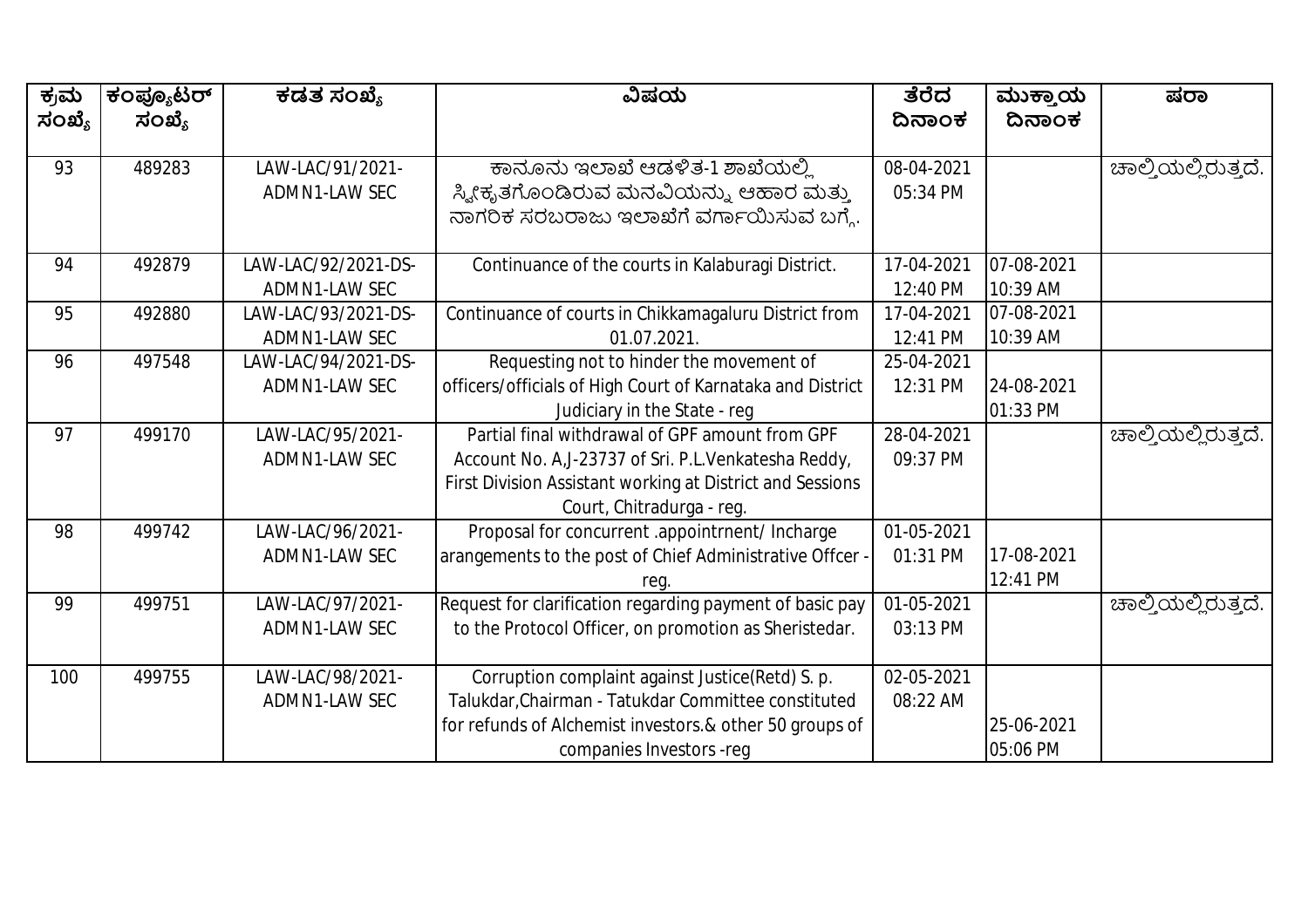| ಕ್ರಮ<br>ಸಂಖ್ಯೆ | ಕಂಪ್ಯೂಟರ್<br>ಸಂಖ್ಯೆ | ಕಡತ ಸಂಖ್ಯೆ           | ವಿಷಯ                                                        | ತೆರೆದ<br>ದಿನಾಂಕ | ಮುಕ್ತಾಯ<br>ದಿನಾಂಕ | ಷರಾ                 |
|----------------|---------------------|----------------------|-------------------------------------------------------------|-----------------|-------------------|---------------------|
|                |                     |                      |                                                             |                 |                   |                     |
| 101            | 499763              | LAW-LAC/99/2021-DS-  | To exempt KTPP Act and Rules for engaging M/s. Sulabh       | 02-05-2021      |                   |                     |
|                |                     | ADMN1-LAW SEC        | International Social Service Organization, Karnataka        | 06:17 PM        |                   |                     |
|                |                     |                      | Branch, Bengaluru for providing sanitation services of      |                 |                   |                     |
|                |                     |                      | Toilet Blocks at High Court of Karnataka, Prl. Bench at     |                 |                   |                     |
|                |                     |                      | Bengaluru, Dharwad and Kalaburagi Benches - reg.            |                 | 24-08-2021        |                     |
|                |                     |                      |                                                             |                 | 01:34 PM          |                     |
| 102            | 501243              | LAW-LAC/100/2021-DS- | Permission to Claim Air fare for having attended the        | 09-05-2021      |                   |                     |
|                |                     | ADMN1-LAW SEC        | Training Programme at National Judicial                     | 08:57 PM        | 15-11-2021        |                     |
|                |                     |                      | Academy, Bhopal. - reg.                                     |                 | 08:53 PM          |                     |
| 103            | 501244              | LAW-LAC/101/2021-DS- | W.P.No.101554/2021 on the file of the High Court of         | 09-05-2021      |                   |                     |
|                |                     | ADMN1-LAW SEC        | Karnataka Dharwad Bench, Dharwad-Neelappa Bover             | 09:45 PM        |                   |                     |
|                |                     |                      | S/o Amarappa Bover Vs/ The State of Karnataka and           |                 | 24-08-2021        |                     |
|                |                     |                      | others.                                                     |                 | 01:33 PM          |                     |
| 104            | 501460              | LAW-LAC/102/2021-DS- | Clarification with regard to grant of qualifying service as | 10-05-2021      | 25-08-2021        |                     |
|                |                     | ADMN1-LAW SEC        | per Rule 247A of KCSRs -reg                                 | 08:36 PM        | 04:10 PM          |                     |
| 105            | 501461              | LAW-LAC/103/2021-DS- | Clarification with regard to grant of additional            | 10-05-2021      |                   |                     |
|                |                     | ADMN1-LAW SEC        | Qualifying Service as per Rule 247A of KCSRs to the         | 09:15 PM        |                   |                     |
|                |                     |                      | officials who retired compulsorily from service on the      |                 | 24-08-2021        |                     |
|                |                     |                      | ground of D.E. - reg                                        |                 | 01:35 PM          |                     |
| 106            | 501689              | LAW-LAC/104/2021-DS- | Request for clarification about fixing of pay of ex-        | 11-05-2021      |                   |                     |
|                |                     | ADMN1-LAW SEC        | servicemen whose last pay drawn in military service is      | 08:26 PM        | 12-11-2021        |                     |
|                |                     |                      | revised with effect from 01.01.2016 -reg.                   |                 | 12:37 PM          |                     |
| 107            | 501793              | LAW-LAC/105/2021-    | W.P.No.5247O/2019 (S) on file Hon'ble High Court of         | 12-05-2021      |                   | ಚಾಲ್ತಿಯಲ್ಲಿರುತ್ತದೆ. |
|                |                     | ADMN1-LAW SEC        | Karnataka - Lakshmi Venkata Giri H.C', Bengaluru and        | 01:33 PM        |                   |                     |
|                |                     |                      | others; il/ The chief Secretary to Govt Bengaluru and       |                 |                   |                     |
|                |                     |                      | others                                                      |                 |                   |                     |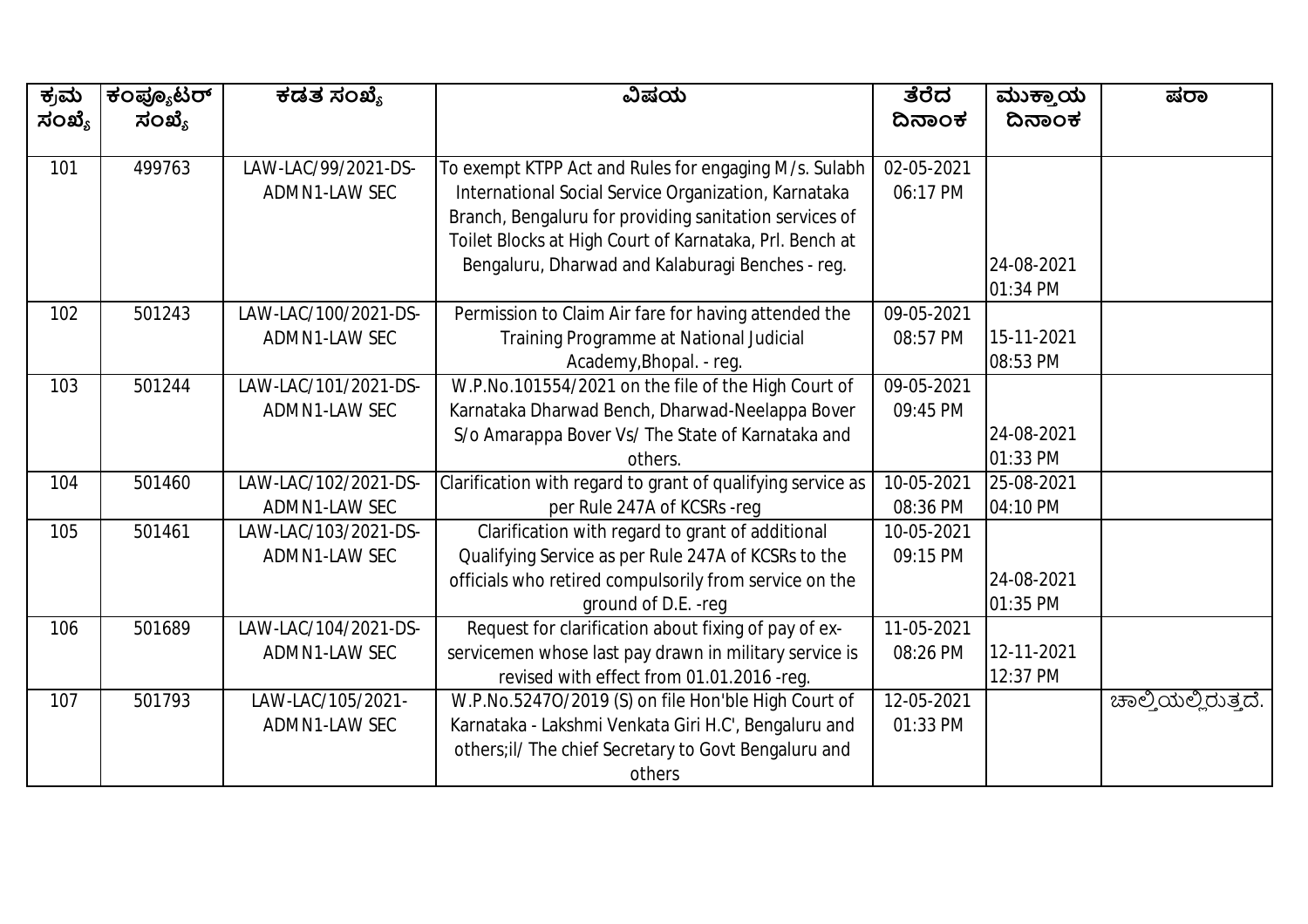| ಕ್ರಮ<br>ಸಂಖ್ಯೆ | ಕಂಪ್ಯೂಟರ್<br>ಸಂಖ್ಯೆ | ಕಡತ ಸಂಖ್ಯೆ           | ವಿಷಯ                                                     | ತೆರೆದ<br>ದಿನಾಂಕ | ಮುಕ್ತಾಯ<br>ದಿನಾಂಕ | ಷರಾ                 |
|----------------|---------------------|----------------------|----------------------------------------------------------|-----------------|-------------------|---------------------|
|                |                     |                      |                                                          |                 |                   |                     |
| 108            | 501795              | LAW-LAC/106/2021-    | To furnish opinion whether to comply the final order or  | 12-05-2021      |                   | ಚಾಲ್ತಿಯಲ್ಲಿರುತ್ತದೆ. |
|                |                     | ADMN1-LAW SEC        | to prefer Writ Appeal against the final order            | 01:35 PM        |                   |                     |
|                |                     |                      | dated07.10.2020 passed in Writ Petition                  |                 |                   |                     |
|                |                     |                      | No.13301/2018 (S-R) (Sri G.R.Nagaraja Vs. State of       |                 |                   |                     |
|                |                     |                      | Karnataka and others).                                   |                 |                   |                     |
| 109            | 501855              | LAW-LAC/107/2021-    | W.P. 12364 of 2020 filed by Sri N.G.Subramanyam,         | 12-05-2021      |                   |                     |
|                |                     | ADMN1-LAW SEC        | Retired Second Division Asst, High Court of Karnataka    | 03:59 PM        | 04-09-2021        |                     |
|                |                     |                      | before the Hon'ble High Court, Bangalore.                |                 | 03:40 PM          |                     |
| 110            | 501857              | LAW-LAC/108/2021-    | Writ Petition Nos 13164/2020 on the file of the high     | 12-05-2021      | 17-08-2021        |                     |
|                |                     | ADMN1-LAW SEC        | court of karnataka                                       | 04:02 PM        | 12:43 PM          |                     |
| 111            | 501860              | LAW-LAC/109/2021-    | writ Petition Nos 13137/20 the file of the High Court of | 12-05-2021      | 17-08-2021        |                     |
|                |                     | ADMN1-LAW SEC        | Karnataka                                                | 04:04 PM        | 12:43 PM          |                     |
| 112            | 501999              | LAW-LAC/110/2021-DS- | W.P.No. 36014/2019 - on the file of High Court of        | 13-05-2021      | 24-08-2021        |                     |
|                |                     | ADMN1-LAW SEC        | Karnataka                                                | 03:03 PM        | 01:31 PM          |                     |
| 113            | 502262              | LAW-LAC/111/2021-DS- | Clarification regarding reimbursement of medical         | 16-05-2021      |                   |                     |
|                |                     | ADMN1-LAW SEC        | expenses incurred by Government Servants for Covid-      | 10:51 AM        |                   |                     |
|                |                     |                      | 19 tests and treatments under Karnataka Government       |                 | 25-08-2021        |                     |
|                |                     |                      | Servants (Medical Attendance) Rules. - reg               |                 | 04:10 PM          |                     |
| 114            | 502263              | LAW-LAC/112/2021-DS- | Issue of No Due Certificate in respect of Sri.B.Sreerama | 16-05-2021      |                   |                     |
|                |                     | ADMN1-LAW SEC        | Reddy, the then Addl. Secretary to Government,           | 11:07 AM        |                   |                     |
|                |                     |                      | Department of law Justice and Human Rights, Vidhana      |                 | 29-05-2021        |                     |
|                |                     |                      | Soudha, Bengaluru-reg.                                   |                 | 07:02 PM          |                     |
| 115            | 502264              | LAW-LAC/113/2021-DS- | Seeking clarification with regard to grant of Time Bound | 16-05-2021      |                   | ಚಾಲ್ತಿಯಲ್ಲಿರುತ್ತದೆ. |
|                |                     | ADMN1-LAW SEC        | Advancement reg                                          | 12:11 PM        |                   |                     |
| 116            | 502265              | LAW-LAC/114/2021-DS- | Forwardal of request of Sri S.Murthy, Secretary,         | 16-05-2021      |                   |                     |
|                |                     | ADMN1-LAW SEC        | Karnataka Legislative Assembly to reinstate to the       | 01:45 PM        | 24-08-2021        |                     |
|                |                     |                      | services - reg                                           |                 | 01:33 PM          |                     |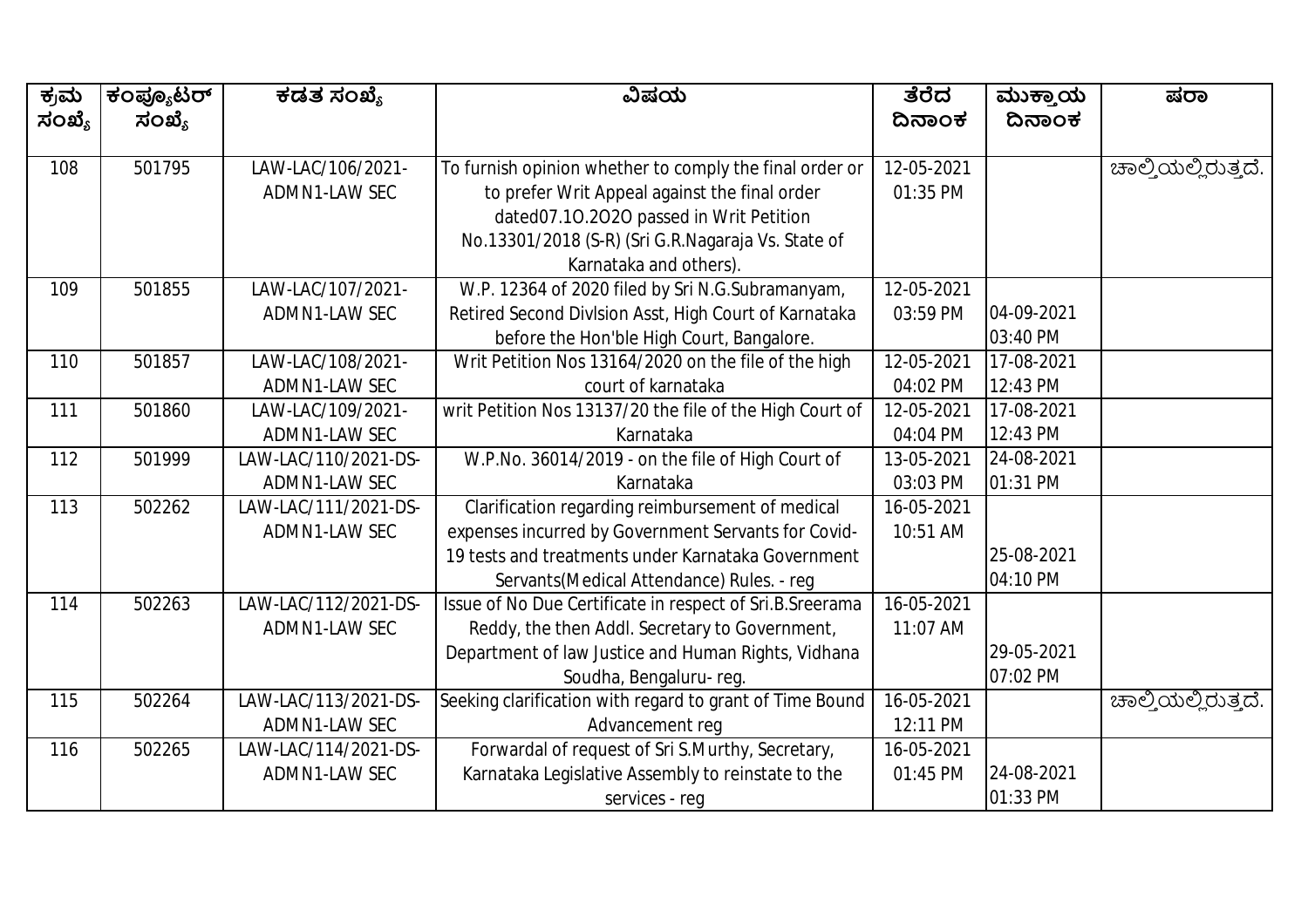| ಕ್ರಮ<br>ಸಂಖ್ಯೆ | ಕಂಪ್ಯೂಟರ್<br>ಸಂಖ್ಯೆ | ಕಡತ ಸಂಖ್ಯೆ           | ವಿಷಯ                                                   | ತೆರೆದ<br>ದಿನಾಂಕ | ಮುಕ್ತಾಯ<br>ದಿನಾಂಕ | ಷರಾ                 |
|----------------|---------------------|----------------------|--------------------------------------------------------|-----------------|-------------------|---------------------|
| 117            | 502266              | LAW-LAC/115/2021-DS- | Writ Petition No. 52022/2019 (PIL) c/w W.P. No.        | 16-05-2021      |                   |                     |
|                |                     | ADMN1-LAW SEC        | 51477/2019 (PIL) and CMP No.411/2019 - on the file of  | 02:31 PM        | 31-08-2021        |                     |
|                |                     |                      | High Court of Karnataka, Bangalore - reg               |                 | 11:10 AM          |                     |
| 118            | 502520              | LAW-LAC/116/2021-DS- | ಶ್ರೀ ರಮೇಶ್ ಜಾರಕಿಹೊಳಿ ರಾಸಲೀಲೆ ಸಿ.ಡಿ. ಪ್ರಕರಣದ            | 17-05-2021      |                   |                     |
|                |                     | ADMN1-LAW SEC        | ನಂತರ ರಾಜ್ಯದಲ್ಲಿನ ಜನಸಾಮಾನ್ಯರಿಗೂ ಇದೇ                     | 06:42 PM        |                   |                     |
|                |                     |                      | ತನಿಖಾ ಮಾನದಂಡವನ್ನು ಅನುಸರಿಸಲು                            |                 |                   |                     |
|                |                     |                      | ಸರ್ಕಾರದಿಂದ ಸುತ್ತೋಲೆ / ಮಾರ್ಗಸೂಚಿ                        |                 |                   |                     |
|                |                     |                      | ಹೊರಡಿಸಿದಿದ್ದರೆ ನ್ಯಾಯಾಲಯದಲ್ಲಿ ಸಾರ್ವಜನಿಕ                 |                 |                   |                     |
|                |                     |                      | ಹಿತಾಸಕ್ತಿ ಅರ್ಜಿ ದಾಖಲಿಸುತ್ತಿರುವ ಕುರಿತು.                 |                 | 24-08-2021        |                     |
|                |                     |                      |                                                        |                 | 01:35 PM          |                     |
| 119            | 502584              | LAW-LAC/117/2021-DS- | Suo Moto W.P. (C) No. 2 of 2021- Hobn'ble Supreme      | 18-05-2021      | 24-08-2021        |                     |
|                |                     | ADMN1-LAW SEC        | Court order dated 22.02.2021                           | 12:15 PM        | 01:33 PM          |                     |
| 120            | 502743              | LAW-LAC/118/2021-DS- | General clarification as to whether the cost of lab    | 18-05-2021      |                   |                     |
|                |                     | ADMN1-LAW SEC        | investigation made in-respect of chronic disease       | 04:28 PM        |                   |                     |
|                |                     |                      | routine health disorder can be reimbursed in           |                 |                   |                     |
|                |                     |                      | accordance with Karnataka Government servants          |                 | 24-08-2021        |                     |
|                |                     |                      | (Medical Attendance) Rules, 1963-reg.                  |                 | 01:35 PM          |                     |
| 121            | 502746              | LAW-LAC/119/2021-DS- | Clarification regarding medical reimbursement claim of | 18-05-2021      | 17-09-2021        |                     |
|                |                     | ADMN1-LAW SEC        | Spouse who are pensioners-reg.                         | 04:33 PM        | 02:17 PM          |                     |
| 122            | 502767              | LAW-LAC/120/2021-DS- | Clarification regarding allowing persons to join Local | 18-05-2021      |                   |                     |
|                |                     | ADMN1-LAW SEC        | Cadre (371(J)) where, the Hometown declared in         | 09:13 PM        |                   |                     |
|                |                     |                      | Service Register was not under Hyderabad-Karnataka     |                 |                   |                     |
|                |                     |                      | Region and now included under Hyderabad-Karnataka      |                 | 24-08-2021        |                     |
|                |                     |                      | Region - reg.                                          |                 | 01:38 PM          |                     |
| 123            | 502874              | LAW-LAC/121/2021-    | ಶ್ರೀ ಸಿ.ಕೆ.ಬಾಲಕೃಷ್ಣ (ನಿ) ಜಿಲ್ಲಾ ಮತ್ತು ಸೆಷನ್ಸ್          | 19-05-2021      |                   | ಚಾಲ್ತಿಯಲ್ಲಿರುತ್ತದೆ. |
|                |                     | ADMN1-LAW SEC        | ನ್ಯಾಯಾಧೀಶರು, ಬೆಂಗಳೂರು ಇವರ ವೈದ್ಯಕೀಯ                     | 01:23 PM        |                   |                     |
|                |                     |                      | ವೆಚ್ಚ ಮರುಪಾವತಿ ಬಗ್ಗೆ.                                  |                 |                   |                     |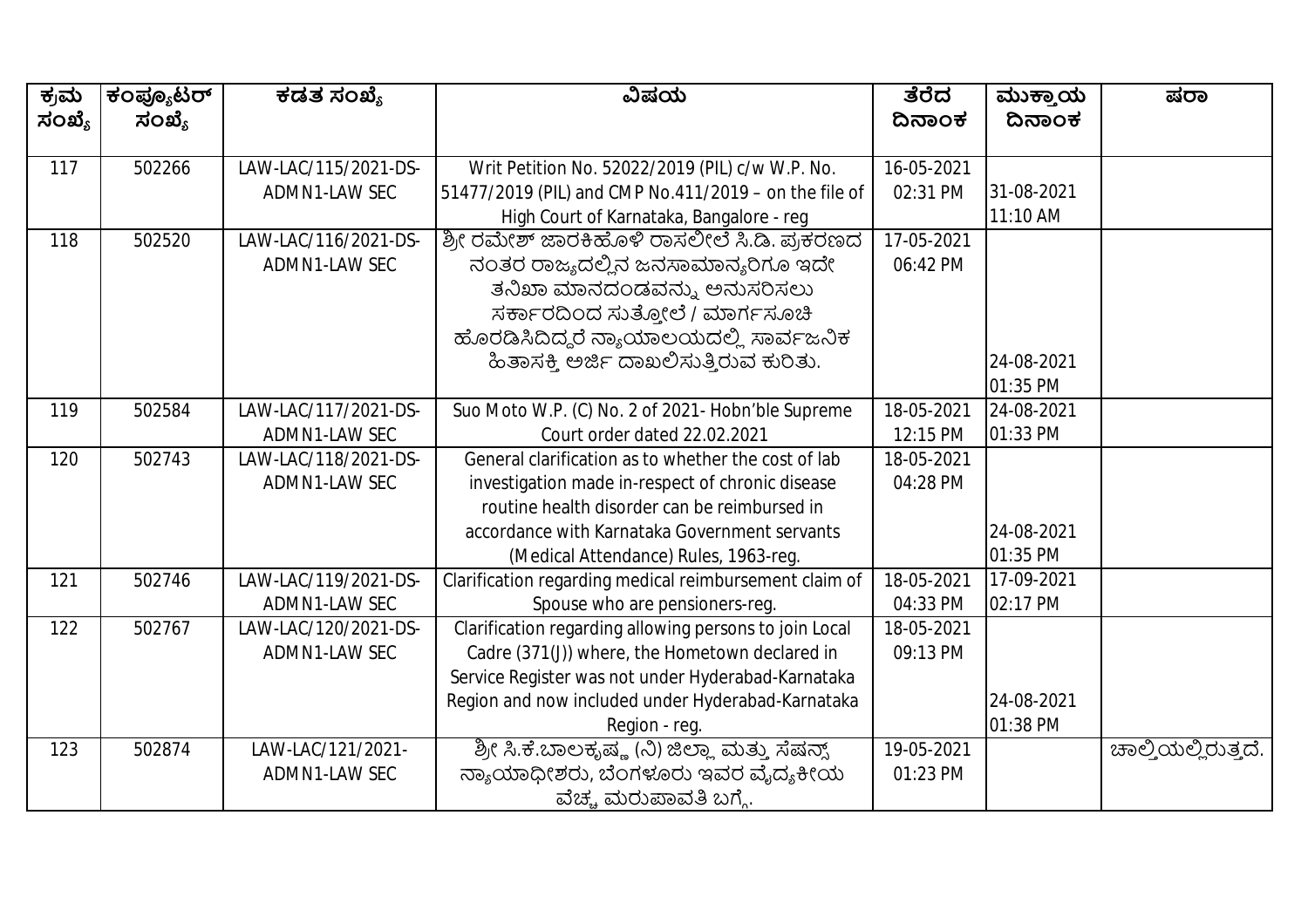| ಕ್ರಮ   | ಕಂಪ್ಯೂಟರ್<br>ಸಂಖ್ಯೆ | ಕಡತ ಸಂಖ್ಯೆ           | ವಿಷಯ                                                     | ತೆರೆದ<br>ದಿನಾಂಕ | ಮುಕ್ತಾಯ<br>ದಿನಾಂಕ | ಷರಾ                 |
|--------|---------------------|----------------------|----------------------------------------------------------|-----------------|-------------------|---------------------|
| ಸಂಖ್ಯೆ |                     |                      |                                                          |                 |                   |                     |
| 124    | 503325              | LAW-LAC/122/2021-DS- | Revision of pension of retired Judicial Officers of the  | 20-05-2021      |                   |                     |
|        |                     | ADMN1-LAW SEC        | State - to comply with the directions of Hon'ble         | 10:22 PM        |                   |                     |
|        |                     |                      | Supreme Court of India – ನಿವೃತ್ತ ನ್ಯಾಯಾಧೀಶರುಗಳು          |                 | 24-08-2021        |                     |
|        |                     |                      | ಸಲ್ಲಿಸಿರುವ ಮನವಿ ಬಗ್ಗೆ                                    |                 | 01:33 PM          |                     |
| 125    | 506096              | LAW-LAC/123/2021-DS- | ಶ್ರೀ ಕೆ.ಜಿ. ವಿ ಮೂರ್ತಿ, ವಿಶೇಷ ಕಾರ್ಯದರ್ಶಿಗಳು               | 01-06-2021      |                   |                     |
|        |                     | ADMN1-LAW SEC        | (ನಿವೃತ್ತ), ಕಾನೂನು, ನ್ಯಾಯ ಮತ್ತು ಮಾನವ                      | 03:05 PM        |                   |                     |
|        |                     |                      | ಹಕ್ಕುಗಳ ಇಲಾಖೆ ಇವರ ಸೇವೆಯನ್ನು ಕಾನೂನು                       |                 |                   |                     |
|        |                     |                      | ಹಾಗೂ ಸಂಸದೀಯ ವ್ಯವಹಾರಗಳ ಇಲಾಖೆಯ                             |                 | 24-08-2021        |                     |
|        |                     |                      | ಸಚಿವರ ಸಲಹೆಗಾರರಾಗಿ ಪಡೆಯುವ ಬಗ್ಮೆ.                          |                 | 01:29 PM          |                     |
| 126    | 507406              | LAW-LAC/124/2021-DS- | To post a Resident Medical Officer with supporting staff | 05-06-2021      |                   |                     |
|        |                     | ADMN1-LAW SEC        | to the Dispensary of High Court of Karnataka at          | 01:31 PM        | 24-08-2021        |                     |
|        |                     |                      | Dharwad and Kalaburagi Benches - reg                     |                 | 01:31 PM          |                     |
| 127    | 509114              | LAW-LAC/125/2021-DS- | Settlement of Pensionary Benefits of Sri Mansoor         | 10-06-2021      |                   | ಚಾಲ್ತಿಯಲ್ಲಿರುತ್ತದೆ. |
|        |                     | ADMN1-LAW SEC        | Ahmed Zaman, the then ALS-3, Law Dept reg                | 02:31 PM        |                   |                     |
| 128    | 509896              | LAW-LAC/126/2021-DS- | ದಿ ಮೈಸೂರ್ ಕಿರ್ಲೊಸ್ಕರ್ ಲಿ. ಕಾರ್ಖಾನೆಯ                      | 16-06-2021      |                   |                     |
|        |                     | ADMN1-LAW SEC        | ಕಾರ್ಮಿಕರಿಗೆ ಉಪಧನ ಪಾವತಿಸುವ ಕುರಿತು                         | 11:00 AM        | 24-08-2021        |                     |
|        |                     |                      | ಸಲ್ಲಿಸಿರುವ ಮನವಿ ಬಗ್ಗೆ                                    |                 | 01:33 PM          |                     |
| 129    | 510065              | LAW-LAC/127/2021-DS- | Furnish opinion whether to comply the final order or to  | 16-06-2021      |                   | ಚಾಲ್ತಿಯಲ್ಲಿರುತ್ತದೆ. |
|        |                     | ADMN1-LAW SEC        | prefer Writ Appeal against the final order dated         | 12:45 PM        |                   |                     |
|        |                     |                      | 7.10.2020 passed in Writ Petition No.13301/2018 (Sri     |                 |                   |                     |
|        |                     |                      | G.R.Nagaraja Vs. State of Karnataka and Others .- reg    |                 |                   |                     |
| 130    | 510363              | LAW-LAC/128/2021-DS- | ಜಿಲ್ಲಾ ನ್ಯಾಯಾಂಗಕ್ಕೆ ಏಕರೂಪದ ಸಿಬ್ಬಂದಿ                      | 16-06-2021      | 27-09-2021        |                     |
|        |                     | ADMN1-LAW SEC        | ಒದಗಿಸುವ ಬಗ್ಗೆ (Uniform Staff Pattern)                    | 04:04 PM        | 03:22 PM          |                     |
| 131    | 511837              | LAW-LAC/129/2021-DS- | Request to accord sanction to engage the services of     | 19-06-2021      |                   |                     |
|        |                     | ADMN1-LAW SEC        | Sri Venkatarama, Court Secretary as Private Secretary    | 02:17 PM        |                   |                     |
|        |                     |                      | to Hon'ble the Chief Justice to work in the Home office  |                 | 24-08-2021        |                     |
|        |                     |                      | of His Lordship, on contract basis - reg                 |                 | 01:35 PM          |                     |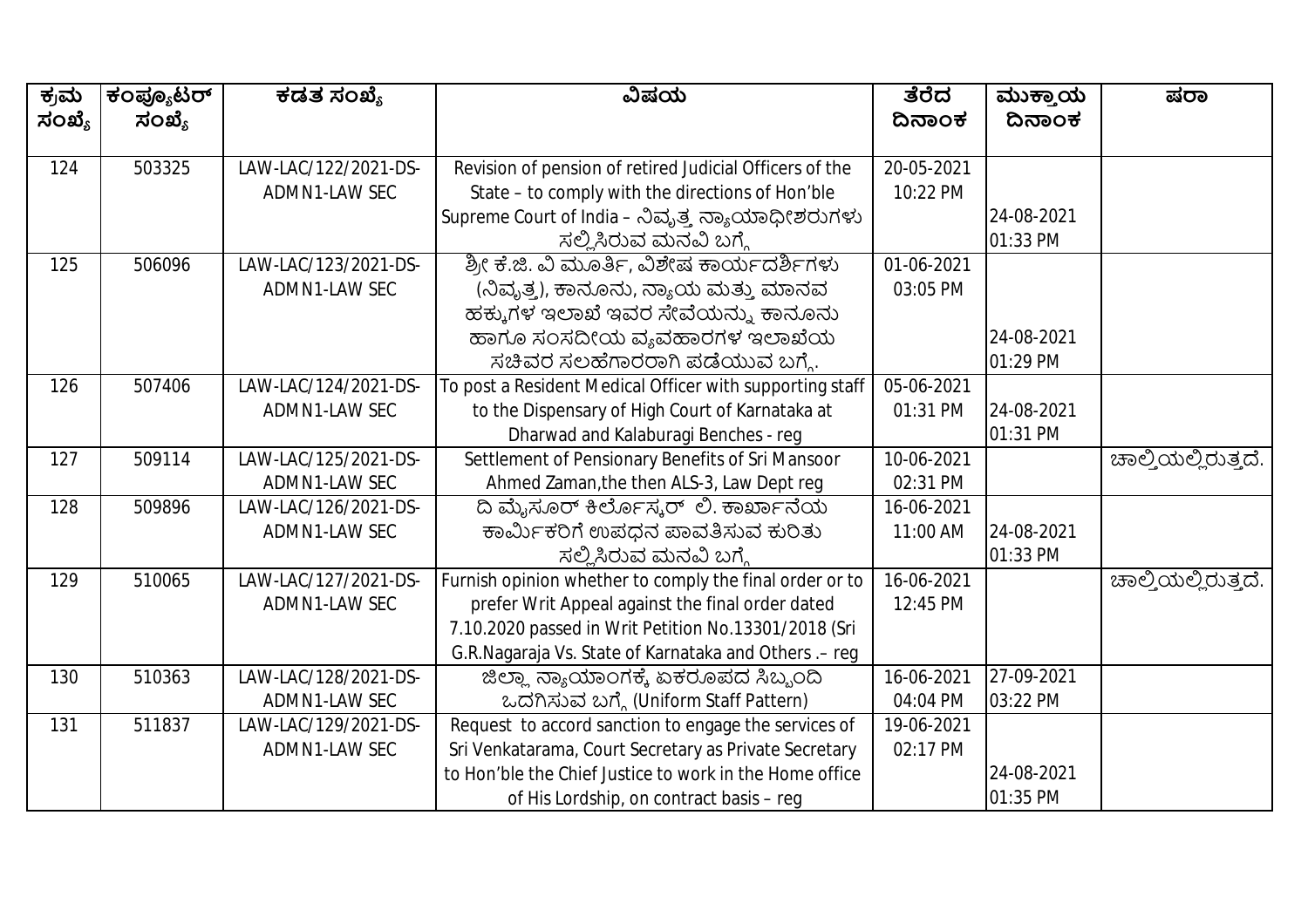| ಕ್ರಮ   | ಕಂಪ್ಯೂಟರ್ | ಕಡತ ಸಂಖ್ಯೆ           | ವಿಷಯ                                                   | ತೆರೆದ      | ಮುಕ್ತಾಯ    | ಷರಾ                          |
|--------|-----------|----------------------|--------------------------------------------------------|------------|------------|------------------------------|
| ಸಂಖ್ಯೆ | ಸಂಖ್ಯೆ    |                      |                                                        | ದಿನಾಂಕ     | ದಿನಾಂಕ     |                              |
| 132    | 517048    | LAW-LAC/130/2021-DS- | Execution of K-RERA Order and Recovery of amount       | 28-06-2021 | 24-08-2021 |                              |
|        |           | ADMN1-LAW SEC        | from builder -req                                      | 05:29 PM   | 01:33 PM   |                              |
| 133    | 517150    | LAW-LAC/131/2021-    | Sri Smaran Shetty Millers Road, Bengaluru ಇವರು         | 29-06-2021 |            | <u> ಚಾ</u> ಲ್ತಿಯಲ್ಲಿರುತ್ತದೆ. |
|        |           | ADMN1-LAW SEC        | ಮಾಹಿತಿ ಹಕ್ಕು ಅಧಿನಿಯಮದಡಿಯಲ್ಲಿ ಕೋರಿರುವ                   | 10:57 AM   |            |                              |
|        |           |                      | ಮಾಹಿತಿಯನ್ನು ಒದಗಿಸುವ ಬಗ್ಗೆ.                             |            |            |                              |
| 134    | 517395    | LAW-LAC/132/2021-    | ಶ್ರೀ ಎಸ್. ವಸಂತ ಮಾಧವ, ಸಂಪಂಗಿರಾಮನಗರ,                     | 29-06-2021 |            |                              |
|        |           | ADMN1-LAW SEC        | ಬೆಂಗಳೂರು ಇವರು ಮಾಹಿತಿ ಹಕ್ಕು ಅಧಿನಿಯಮ,                    | 12:43 PM   | 17-08-2021 |                              |
|        |           |                      | 2005 ರಡಿ ಮಾಹಿತಿ  ಕೋರಿ ಸಲ್ಲಿಸಿರುವ ಅರ್ಜಿ ಬಗ್ಗೆ.          |            | 12:03 PM   |                              |
| 135    | 517514    | LAW-LAC/133/2021-    | ಕರ್ನಾಟಕ ಲೋಕಾಯುಕ್ಕ ಸಂಸ್ಥೆಯಿಂದ ಕಳುಹಿಸಿರುವ                | 29-06-2021 |            | ಚಾಲ್ತಿಯಲ್ಲಿರುತ್ತದೆ.          |
|        |           | ADMN1-LAW SEC        | ವರದಿ/ಶಿಫಾರಸ್ಸುಗಳು ಸರ್ಕಾರದ ಹಂತದಲ್ಲಿ ಬಾಕಿ                | 01:24 PM   |            |                              |
|        |           |                      | ಇರುವ ಬಗ್ಗೆ.                                            |            |            |                              |
| 136    | 517802    | LAW-LAC/134/2021-US- | ಕರ್ನಾಟಕ ಉಚ್ಚ ನ್ಯಾಯಾಲಯ ವ್ಯಾಪ್ತಿಯಲ್ಲಿ ಬರುವ               | 29-06-2021 |            | ಚಾಲ್ತಿಯಲ್ಲಿರುತ್ತದೆ.          |
|        |           | ADMN1-LAW SEC        | ಜಿಲ್ಲಾ ನ್ಯಾಯಾಂಗದ ಅಧಿಕಾರಿ / ನೌಕರರ                       | 04:13 PM   |            |                              |
|        |           |                      | ವೈದ್ಯಕೀಯ ವೆಚ್ಚದ ಮರುಪಾವತಿ ಬಗ್ಗೆ                         |            |            |                              |
| 137    | 519457    | LAW-LAC/135/2021-    | ಶ್ರೀ ಆರ್.ರಮೇಶ್, ಬೆಂಗಳೂರು ರವರು, ಮಾಹಿತಿ ಹಕ್ಕು            | 01-07-2021 |            |                              |
|        |           | ADMN1-LAW SEC        | ಅಧಿನಿಯಮ, 2005 ರಡಿ ಮಾಹಿತಿ ಕೋರಿ ಸಲ್ಲಿಸಿರುವ               | 03:32 PM   | 09-08-2021 |                              |
|        |           |                      | ಅರ್ಜಿ ಕುರಿತು.                                          |            | 05:25 PM   |                              |
| 138    | 520467    | LAW-LAC/136/2021-    | ಶ್ರೀ ಮಹೇಶ್ ಕುಮಾರ್ ಎಂ ಪಿ ಇವರು ಕೋರಿರುವ                   | 02-07-2021 | 30-07-2021 |                              |
|        |           | ADMN1-LAW SEC        | ಮಾಹಿತಿಯನ್ನು ಒದಗಿಸುವ ಬಗ್ಗೆ                              | 04:45 PM   | 04:07 PM   |                              |
| 139    | 520991    | LAW-LAC/137/2021-DS- | Clarification regarding reimbursement of medical       | 03-07-2021 |            |                              |
|        |           | ADMN1-LAW SEC        | expenses incurred for Covid-19 treatment, PPE Kit and  | 02:19 PM   | 15-11-2021 |                              |
|        |           |                      | Pulse Oxymeter for special sanction - reg              |            | 08:54 PM   |                              |
| 140    | 521360    | LAW-LAC/138/2021-DS- | Judicial Inquiry for the death of Mr. Dharmendra Singh | 04-07-2021 |            |                              |
|        |           | ADMN1-LAW SEC        | at VRKP Sponge and Power Plant, Halakundi Village,     | 02:42 PM   | 24-08-2021 |                              |
|        |           |                      | Ballari, Karnataka.                                    |            | 01:33 PM   |                              |
| 141    | 521829    | LAW-LAC/139/2021-    | Seeking information under the RTI Act 2005 by H.A.     | 05-07-2021 | 19-08-2021 |                              |
|        |           | ADMN1-LAW SEC        | Purushottama Prasanna                                  | 02:51 PM   | 11:31 AM   |                              |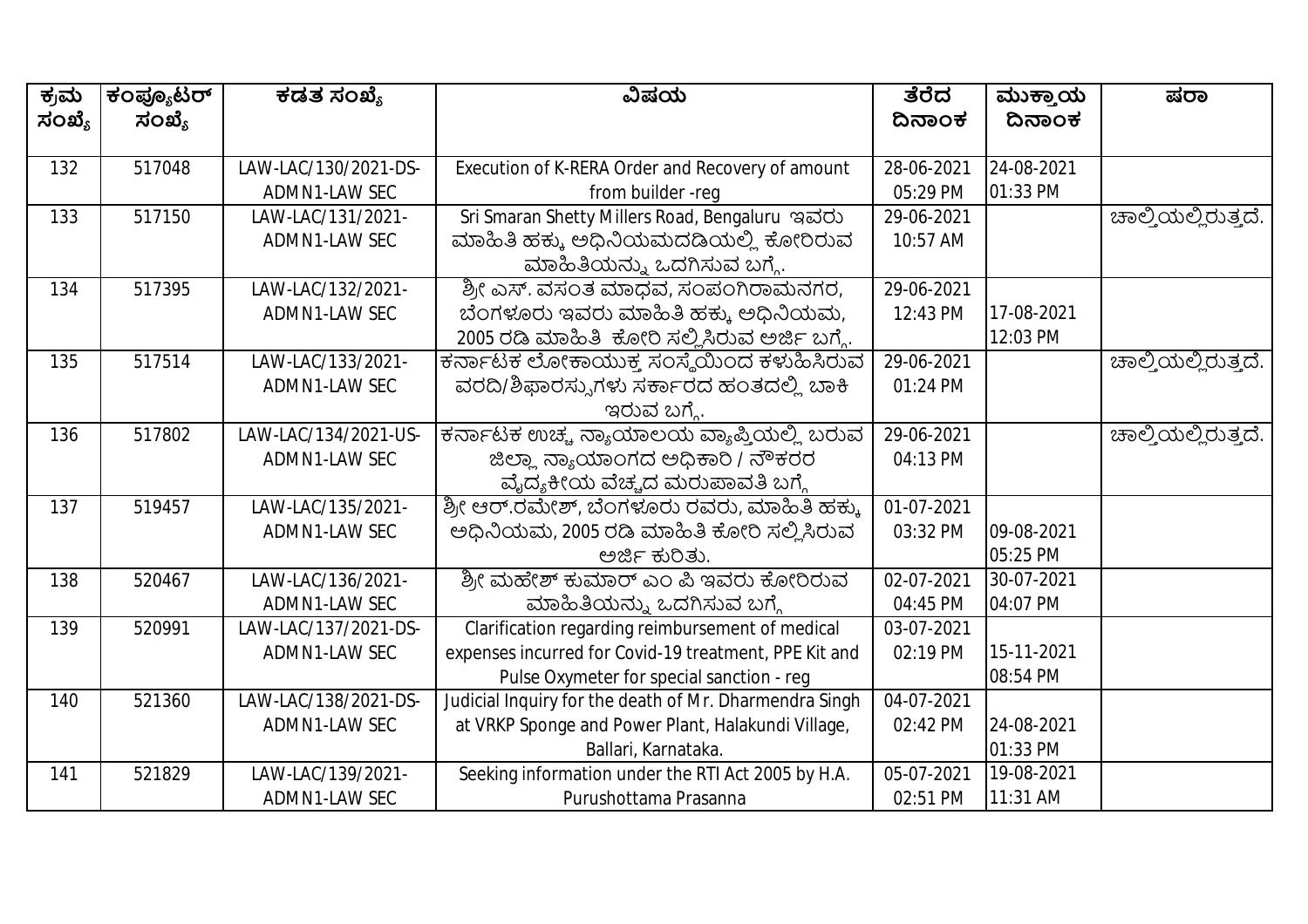| ಕ್ರಮ   | ಕಂಪ್ಯೂಟರ್ | ಕಡತ ಸಂಖ್ಯೆ            | ವಿಷಯ                                                         | ತೆರೆದ      | ಮುಕ್ತಾಯ    | ಷರಾ                 |
|--------|-----------|-----------------------|--------------------------------------------------------------|------------|------------|---------------------|
| ಸಂಖ್ಯೆ | ಸಂಖ್ಯೆ    |                       |                                                              | ದಿನಾಂಕ     | ದಿನಾಂಕ     |                     |
|        |           |                       |                                                              |            |            |                     |
| 142    | 522259    | LAW-LAC/140/2021-DS-  | Sanctioning of one more additional Home Orderly              | 05-07-2021 |            |                     |
|        |           | ADMN1-LAW SEC         | Allowance of 19,900/- in place of one peon to the            | 09:51 PM   | 24-08-2021 |                     |
|        |           |                       | Hon'ble sitting Judges of High Court of Karnataka-reg        |            | 01:33 PM   |                     |
| 143    | 524503    | LAW-LAC/141/2021-     | ಶ್ರೀಮತಿ ವಿಜಯಲಕ್ಷ್ಮಿ, ತಮಿಳುನಾಡು, ರವರು                         | 08-07-2021 |            |                     |
|        |           | ADMN1-LAW SEC         | ಮಾಹಿತಿ ಹಕ್ಕು ಅಧಿನಿಯಮ 2005ರಡಿ ಮಾಹಿತಿ                          | 02:53 PM   | 17-07-2021 |                     |
|        |           |                       | ಒದಗಿಸುವಂತೆ ಕೋರಿರುವ ಕುರಿತು.                                   |            | 11:30 AM   |                     |
| 144    | 527593    | LAW-LAC/142/2021-DS-  | Creation and up-gradation of various posts pertaining        | 14-07-2021 |            | ಹಾಲ್ತಿಯಲ್ಲಿರುತ್ತದೆ. |
|        |           | ADMN1-LAW SEC         | to Library Branch and also Electrical Supervisor on the      | 11:03 AM   |            |                     |
|        |           |                       | Establishment of High Court of Karnataka -reg.               |            |            |                     |
|        |           |                       |                                                              |            |            |                     |
| 145    | 529369    | LAW-LAC/143/2021-     | Medical claim by Sri. Iqbal Patel, Rtd., Civil Judge, Senior | 16-07-2021 |            | ಚಾಲ್ತಿಯಲ್ಲಿರುತ್ತದೆ. |
|        |           | ADMN1-LAW SEC         | Division - reg.                                              | 11:42 AM   |            |                     |
| 146    | 530679    | LAW-LAC/144/2021-US-  | ಕರ್ನಾಟಕ ಉಚ್ಛ ನ್ಯಾಯಾಲಯದ ವ್ಯಾಪ್ತಿಯಲ್ಲಿ                         | 17-07-2021 |            | ಚಾಲ್ತಿಯಲ್ಲಿರುತ್ತದೆ. |
|        |           | ADMN1-LAW SEC         | ಬರುವ ಜಿಲ್ಲಾ ನ್ಯಾಯಾಂಗದ ನೌಕರರ ವೈದ್ಯಕೀಯ                         | 01:32 PM   |            |                     |
|        |           |                       | ವೆಚ್ಚದ ಮರುಪಾವತಿ ಬಗ್ಗೆ                                        |            |            |                     |
| 147    | 531446    | LAW-LAC/145/2021-DS-  | Delegation of Financial powers to Hon'ble the Chief          | 19-07-2021 |            | ಚಾಲ್ತಿಯಲ್ಲಿರುತ್ತದೆ. |
|        |           | ADMN1-LAW SEC         | Justice High Court of Karnataka, Bengaluru-reg.              | 12:19 PM   |            |                     |
| 148    | 531709    | LAW-LAC/146/2021-DS-  | Filling up of the vacancies available under 65% category     | 19-07-2021 |            |                     |
|        |           | ADMN1-LAW SEC         | of District Judges by giving promotion to the senior cevil   | 03:10 PM   | 24-08-2021 |                     |
|        |           |                       | judges on the basis of Seniority-cum-merit                   |            | 01:31 PM   |                     |
| 149    | 532239    | LAW-LAC/145/2021-DS-  | Delegation of Financial powers to Hon'ble the Chief          | 20-07-2021 | 24-08-2021 |                     |
|        |           | ADMN1-LAW SEC-Part(1) | Justice High Court of Karnataka, Bengaluru-reg.              | 11:26 AM   | 01:31 PM   |                     |
| 150    | 533241    | LAW-LAC/147/2021-     | ಶ್ರೀ ಬಿ.ಎಸ್. ಅಲಗು, ,ಜೆ.ಪಿ. ನಗರ, ಬೆಂಗಳೂರು ಇವರು                | 22-07-2021 |            |                     |
|        |           | ADMN1-LAW SEC         | ಮಾಹಿತಿ ಹಕ್ಕು ಅಧಿನಿಯಮ, 2005 ರಡಿ ಮಾಹಿತಿ                        | 01:32 PM   | 17-08-2021 |                     |
|        |           |                       | ಒದಗಿಸುವಂತೆ ಕೋರಿರುವ ಬಗ್ಗೆ.                                    |            | 01:18 PM   |                     |
| 151    | 533853    | LAW-LAC/148/2021-DS-  | Clarification for grant of annual increment / stagnation     | 22-07-2021 | 24-08-2021 |                     |
|        |           | ADMN1-LAW SEC         | increment - req.                                             | 09:28 PM   | 01:35 PM   |                     |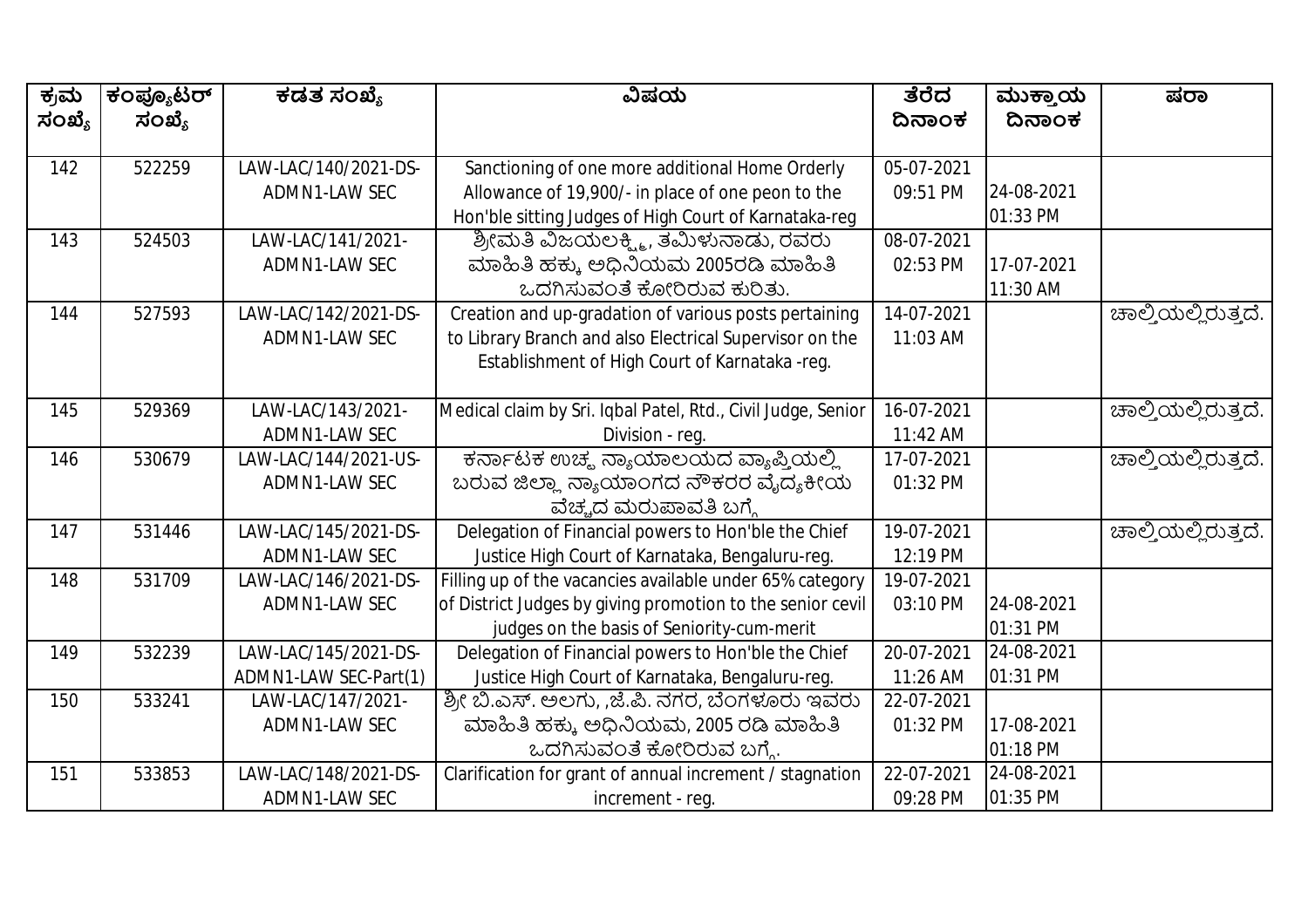| ಕ್ರಮ   | ಕಂಪ್ಯೂಟರ್ | ಕಡತ ಸಂಖ್ಯೆ            | ವಿಷಯ                                                     | ತೆರೆದ      | ಮುಕ್ತಾಯ    | ಷರಾ                 |
|--------|-----------|-----------------------|----------------------------------------------------------|------------|------------|---------------------|
| ಸಂಖ್ಯೆ | ಸಂಖ್ಯೆ    |                       |                                                          | ದಿನಾಂಕ     | ದಿನಾಂಕ     |                     |
|        |           |                       |                                                          |            |            |                     |
| 152    | 535214    | LAW-LAC/149/2021-     | Incharge Allowance to Sri.T.Maniunatha Swamy,            | 26-07-2021 | 19-08-2021 |                     |
|        |           | ADMN1-LAW SEC         | Sheristedar in the court of Chitradurga District.        | 01:33 PM   | 11:30 AM   |                     |
| 153    | 539571    | LAW-LAC/150/2021-     | ಶ್ರೀ ಬೀರಪ್ಪ ಅಂಡಗಿ ಚಿಲವಾಡಗಿ, ಕೊಪ್ಪಳ ರವರು                  | 30-07-2021 |            |                     |
|        |           | ADMN1-LAW SEC         | ಮಾಹಿತಿ ಹಕ್ಕು ಅಧಿನಿಯಮ, 2005 ರಡಿ ಮಾಹಿತಿ                    | 05:34 PM   | 17-08-2021 |                     |
|        |           |                       | ಒದಗಿಸುವಂತೆ ಕೋರಿ ಸಲ್ಲಿಸಿರುವ ಮನವಿ.                         |            | 01:19 PM   |                     |
| 154    | 540439    | LAW-LAC/151/2021-     | ಶ್ರೀ ಕೆ. ಗೋಪಾಲ್, ಹಿರಿಯ ಸಹಾಯಕರು, ರವರು                     | 02-08-2021 |            |                     |
|        |           | ADMN1-LAW SEC         | ಕೋವಿಡ್-19 ಚಿಕಿತ್ಸೆ ಪಡೆದ ಸಲುವಾಗಿ ವೈದ್ಯಕೀಯ                 | 11:08 AM   | 06-11-2021 |                     |
|        |           |                       | ವೆಚ್ಚ ಮರುಪಾವತಿಸುವ ಕುರಿತು.                                |            | 04:29 PM   |                     |
| 155    | 541226    | LAW-LAC/152/2021-     | ಅಸಲು ದಾವಾ 169/2019 ರ ದಾವೆಯ ವಾದ ಪತ್ರ,                     | 02-08-2021 |            |                     |
|        |           | <b>JSADM1-LAW SEC</b> | ಪ್ರತಿವಾದ ಪತ್ರ ಮತ್ತು ವಾದಿಯಾದ ಶ್ರೀ ಪ್ರಭು ತಂದೆ              | 05:06 PM   |            |                     |
|        |           |                       | ರಮೇಶ ಸರಿಕರ ಸಾ  ತೇರದಾಳ ಇವರ ಉದ್ಯೋಗ                         |            | 26-08-2021 |                     |
|        |           |                       | ಪುಸ್ತಕ ದೃಡೀಕೃತ ನಕಲನ್ನು ಪೂರೈಸುವ ಬಗ್ಗೆ                     |            | 04:00 PM   |                     |
| 156    | 542126    | LAW-LAC/153/2021-     | Clarification regarding reimbursement of medical         | 03-08-2021 |            | ಚಾಲ್ತಿಯಲ್ಲಿರುತ್ತದೆ. |
|        |           | ADMN1-LAW SEC         | expenses incurred by the Government Servants for         | 05:30 PM   |            |                     |
|        |           |                       | Covid-19 treatment out of State.                         |            |            |                     |
| 157    | 543876    | LAW-LAC/154/2021-     | Continuance of the Court of Special Judicial Magistrate, | 05-08-2021 | 26-08-2021 |                     |
|        |           | ADMN1-LAW SEC         | Belagavi.                                                | 04:44 PM   | 05:18 PM   |                     |
| 158    | 543886    | LAW-LAC/155/2021-     | Forwardal of application for partial final withdrawal of | 05-08-2021 |            | ಚಾಲ್ಕಿಯಲ್ಲಿರುತ್ತದೆ. |
|        |           | ADMN1-LAW SEC         | GPF amount from GPF A/c No.AJ-24463 of Smt.              | 04:52 PM   |            |                     |
|        |           |                       | Neelambika, Sheristedar working at the court of Senior   |            |            |                     |
|        |           |                       | Civil Judge and J.M.F.C. Challakere - reg.               |            |            |                     |
| 159    | 543891    | LAW-LAC/156/2021-     | Clarification for appointment of Kum.Keerti Mathapati,   | 05-08-2021 |            |                     |
|        |           | ADMN1-LAW SEC         | seeking appointment on Compassionate Grounds due         | 04:55 PM   |            |                     |
|        |           |                       | to death of her mother Smt.Annapurna Mallikarjun         |            |            |                     |
|        |           |                       | Mathapathi, who was working as FDA in the court of       |            |            |                     |
|        |           |                       | the Civil Judge and JMFC., Ramdurga, Belagavi.           |            | 14-09-2021 |                     |
|        |           |                       |                                                          |            | 05:16 PM   |                     |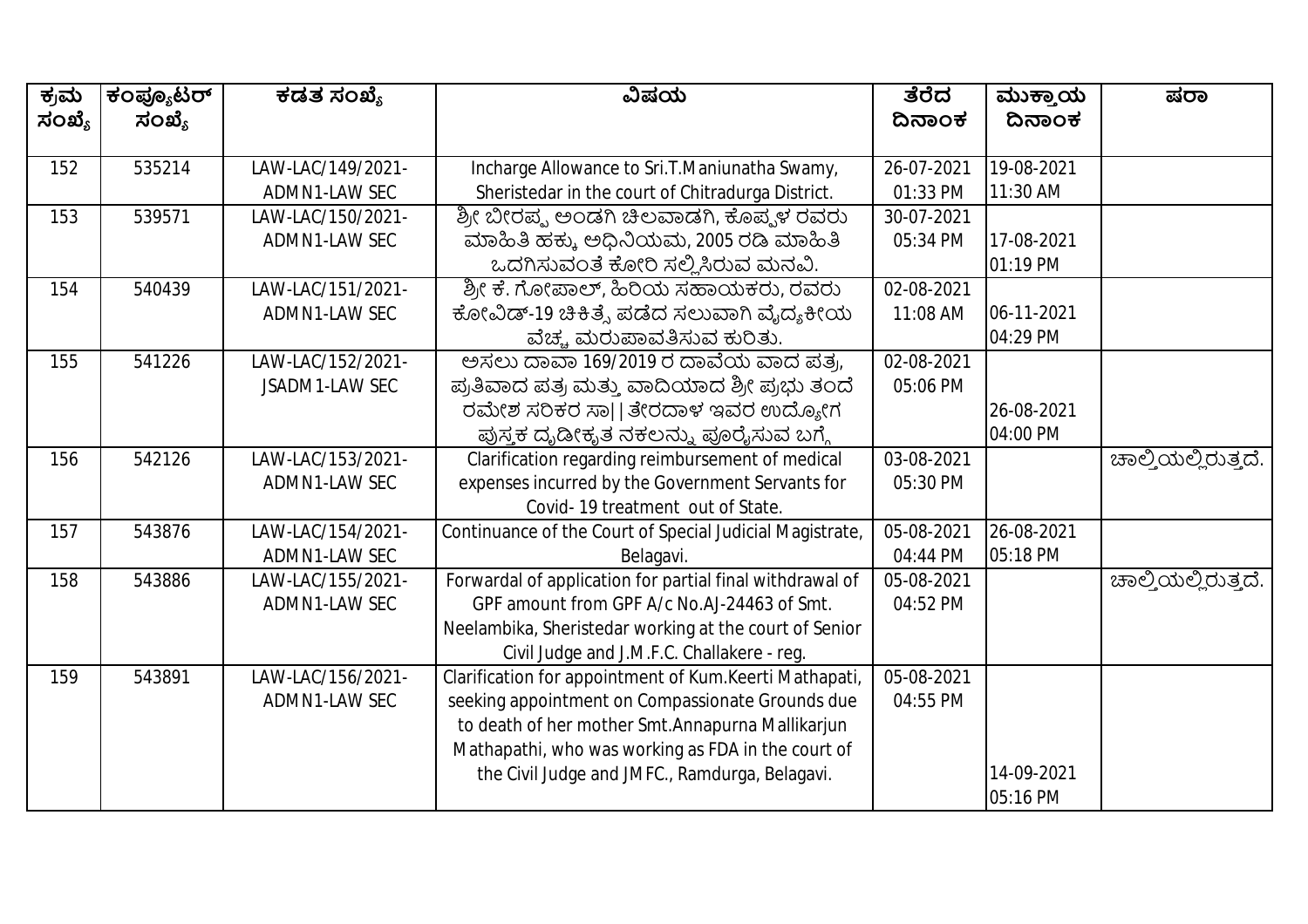| ಕ್ರಮ   | ಕಂಪ್ಯೂಟರ್ | ಕಡತ ಸಂಖ್ಯೆ        | ವಿಷಯ                                                      | ತೆರೆದ      | ಮುಕ್ತಾಯ    | ಷರಾ                 |
|--------|-----------|-------------------|-----------------------------------------------------------|------------|------------|---------------------|
| ಸಂಖ್ಯೆ | ಸಂಖ್ಯೆ    |                   |                                                           | ದಿನಾಂಕ     | ದಿನಾಂಕ     |                     |
| 160    | 543911    | LAW-LAC/157/2021- | Settlement of Pensionary benefits in respect of Sri. K.   | 05-08-2021 |            | ಚಾಲ್ತಿಯಲ್ಲಿರುತ್ತದೆ. |
|        |           | ADMN1-LAW SEC     | Mahadeva the then Senior Civil Judge and JMFC.,           | 05:04 PM   |            |                     |
|        |           |                   | Magadi - reg                                              |            |            |                     |
| 161    | 543934    | LAW-LAC/158/2021- | Representation of N Mahesha, Assistant Registrar          | 05-08-2021 |            |                     |
|        |           | ADMN1-LAW SEC     | (Secretarial Services) of this office requesting to grant | 05:10 PM   |            |                     |
|        |           |                   | one notional/annual increment in the month of June        |            | 06-11-2021 |                     |
|        |           |                   | instead of July 2021 - reg.                               |            | 12:23 PM   |                     |
| 162    | 543949    | LAW-LAC/159/2021- | Request to move the Government with regard to             | 05-08-2021 |            | ಚಾಲ್ತಿಯಲ್ಲಿರುತ್ತದೆ. |
|        |           | ADMN1-LAW SEC     | creation of additional post by enhancing the existing     | 05:23 PM   |            |                     |
|        |           |                   | staff strength 28 posts by another 25 posts which in      |            |            |                     |
|        |           |                   | total leads to 53 posts - reg.                            |            |            |                     |
| 163    | 544907    | LAW-LAC/160/2021- | Permission to fill up the post of Driver created to the   | 06-08-2021 |            |                     |
|        |           | JSADM1-LAW SEC    | Court of Small Causes, Bengaluru by way of direct         | 09:41 PM   | 24-09-2021 |                     |
|        |           |                   | recruitment instead of outsource-reg.                     |            | 07:55 PM   |                     |
| 164    | 545026    | LAW-LAC/161/2021- | Representation of Sri Kumbhar S.R., FDA working in the    | 07-08-2021 |            | ಚಾಲ್ತಿಯಲ್ಲಿರುತ್ತದೆ. |
|        |           | ADMN1-LAW SEC     | Court of III Addl. Civil Judge and JMFC, Hubballi         | 11:22 AM   |            |                     |
|        |           |                   | regarding non-sanction of TBA.                            |            |            |                     |
| 165    | 545293    | LAW-LAC/162/2021- | ಕಾನೂನು ಇಲಾಖೆ (ಆಡಳ:-1) ಶಾಖೆಯಲ್ಲಿ ಯಲ್ಲಿ                     | 07-08-2021 |            | ಚಾಲ್ತಿಯಲ್ಲಿರುತ್ತದೆ. |
|        |           | ADMN1-LAW SEC     | ಸ್ಯೀಕೃತಗೊಂಡಿರುವ ಮನವಿಗಳನ್ನು ಮುಂದಿನ                         | 12:49 PM   |            |                     |
|        |           |                   | ಕ್ರಮಕ್ಕಾಗಿ ಕಂದಾಯ ಇಲಾಖೆ ಗೆ ಕಳುಹಿಸುವ ಕುರಿತು.                |            |            |                     |
|        |           |                   |                                                           |            |            |                     |
| 166    | 545326    | LAW-LAC/163/2021- | Medical claim by Sri. V. Prakash, Sr. Civil Judge & JMFC, | 07-08-2021 |            | ಚಾಲ್ತಿಯಲ್ಲಿರುತ್ತದೆ. |
|        |           | ADMN1-LAW SEC     | Nelamangala-req                                           | 12:59 PM   |            |                     |
| 167    | 545438    | LAW-LAC/164/2021- | ಶ್ರೀ ಮಹಮದ್ ಆರಿಫ್ ಜಮೀಲ್ ಇವರು ಮಾನ್ಯ ಉಚ್ಮ                    | 07-08-2021 |            | ಚಾಲ್ತಿಯಲ್ಲಿರುತ್ತದೆ. |
|        |           | JSADM1-LAW SEC    | ನ್ಯಾಯಾಲಯ ಬೆಂಗಳೂರು ಇಲ್ಲಿ ಸಲ್ಲಿಸಿರುವ ರಿಟ್                   | 02:54 PM   |            |                     |
|        |           |                   | ಅರ್ಜಿ ಸಂಖ್ಯೆ: 15616/2020 ರ ಕುರಿತು                         |            |            |                     |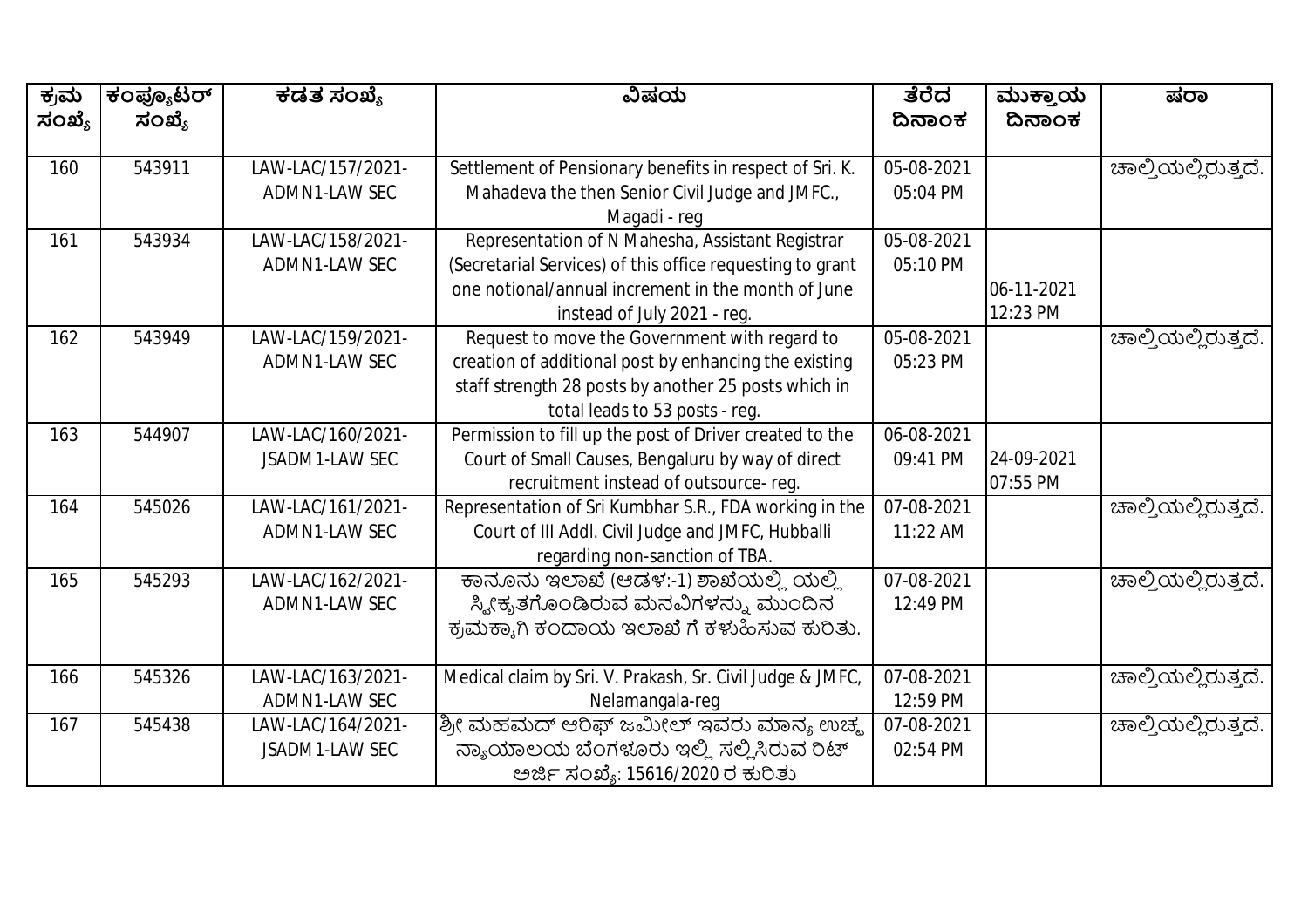| ಕ್ರಮ<br>ಸಂಖ್ಯೆ | ಕಂಪ್ಯೂಟರ್<br>ಸಂಖ್ಯೆ | ಕಡತ ಸಂಖ್ಯೆ        | ವಿಷಯ                                                     | ತೆರೆದ<br>ದಿನಾಂಕ | ಮುಕ್ತಾಯ<br>ದಿನಾಂಕ | ಷರಾ                 |
|----------------|---------------------|-------------------|----------------------------------------------------------|-----------------|-------------------|---------------------|
|                |                     |                   |                                                          |                 |                   |                     |
| 168            | 545486              | LAW-LAC/165/2021- | 32ನೇ ಹೆಚ್ಚುವರಿ ಸಿಟಿ ಸಿವಿಲ್ ಮತ್ತು ಸತ್ರ                    | 07-08-2021      |                   |                     |
|                |                     | ADMN1-LAW SEC     | ನ್ಯಾಯಾಧೀಶರು (ಸಿ.ಬಿ.ಐ. ಪ್ರಕರಣಗಳ                           | 03:21 PM        |                   |                     |
|                |                     |                   | ವಿಚಾರಣೆಗಾಗಿ). ಬೆಂಗಳೂರು ರವರ ನ್ಯಾಯಾಲಯದ                     |                 |                   |                     |
|                |                     |                   | ಕಾರ್ಯಾವಧಿಯನ್ನು ಮುಂದುವರೆಸುವ ಬಗ್ಗೆ                         |                 | 26-08-2021        |                     |
|                |                     |                   |                                                          |                 | 05:15 PM          |                     |
| 169            | 545496              | LAW-LAC/166/2021- | ಹೆಚ್ಚುವರಿ ಹಿರಿಯ ಸಿವಿಲ್ ನ್ಯಾಯಾಧೀಶರು ಮತ್ತು                 | 07-08-2021      |                   |                     |
|                |                     | ADMN1-LAW SEC     | ಜೆ.ಎಂ.ಎಫ್.ಸಿ.-1, ರಾಯಚೂರು ಜಿಲ್ಲೆಯ                         | 03:25 PM        |                   |                     |
|                |                     |                   | ನ್ಯಾಯಾಲಯದ ಕಾರ್ಯಾವಧಿಯನ್ನು                                 |                 | 26-08-2021        |                     |
|                |                     |                   | ಮುಂದುವರೆಸುವ ಬಗ್ಮೆ.                                       |                 | 17:16:PM          |                     |
| 170            | 545884              | LAW-LAC/167/2021- | Adding the period of practice as Advocate for qualifying | 08-08-2021      |                   |                     |
|                |                     | JSADM1-LAW SEC    | service, in respect of Sri. Mallikarjuna, XIV Addl. City | 03:54 PM        | 12-11-2021        |                     |
|                |                     |                   | Civil and Sessions Judge, Bengaluru - reg.               |                 | 04:57 PM          |                     |
| 171            | 547107              | LAW-LAC/168/2021- | Medical reimbursement claim application of Sri. K.P.N.   | 10-08-2021      |                   |                     |
|                |                     | JSADM1-LAW SEC    | Raju, Rtd., Civil Judge, Bengaluru- delay condonation -  | 12:44 PM        | 26-08-2021        |                     |
|                |                     |                   | reg.                                                     |                 | 04:06 PM          |                     |
| 172            | 548800              | LAW-LAC/169/2021- | Transmission of records in D.E. No:2/2010, initiated     | 12-08-2021      |                   | ಚಾಲ್ತಿಯಲ್ಲಿರುತ್ತದೆ. |
|                |                     | JSADM1-LAW SEC    | against Late Sri. K.V. Ananthamurthy, Sheristedar        | 12:53 PM        |                   |                     |
|                |                     |                   | (Retired), Court of Senior Civil Judge & CJM., Mysore    |                 |                   |                     |
|                |                     |                   | District - reg.                                          |                 |                   |                     |
| 173            | 549695              | LAW-LAC/170/2021- | Request for sanction of Addl. post of Process Server to  | 13-08-2021      |                   | ಚಾಲ್ತಿಯಲ್ಲಿರುತ್ತದೆ. |
|                |                     | ADMN1-LAW SEC     | the Nazar section of the Court of Small Causes,          | 12:48 PM        |                   |                     |
|                |                     |                   | Bengaluru - reg                                          |                 |                   |                     |
| 174            | 550336              | LAW-LAC/171/2021- | Enhancement of remuneration to the Special Judicial      | 15-08-2021      |                   | ಚಾಲ್ತಿಯಲ್ಲಿರುತ್ತದೆ. |
|                |                     | JSADM1-LAW SEC    | Magistrate, Belagavi - reg.                              | 01:12 PM        |                   |                     |
| 175            | 552612              | LAW-LAC/172/2021- | Issue of Order of the Appointing Authority - imposing    | 18-08-2021      |                   | ಚಾಲ್ತಿಯಲ್ಲಿರುತ್ತದೆ. |
|                |                     | JSADM1-LAW SEC    | penalty of dismissal from service on Sri. Sharanappa,    | 01:24 PM        |                   |                     |
|                |                     |                   | Senior Civil Judge and JMFC, Chincholi (Under            |                 |                   |                     |
|                |                     |                   | Suspension) - reg.                                       |                 |                   |                     |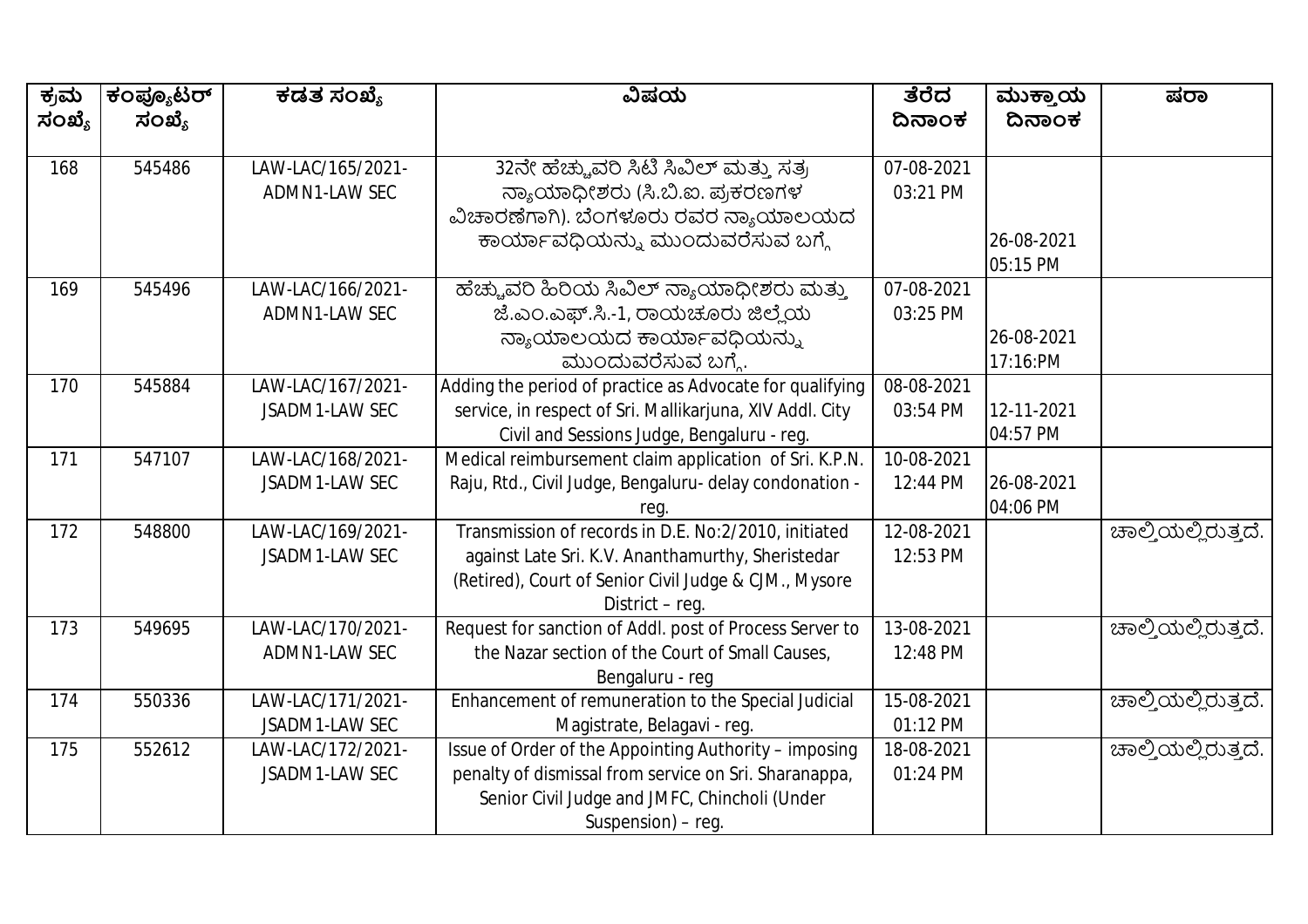| ಕ್ರಮ   | ಕಂಪ್ಯೂಟರ್ | ಕಡತ ಸಂಖ್ಯೆ             | ವಿಷಯ                                                     | ತೆರೆದ      | ಮುಕ್ತಾಯ    | ಷರಾ                 |
|--------|-----------|------------------------|----------------------------------------------------------|------------|------------|---------------------|
| ಸಂಖ್ಯೆ | ಸಂಖ್ಯೆ    |                        |                                                          | ದಿನಾಂಕ     | ದಿನಾಂಕ     |                     |
|        |           |                        |                                                          |            |            |                     |
| 176    | 552629    | LAW-LAC/173/2021-      | Issue of Order of the Appointing Authority - imposing    | 18-08-2021 |            | ಚಾಲ್ತಿಯಲ್ಲಿರುತ್ತದೆ. |
|        |           | JSADM1-LAW SEC         | penalty of removal from service on Sri. M. H. Sirwalkar, | 01:31 PM   |            |                     |
|        |           |                        | IV Addl. Senior Civil Judge and JMFC, Kalaburagi (Under  |            |            |                     |
|        |           |                        | Suspension) – reg.                                       |            |            |                     |
| 177    | 557270    | LAW-LAC/174/2021-      | ಶ್ರೀ ಕೆ. ಪಿ. ದಿನೇಶ್, ಚಾಲಕರು, ಕರ್ನಾಟಕ ಉಚ್ಮ                | 25-08-2021 |            |                     |
|        |           | JSADM1-LAW SEC         | ನ್ಯಾಯಾಲಯ, ಬೆಂಗಳೂರು ಇವರ ವೈದ್ಯಕೀಯ ವೆಚ್ಚ                    | 04:21 PM   | 06-11-2021 |                     |
|        |           |                        | ಮರುವಾವತಿ ಬಗ್ಗೆ.                                          |            | 01:59 PM   |                     |
| 178    | 559282    | LAW-LAC/175/2021-      | ನ್ಯಾಯಾಂಗ ಸೇವೆಗೆ ಸೇರಿದ ನ್ಯಾಯಾಧೀಶರುಗಳಿಗೆ ಈ                 | 27-08-2021 |            | ಚಾಲ್ತಿಯಲ್ಲಿರುತ್ತದೆ. |
|        |           | JSADM1-LAW SEC         | ಹಿಂದೆ ವಕೀಲರಾಗಿ ಸಲ್ಲಿಸಿದ ಸೇವೆಯನ್ನು ಪಿಂಚಣಿ                 | 05:20 PM   |            |                     |
|        |           |                        | ಸೌಲಭ್ಯಕ್ಕಾಗಿ ಅರ್ಹತದಾಯಕ ಸೇವೆ ಎಂದು                         |            |            |                     |
|        |           |                        | ಪರಿಗಣಿಸುವ ಬಗ್ಗೆ ಕರ್ನಾಟಕ ಉಚ್ಮ                             |            |            |                     |
|        |           |                        | ನ್ಯಾಯಾಲಯದಿಂದ ಮಾಹಿತಿ ಕೋರುವ ಕುರಿತು.                        |            |            |                     |
| 179    | 560125    | LAW-LAC/175/2021-      | ನ್ಯಾಯಾಂಗ ಸೇವೆಗೆ ಸೇರಿದ ನ್ಯಾಯಾಧೀಶರುಗಳಿಗೆ ಈ                 | 30-08-2021 |            | ಚಾಲ್ತಿಯಲ್ಲಿರುತ್ತದೆ. |
|        |           | JSADM1-LAW SEC-Part(1) | ಹಿಂದೆ ವಕೀಲರಾಗಿ ಸಲ್ಲಿಸಿದ ಸೇವೆಯನ್ನು ಪಿಂಚಣಿ                 | 03:48 PM   |            |                     |
|        |           |                        | ಸೌಲಭ್ಯಕ್ಕಾಗಿ ಅರ್ಹತದಾಯಕ ಸೇವೆ ಎಂದು                         |            |            |                     |
|        |           |                        | ಪರಿಗಣಿಸುವ ಬಗ್ಗೆ ಕರ್ನಾಟಕ ರಾಜ್ಯ ಬಾರ್ ಕೌನ್ಸಿಲ್              |            |            |                     |
|        |           |                        | ರವರಿಂದ ಮಾಹಿತಿ ಕೋರುವ ಕುರಿತು.                              |            |            |                     |
| 180    | 560188    | LAW-LAC/176/2021-      | Computer Advance drawn by Sri. V.C. Hatti, OOD Addl.     | 30-08-2021 |            | ಚಾಲ್ತಿಯಲ್ಲಿರುತ್ತದೆ. |
|        |           | ADMN1-LAW SEC          | Secretary to Government, Law Department Bengaluru-       | 04:07 PM   |            |                     |
|        |           |                        | reg                                                      |            |            |                     |
| 181    | 561199    | LAW-LAC/177/2021-      | ದಿನಾಂಕ: 03.09.2021 ರಂದು ಜಿಲ್ಲಾ ಮತ್ತು ಸತ್ರ                | 31-08-2021 |            |                     |
|        |           | JSADM1-LAW SEC         | ನ್ಯಾಯಾಲಯ, ಯಾದಗಿರಿ ಇಲ್ಲಿಗೆ ಶ್ರೀ ಕೌಶಿಕ್                    | 04:05 PM   |            |                     |
|        |           |                        | ಮುಖರ್ಜಿ, ಸರ್ಕಾರದ ಮುಖ್ಯ ಕಾರ್ಯದರ್ಶಿ (ನಿವೃತ್ನ),             |            |            |                     |
|        |           |                        | ಇವರು ಸಾಕ್ಷ್ಯ ನೀಡಲು ಹಾಜರಾಗುವ ಬಗ್ಗೆ ಸಮನ್ನ್                 |            | 11-11-2021 |                     |
|        |           |                        | ನೀಡಿರುವ ಕುರಿತು.                                          |            | 04:03 PM   |                     |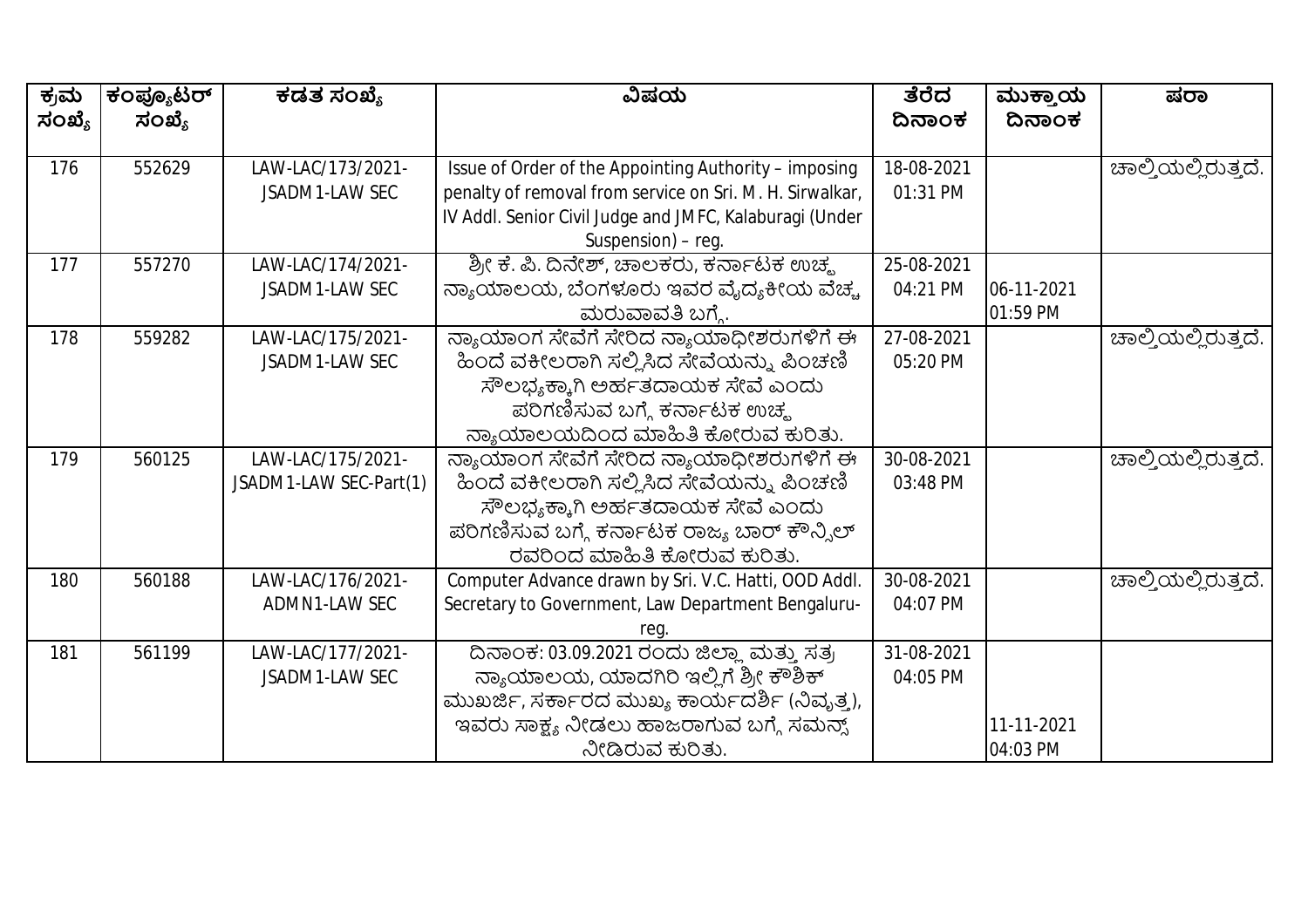| ಕ್ರಮ   | ಕಂಪ್ಯೂಟರ್ | ಕಡತ ಸಂಖ್ಯೆ        | ವಿಷಯ                                                      | ತೆರೆದ      | ಮುಕ್ತಾಯ    | ಷರಾ                 |
|--------|-----------|-------------------|-----------------------------------------------------------|------------|------------|---------------------|
| ಸಂಖ್ಯೆ | ಸಂಖ್ಯೆ    |                   |                                                           | ದಿನಾಂಕ     | ದಿನಾಂಕ     |                     |
| 182    | 562906    | LAW-LAC/178/2021- | ಮಾಹಿತಿ ಹಕ್ಕು ಕಾಯ್ದೆಯಡಿ ಏಕ ವಸ್ತು ಅಂದರೆ ಹಾಲಿ                | 02-09-2021 |            |                     |
|        |           |                   |                                                           | 05:12 PM   |            |                     |
|        |           | ADMN1-LAW SEC     | ಮತ್ತು ನಿವೃತ್ತ ನ್ಯಯಾಂಗ ಅಧಿಕಾರಿಗಳಿಗೆ ವೈದ್ಯಕೀಯ               |            |            |                     |
|        |           |                   | ವೆಚ್ಚ ಮರುಪಾವತಿ (Medical reimbursement) ವಿಷಯ               |            |            |                     |
|        |           |                   | ಕ್ಕೆ ಸಂಬಂಧಿಸಿದಂತೆ 150 ಪದದೊಳಗೆ ಕೋರಲಾದ                      |            | 27-09-2021 |                     |
|        |           |                   | ಮಾಹಿತಿ ಒದಗಿಸುವ ಬಗ್ಗೆ.                                     |            | 01:21 PM   |                     |
| 183    | 571556    | LAW-LAC/179/2021- | ಕಾನೂನು ಇಲಾಖೆ (ಆಡಳಿತ-1) ಶಾಖೆಯಲ್ಲಿ                          | 14-09-2021 |            | ಹಾಲ್ತಿಯಲ್ಲಿರುತ್ತದೆ. |
|        |           | ADMN1-LAW SEC     | ಸ್ಯೀಕೃತಗೊಂಡಿರುವ ಮನವಿಗಳನ್ನು ಮುಂದಿನ                         | 12:44 PM   |            |                     |
|        |           |                   | ಕ್ರಮಕ್ಕಾಗಿ ವಾಣಿಜ್ಯ ಮತ್ತು ಕೈಗಾರಿಕೆ  ಇಲಾಖೆ ಗೆ               |            |            |                     |
|        |           |                   | ಕಳುಹಿಸುವ ಕುರಿತು.                                          |            |            |                     |
| 184    | 577032    | LAW-LAC/180/2021- | Representation of Sri. Shashidhar A.C., FDA and           | 18-09-2021 |            | ಚಾಲ್ತಿಯಲ್ಲಿರುತ್ತದೆ. |
|        |           | ADMN1-LAW SEC     | Sri.Govindaraju, SDA requesting to consider the service   | 11:44 AM   |            |                     |
|        |           |                   | done in Police Department for the purpose of pension      |            |            |                     |
|        |           |                   | as per KSCR Rule 224-A and 224-8.                         |            |            |                     |
| 185    | 577096    | LAW-LAC/181/2021- | Clarification regarding reimbursement of medical          | 18-09-2021 |            | ಚಾಲ್ತಿಯಲ್ಲಿರುತ್ತದೆ. |
|        |           | ADMN1-LAW SEC     | expenses incurred by Govt. Servants for Covid-19 Tests    | 12:01 PM   |            |                     |
|        |           |                   | and treatments taken at Home isolation/OPD                |            |            |                     |
|        |           |                   | treatment under Karnataka Govt. servants (Medical         |            |            |                     |
|        |           |                   | Attendance) Rules.                                        |            |            |                     |
| 186    | 577193    | LAW-LAC/182/2021- | Regarding Condonation of delay in preparation of          | 18-09-2021 |            | ಚಾಲ್ತಿಯಲ್ಲಿರುತ್ತದೆ. |
|        |           | ADMN1-LAW SEC     | Transfer Travelling Allownance bill of Sri. Krishnamurthy | 12:28 PM   |            |                     |
|        |           |                   | R.Padasalgi, the them CMM, Bengaluru, presently           |            |            |                     |
|        |           |                   | working as the LV Addl. city civil and sessions Judge,    |            |            |                     |
|        |           |                   | Bengaluru city.                                           |            |            |                     |
| 187    | 577482    | LAW-LAC/183/2021- | WRIT PETITION N NO. 11905 /2021 (S_RES)                   | 18-09-2021 |            | ಚಾಲ್ತಿಯಲ್ಲಿರುತ್ತದೆ. |
|        |           | ADMN1-LAW SEC     |                                                           | 02:13 PM   |            |                     |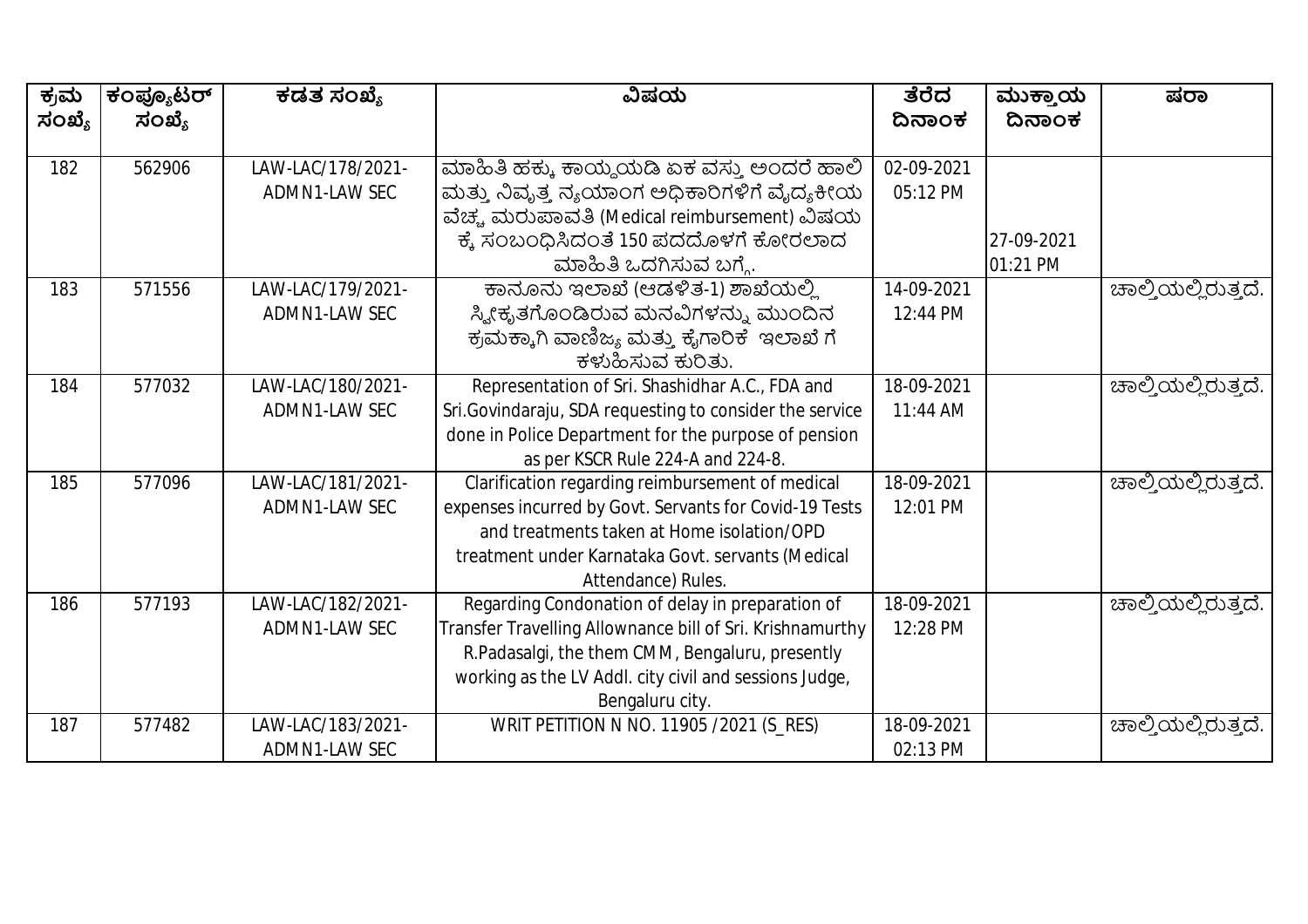| ಕ್ರಮ<br>ಸಂಖ್ಯೆ | ಕಂಪ್ಯೂಟರ್<br>ಸಂಖ್ಯೆ | ಕಡತ ಸಂಖ್ಯೆ            | ವಿಷಯ                                                      | ತೆರೆದ<br>ದಿನಾಂಕ | ಮುಕ್ತಾಯ<br>ದಿನಾಂಕ | ಷರಾ                 |
|----------------|---------------------|-----------------------|-----------------------------------------------------------|-----------------|-------------------|---------------------|
|                |                     |                       |                                                           |                 |                   |                     |
| 188            | 583086              | LAW-LAC/184/2021-     | Forwarding the representation of Sri Sridhara.B.S., SDA,  | 23-09-2021      |                   | ಚಾಲ್ತಿಯಲ್ಲಿರುತ್ತದೆ. |
|                |                     | ADMN1-LAW SEC         | City Civil Court, Bengaluru, praying for Additional       | 05:03 PM        |                   |                     |
|                |                     |                       | qualifying service as per Rule 247(A) of KCSRs.           |                 |                   |                     |
| 189            | 584858              | LAW-LAC/185/2021-     | ಸರ್ಕಾರದ ವಿವಿಧ ಇಲಾಖೆಗಳು ಮತ್ತು ಸಂಬಂಧಿಸಿದ                    | 27-09-2021      |                   | ಚಾಲ್ತಿಯಲ್ಲಿರುತ್ತದೆ. |
|                |                     | <b>JSADM1-LAW SEC</b> | ಅಂಗ ಸಂಸ್ಥೆ/ಅಧೀನ ಸಂಸ್ಥೆ/ನಿಗಮ ಮಂಡಳಿ/                        | 01:25 PM        |                   |                     |
|                |                     |                       | ಸ್ವಾಯತ್ತ ಸಂಸ್ಥೆಗಳಲ್ಲಿ ಮಂಜೂರಾಗಿರುವ ಕರ್ನಾಟಕ                 |                 |                   |                     |
|                |                     |                       | ರಾಜ್ಯ ಲೆಕ್ಕ ಪರಿಶೋಧನೆ ಮತ್ತು ಲೆಕ್ಕ ಪತ್ರ ಇಲಾಖೆಯ              |                 |                   |                     |
|                |                     |                       | ಹುದ್ದೆಗಳನ್ನು ಗುರುತಿಸುವ ಬಗ್ಗೆ.                             |                 |                   |                     |
| 190            | 585643              | LAW-LAC/186/2021-     | WP No.14996/2021 B.Krishna Murthy Vs State of             | 28-09-2021      | 17-11-2021        |                     |
|                |                     | ADMN1-LAW SEC         | Karnataka and others.                                     | 11:41 AM        | 02:02 PM          |                     |
| 191            | 587606              | LAW-LAC/187/2021-     |                                                           | 30-09-2021      |                   | ಚಾಲ್ತಿಯಲ್ಲಿರುತ್ತದೆ. |
|                |                     | JSADM1-LAW SEC        | ಮೀಸಲಾತಿಯನ್ನು ಕ್ರೀಡಾಪಟುಗಳಿಗೆ ಮೀಸಲಿಡುವ                      | 10:29 AM        |                   |                     |
|                |                     |                       | ಬಗ್ಗೆ ಸಾಮಾನ್ಯ ನೇಮಕಾತಿ ನಿಯಮಾವಳಿಗೆ ತಿದ್ದುಪಡಿ                |                 |                   |                     |
|                |                     |                       | ಮಾಡುವ ಬಗ್ಗೆ ಇಲಾಖೆಯ ಅಭಿಪ್ರಾಯವನ್ನು                          |                 |                   |                     |
|                |                     |                       | ನೀಡುವ ಕುರಿತು.                                             |                 |                   |                     |
| 192            | 587610              | LAW-LAC/188/2021-     | Request for clarification regarding re-fixation of pay of | 30-09-2021      |                   | ಚಾಲ್ತಿಯಲ್ಲಿರುತ್ತದೆ. |
|                |                     | ADMN1-LAW SEC         | the Official under Rule 4I-C (IV) of KCSR's - reg.        | 10:34 AM        |                   |                     |
| 193            | 587622              | LAW-LAC/189/2021-     | ಮಾನ್ಯ ಉಚ್ಮ ನ್ಯಾಯಾಲಯದಲ್ಲಿ ದಾಖಲಾಗಿರುವ                       | 30-09-2021      |                   | ಚಾಲ್ತಿಯಲ್ಲಿರುತ್ತದೆ. |
|                |                     | ADMN1-LAW SEC         | ರಿಟ್ ಅರ್ಜಿ ಸಂಖ್ಯೆ: 708/2021 ರ ಕುರಿತು                      | 10:44 AM        |                   |                     |
| 194            | 587628              | LAW-LAC/190/2021-     | Seeking clarification for grant of Selection Time Scale   | 30-09-2021      |                   | ಚಾಲ್ತಿಯಲ್ಲಿರುತ್ತದೆ. |
|                |                     | ADMN1-LAW SEC         | for the officials who have taken another appointment      | 10:52 AM        |                   |                     |
|                |                     |                       | under Rule 252(b) of KCSR-reg.                            |                 |                   |                     |
| 195            | 587658              | LAW-LAC/191/2021-     | W.P.No.11778 of 2027 (S_Res)_ on the file of High         | 30-09-2021      |                   | ಚಾಲ್ತಿಯಲ್ಲಿರುತ್ತದೆ. |
|                |                     | ADMN1-LAW SEC         | Court of Karnataka at Bengaluru_smt' A.vani VS The        | 11:03 AM        |                   |                     |
|                |                     |                       | State of Karnataka and another.                           |                 |                   |                     |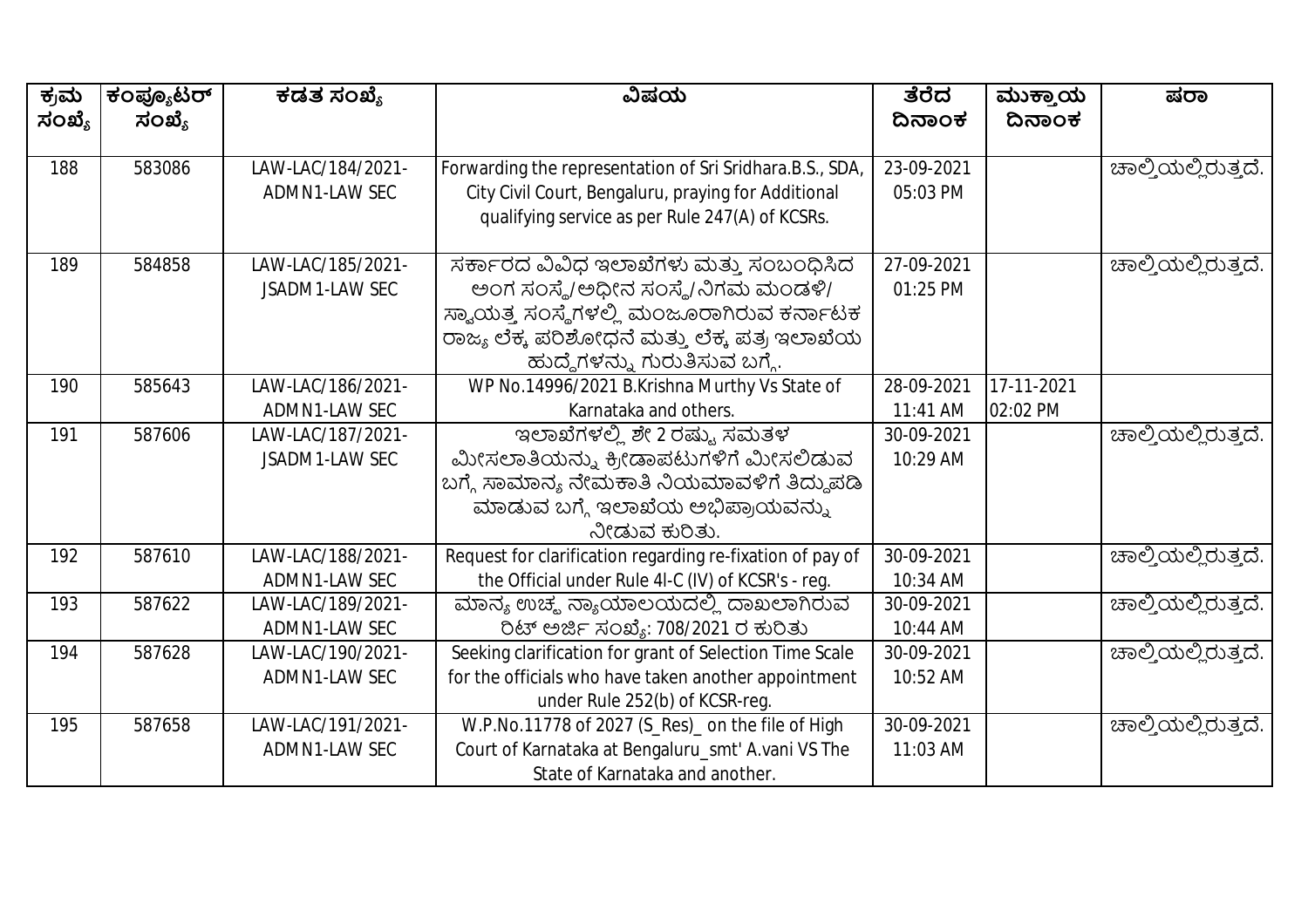| ಕ್ರಮ   | ಕಂಪ್ಯೂಟರ್ | ಕಡತ ಸಂಖ್ಯೆ        | ವಿಷಯ                                                      | ತೆರೆದ                   | ಮುಕ್ತಾಯ<br>ದಿನಾಂಕ | ಷರಾ                 |
|--------|-----------|-------------------|-----------------------------------------------------------|-------------------------|-------------------|---------------------|
| ಸಂಖ್ಯೆ | ಸಂಖ್ಯೆ    |                   |                                                           | ದಿನಾಂಕ                  |                   |                     |
| 196    | 587667    | LAW-LAC/192/2021- | W.P.No.13182/2020 (S) - on the file of the High Court     | 30-09-2021              |                   | ಚಾಲ್ತಿಯಲ್ಲಿರುತ್ತದೆ. |
|        |           | ADMN1-LAW SEC     | of Karnataka at Bengaluru- Sri Renuka Prasad M.R.,        | 11:10 AM                |                   |                     |
|        |           |                   | Ballari District.Vs. The Secretary to                     |                         |                   |                     |
|        |           |                   | Government, Department of Law, Bengaluru and others.      |                         |                   |                     |
|        |           |                   |                                                           |                         |                   |                     |
| 197    | 587742    | LAW-LAC/193/2021- | Regarding Condonation of delay in preparation of          | 30-09-2021              |                   |                     |
|        |           | ADMN1-LAW SEC     | Transfer Travelling Allownance bill of Sri. Krishnamurthy | 11:39 AM                |                   |                     |
|        |           |                   | R.Padasalgi, the them CMM, Bengaluru, presently           |                         |                   |                     |
|        |           |                   | working as the LV Addl. city civil and sessions Judge,    |                         | 28-10-2021        |                     |
|        |           |                   | Bengaluru city.                                           |                         | 01:51 PM          |                     |
| 198    | 588036    | LAW-LAC/194/2021- | Request for issue of authorization in favour of           | 30-09-2021              |                   | ಹಾಲ್ತಿಯಲ್ಲಿರುತ್ತದೆ. |
|        |           | ADMN1-LAW SEC     | Government Advocate, to file an appeal against the        | 01:29 PM                |                   |                     |
|        |           |                   | Application No.ALCB/PGA/CR_75/2016_17dated                |                         |                   |                     |
|        |           |                   | 23.07.2021in the case of Sri venkataswamy against the     |                         |                   |                     |
|        |           |                   | chief Administrative officer and another on the file of   |                         |                   |                     |
|        |           |                   | Labour officer and the Controlling Authority under the    |                         |                   |                     |
|        |           |                   | payment of Gratuity Act 1972, Tumkur                      |                         |                   |                     |
|        |           |                   | Sub_Division, Tumkur                                      |                         |                   |                     |
| 199    | 589631    | LAW-LAC/195/2021- | ಕರ್ನಾಟಕ ಸರ್ಕಾರ ಸಚಿವಾಲಯದ ಕಾನೂನು                            | 03-10-2021              |                   | ಚಾಲ್ತಿಯಲ್ಲಿರುತ್ತದೆ. |
|        |           | JSADM1-LAW SEC    | ಇಲಾಖೆಯಲ್ಲಿನ ಸರ್ಕಾರದ ವಿಶೇಷ ಕಾರ್ಯದರ್ಶಿ                      | 11:09 AM                |                   |                     |
|        |           |                   | ಹಾಗೂ ಪೂರಕ ಸಿಬ್ಬಂದಿ ಸಮೇತ ಹುದ್ದೆಗಳನ್ನು                      |                         |                   |                     |
|        |           |                   | ಕಾನೂನು ಇಲಾಖೆಯಿಂದ ಒಳಾಡಳಿತ ಇಲಾಖೆಗೆ                          |                         |                   |                     |
|        |           |                   | ವರ್ಗಾಯಿಸುವ ಬಗ್ಗೆ                                          |                         |                   |                     |
| 200    | 592578    | LAW-LAC/196/2021- | Continuance of the Court of Special Judicial Magistrate,  | $\overline{07-10-2021}$ | 23-11-2021        |                     |
|        |           | ADMN1-LAW SEC     | D.K., Mangaluru.                                          | 03:51 PM                | 03:33 PM          |                     |
| 201    | 593703    | LAW-LAC/197/2021- | Concurrent appointment to the post of Presiding           | 08-10-2021              |                   | ಚಾಲ್ತಿಯಲ್ಲಿರುತ್ತದೆ. |
|        |           | ADMN1-LAW SEC     | Officer Labour Court, Kalaburgi (Vacant Post) - reg.      | 04:36 PM                |                   |                     |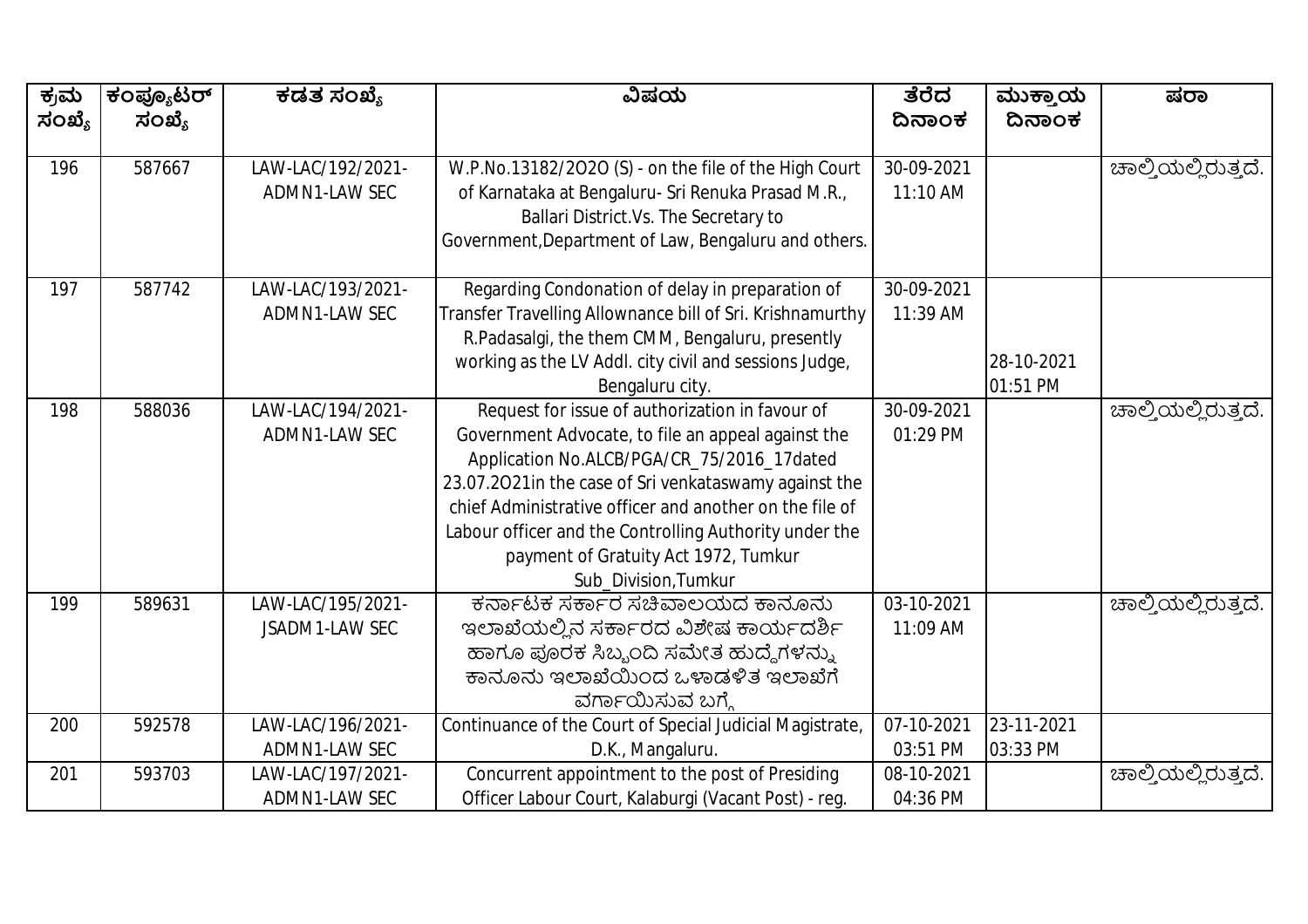| ಕ್ರಮ<br>ಸಂಖ್ಯೆ | ಕಂಪ್ಯೂಟರ್<br>ಸಂಖ್ಯೆ | ಕಡತ ಸಂಖ್ಯೆ            | ವಿಷಯ                                                     | ತೆರೆದ<br>ದಿನಾಂಕ | ಮುಕ್ತಾಯ<br>ದಿನಾಂಕ | ಷರಾ                 |
|----------------|---------------------|-----------------------|----------------------------------------------------------|-----------------|-------------------|---------------------|
|                |                     |                       |                                                          |                 |                   |                     |
| 202            | 597534              | LAW-LAC/198/2021-     | Representation to recommend the applicant for the        | 18-10-2021      |                   | ಚಾಲ್ತಿಯಲ್ಲಿರುತ್ತದೆ. |
|                |                     | JSADM1-LAW SEC        | post of additional judge high court of karnataka.        | 03:05 PM        |                   |                     |
| 203            | 600351              | LAW-LAC/199/2021-     | Forwarding the proposal with regard to sanction of       | 25-10-2021      |                   | ಚಾಲ್ತಿಯಲ್ಲಿರುತ್ತದೆ. |
|                |                     | JSADM1-LAW SEC        | Family Pension and other facilities in respect of Smt.   | 11:49 AM        |                   |                     |
|                |                     |                       | Nagarathnamma W/o Sri. Nagaraj, Attender (Missing)       |                 |                   |                     |
|                |                     |                       | of Court of Small Causes, Bengaluru.                     |                 |                   |                     |
| 204            | 602210              | LAW-LAC/200/2021-     | Request to accord permission for purchasing of seven     | 26-10-2021      |                   |                     |
|                |                     | JSADM1-LAW SEC        | new Maruti Ciaz cars and one new Eicher Pro 2049         | 10:48 PM        |                   |                     |
|                |                     |                       | vehicle for the use of the office by surrendering of old |                 | 12-11-2021        |                     |
|                |                     |                       | vehicles.                                                |                 | 05:01 PM          |                     |
| 205            | 602212              | LAW-LAC/201/2021-     | Regarding Concurrent appointment to the post of          | 26-10-2021      |                   |                     |
|                |                     | JSADM1-LAW SEC        | Presiding Officer, Labour Court, Chikkamagaluru          | 11:02 PM        | 10-12-2021        |                     |
|                |                     |                       | (Vacant Court) - reg                                     |                 | 11:24 AM          |                     |
| 206            | 602213              | LAW-LAC/202/2021-     | Nomination of Chairperson to the Selection Committee     | 26-10-2021      |                   | ಚಾಲ್ತಿಯಲ್ಲಿರುತ್ತದೆ. |
|                |                     | JSADM1-LAW SEC        | as per Rule 6 of the Consumer Protection (Qualification  | 11:23 PM        |                   |                     |
|                |                     |                       | for appointment, method of recruitment, procedure of     |                 |                   |                     |
|                |                     |                       | appointment - reg.                                       |                 |                   |                     |
| 207            | 602900              | LAW-LAC/203/2021-     | ಶ್ರೀ ಪ್ರಸಾದ್. ಸಿ., ಇವರು ಮಾಹಿತಿ ಹಕ್ಕು ಅಧಿನಿಯಮ,            | 27-10-2021      |                   | ಚಾಲ್ತಿಯಲ್ಲಿರುತ್ತದೆ. |
|                |                     | ADMN1-LAW SEC         | 2005 ರಡಿ ಮಾಹಿತಿ ಒದಗಿಸುವಂತೆ ಕೋರಿರುವ ಬಗ್ಗೆ.                | 03:29 PM        |                   |                     |
|                |                     |                       |                                                          |                 |                   |                     |
| 208            | 604321              | LAW-LAC/204/2021-     | 2021-22ನೇ ಸಾಲಿನಿಂದ ಸರ್ಕಾರಿ ಸೇವೆಗೆ ಸೇರುವ ಎಲ್ಲಾ            | 28-10-2021      |                   | ಚಾಲ್ತಿಯಲ್ಲಿರುತ್ತದೆ. |
|                |                     | <b>JSADM1-LAW SEC</b> | ಅಧಿಕಾರಿ/ನೌಕರರ ಸೇವಾ ವಹಿಗಳನ್ನು ವಿದ್ಯುನ್ಮಾನ                 | 09:18 PM        |                   |                     |
|                |                     |                       | ಸೇವಾ ಪುಸ್ತಕದಲ್ಲಿ ಕಡ್ಡಾಯವಾಗಿ ನಿರ್ವಹಿಸುವ ಕುರಿತು            |                 |                   |                     |
| 209            | 604322              | LAW-LAC/79/2021-      | ಕಾನೂನು ಇಲಾಖೆಯಲ್ಲಿ ಸ್ಕ್ರೀಕೃತಗೊಂಡಿರುವ                      | 28-10-2021      |                   | ಚಾಲ್ತಿಯಲ್ಲಿರುತ್ತದೆ. |
|                |                     | ADMN1-LAW SEC-Part(1) | ಮನವಿಗಳನ್ನು ಮುಂದಿನ ಕ್ರಮಕ್ಕಾಗಿ ಸಿ.ಆ.ಸು.ಇ. ಗೆ               | 09:36 PM        |                   |                     |
|                |                     |                       | ಕಳುಹಿಸುವ ಕುರಿತು.                                         |                 |                   |                     |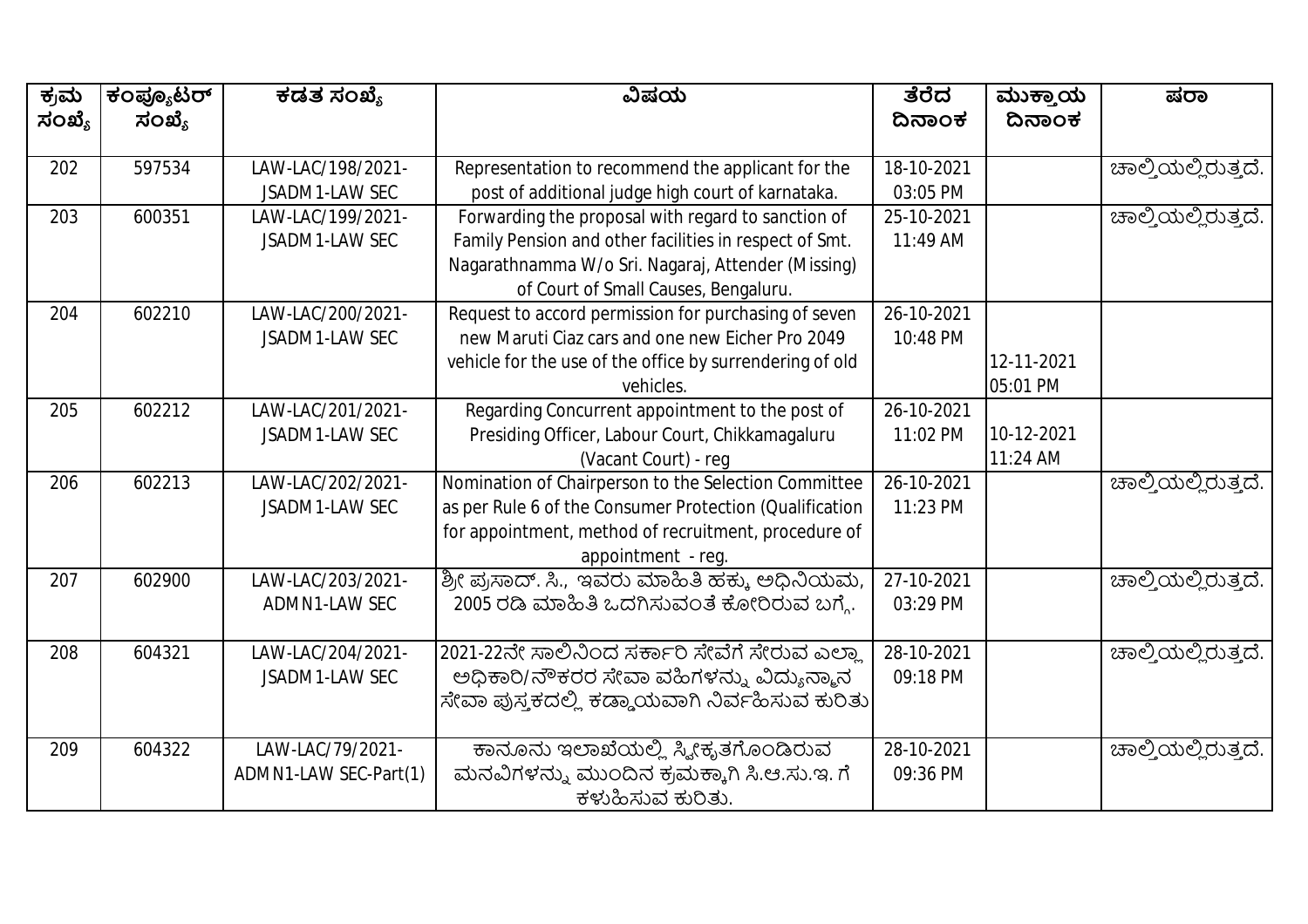| ಕ್ರಮ   | ಕಂಪ್ಯೂಟರ್ | ಕಡತ ಸಂಖ್ಯೆ        | ವಿಷಯ                                                      | ತೆರೆದ      | ಮುಕ್ತಾಯ | ಷರಾ                         |
|--------|-----------|-------------------|-----------------------------------------------------------|------------|---------|-----------------------------|
| ಸಂಖ್ಯೆ | ಸಂಖ್ಯೆ    |                   |                                                           | ದಿನಾಂಕ     | ದಿನಾಂಕ  |                             |
|        |           |                   |                                                           |            |         |                             |
| 210    | 604687    | LAW-LAC/205/2021- | ಶ್ರೀಮತಿ ಆಚಾರ್ಯ ದಿವ್ಯ, ಶೀಘ್ರಲಿಪಿಗಾರರು,                     | 29-10-2021 |         | ಚಾಲ್ತಿಯಲ್ಲಿರುತ್ತದೆ.         |
|        |           | JSADM1-LAW SEC    | ಇವರನ್ನು ಚನ್ನರಾಯಪಟ್ಟಣ ನ್ಯಾಯಾಲಯದಲ್ಲಿ                        | 12:53 PM   |         |                             |
|        |           |                   | ಖಾಲಿ ಇರುವ ಶ್ರೀಘ್ರಲಿಪಿಗಾರರ ಹುದ್ದೆಗೆ ವರ್ಗಾವಣೆ               |            |         |                             |
|        |           |                   | ಮಾಡುವ ಕುರಿತು.                                             |            |         |                             |
| 211    | 608265    | LAW-LAC/206/2021- | ಕರ್ನಾಟಕ ಭೂ ಕಬಳಿಕೆ ನಿಷೇಧ ವಿಶೇಷ                             | 06-11-2021 |         | ಚಾಲ್ತಿಯಲ್ಲಿರುತ್ತದೆ.         |
|        |           | JSADM1-LAW SEC    | ನ್ಯಾಯಾಲಯಕ್ಕೆ ಮಂಜೂರಾಗಿರುವ ಹುದ್ದೆಗಳನ್ನು                     | 12:58 PM   |         |                             |
|        |           |                   | ಮಾನ್ಯ ಕರ್ನಾಟಕ ಉಚ್ಚ ನ್ಯಾಯಾಲಯದಲ್ಲಿನ                         |            |         |                             |
|        |           |                   | ವೃಂದ ಬಲಕ್ಕೆ ಸೇರಿಸಿ, ಆ ಹುದ್ದೆಗಳನ್ನು ಕರ್ನಾಟಕ                |            |         |                             |
|        |           |                   | ಭೂ ಕಬಳಿಕೆ ನಿಷೇದ ವಿಶೇಷ ನ್ಯಾಯಾಲಯಕ್ಕೆ                        |            |         |                             |
|        |           |                   | ನಿಯೋಜನೆಗೊಳಿಸಲು ಮಾನ್ಯ ಕರ್ನಾಟಕ ಉಚ್ಮ                         |            |         |                             |
|        |           |                   | ನ್ಯಾಯಾಲಯದ ಸಹಮತಿ / ಅಭಿಪ್ರಾಯ ನೀಡುವ                          |            |         |                             |
|        |           |                   | ಬಗ್ಗೆ                                                     |            |         |                             |
| 212    | 611520    | LAW-LAC/207/2021- | ಶ್ರೀ ಹೆಚ್. ಆರ್. ಶಿವಕುಮಾರ್, ಬೆಂಗಳೂರು ಜಿಲ್ಲೆ                | 10-11-2021 |         | ಚಾಲ್ತಿಯಲ್ಲಿರುತ್ತದೆ.         |
|        |           | ADMN1-LAW SEC     | ರವರ ಮನವಿ ಬಗ್ಗೆ. (ಜನಸ್ಪಂದನ ಕೋಶ)                            | 12:31 PM   |         |                             |
| 213    | 618138    | LAW-LAC/208/2021- | ಇಲಾಖಾ ಪರೀಕ್ಷೆ ಸಂಬಂಧ ಪ್ರಶ್ನೆ ಪತ್ರಿಕೆ ಸಿದ್ಧಪಡಿಸಲು           | 18-11-2021 |         | ಚಾಲ್ತಿಯಲ್ಲಿರುತ್ತದೆ.         |
|        |           | JSADM1-LAW SEC    | ಅಧಿಕಾರಿಗಳ ಪಟ್ಟಿಯನ್ನು ರವಾನಿಸುವ ಕುರಿತು.                     | 11:04 AM   |         |                             |
|        |           |                   |                                                           |            |         |                             |
| 214    | 619765    | LAW-LAC/209/2021- | Continuance of the Court of XC Addl. City Civil and       | 19-11-2021 |         | ಹಾಲ್ತಿಯಲ್ಲಿರುತ್ತದೆ.         |
|        |           | JSADM1-LAW SEC    | Sessions Judge, Bengaluru City (Special Court exclusively | 02:26 PM   |         |                             |
|        |           |                   | to deal with criminal cases pending against elected       |            |         |                             |
|        |           |                   | Former and Sitting MPs/MLAs in the State of Karnataka)    |            |         |                             |
|        |           |                   | from 14.12.2021                                           |            |         |                             |
| 215    | 634291    | LAW-LAC/210/2021- | WP NO.16983/2021 ON THE FILE OF THE HIGH COURT            | 07-12-2021 |         | <u> ಚಾಲ್ತಿಯಲ್ಲಿರುತ್ತದೆ.</u> |
|        |           | ADMN1-LAW SEC     | OF KARNATAKA                                              | 10:50 AM   |         |                             |
| 216    | 635714    | LAW-LAC/211/2021- | Request for clarification regarding re-fixation of pay of | 08-12-2021 |         | ಚಾಲ್ತಿಯಲ್ಲಿರುತ್ತದೆ.         |
|        |           | ADMN1-LAW SEC     | the Official under Rule 41-C (IV) of KCSR,s _ reg         | 10:20 AM   |         |                             |
| 217    | 635722    | LAW-LAC/212/2021- | Clarification with regard to Consumables which are        | 08-12-2021 |         | ಚಾಲ್ತಿಯಲ್ಲಿರುತ್ತದೆ.         |
|        |           | ADMN1-LAW SEC     | admissible and inadmissble medical claims.                | 10:23 AM   |         |                             |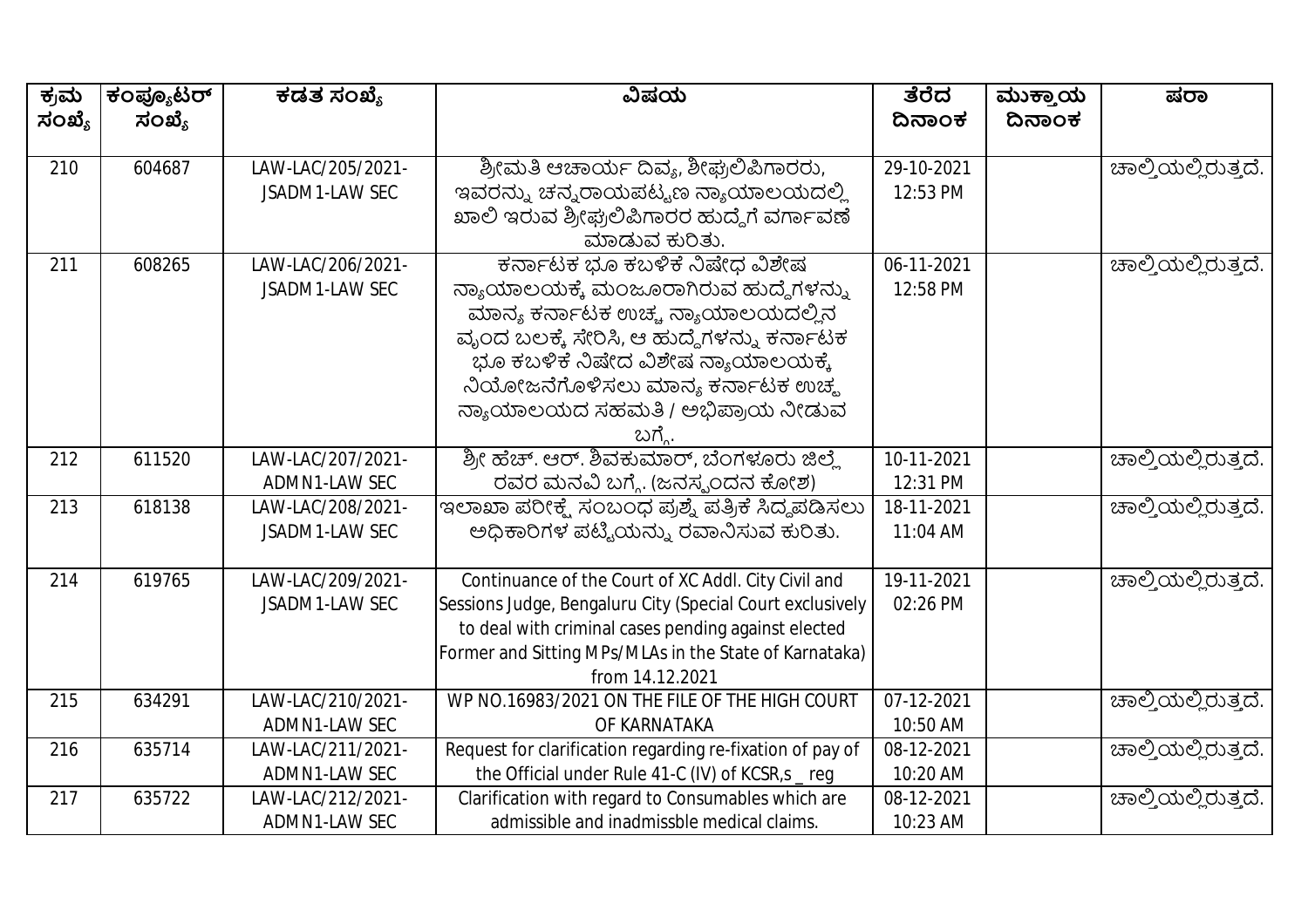| ಕ್ರಮ<br>ಸಂಖ್ಯೆ | ಕಂಪ್ಯೂಟರ್<br>ಸಂಖ್ಯೆ | ಕಡತ ಸಂಖ್ಯೆ            | ವಿಷಯ                                                     | ತೆರೆದ<br>ದಿನಾಂಕ | ಮುಕ್ತಾಯ<br>ದಿನಾಂಕ | ಷರಾ                         |
|----------------|---------------------|-----------------------|----------------------------------------------------------|-----------------|-------------------|-----------------------------|
|                |                     |                       |                                                          |                 |                   |                             |
| 218            | 635730              | LAW-LAC/213/2021-     | In-charge Allowance to Sri.T.S. Radhakrishna Dixith,     | 08-12-2021      |                   | ಚಾಲ್ತಿಯಲ್ಲಿರುತ್ತದೆ.         |
|                |                     | ADMN1-LAW SEC         | Sheristedar of Chikkamagaluru District - reg.            | 10:26 AM        |                   |                             |
| 219            | 636773              | LAW-LAC/66/2021-US-   | Medical reimbursement claim application of Smt. N.B.     | 08-12-2021      |                   | ಚಾಲ್ತಿಯಲ್ಲಿರುತ್ತದೆ.         |
|                |                     | ADMN1-LAW SEC-Part(1) | Shaikh, Addl. Senior Civil Judge and JMFC,               | 04:36 PM        |                   |                             |
|                |                     |                       | Doddaballapur-reg                                        |                 |                   |                             |
| 220            | 639264              | LAW-LAC/214/2021-     | ಶ್ರೀ ವೆಂಕಟೇಶ್ ಸ್ಯಾಮಿ,ಅಟೆಂಡರ್  ಪ್ರಧಾನ ಜಿಲ್ಲಾ              | 10-12-2021      |                   | ಚಾಲ್ತಿಯಲ್ಲಿರುತ್ತದೆ.         |
|                |                     | ADMN1-LAW SEC         | ಸತ್ರ ನ್ಯಾಯಾಲಯ ತುಮಕೂರು ಇವರಿಗೆ ಉಪಧನ                        | 03:28 PM        |                   |                             |
|                |                     |                       | ಪಾವತಿಸುವ ಬಗ್ಗೆ                                           |                 |                   |                             |
| 221            | 641360              | LAW-LAC/215/2021-     | Medical reimbursement claim application of Smt. S.M.     | 14-12-2021      |                   | <u> ಚಾಲ್ತಿಯಲ್ಲಿರುತ್ತದೆ.</u> |
|                |                     | ADMN1-LAW SEC         | Shyla, Prl. Civil Judge and JMFC, Nanjangud.             | 10:47 AM        |                   |                             |
| 222            | 642761              | LAW-LAC/216/2021-     | Payment of Domestic Help Allowance to Family             | 15-12-2021      |                   | ಚಾಲ್ತಿಯಲ್ಲಿರುತ್ತದೆ.         |
|                |                     | ADMN1-LAW SEC         | Pensioners of the Retired Judicial Officers-reg.         | 11:26 AM        |                   |                             |
| 223            | 643153              | LAW-LAC/217/2021-     | Upgradation of one post of Driver to Senior Driver-reg   | 15-12-2021      |                   | ಚಾಲ್ತಿಯಲ್ಲಿರುತ್ತದೆ.         |
|                |                     | ADMN1-LAW SEC         |                                                          | 01:14 PM        |                   |                             |
| 224            | 643311              | LAW-LAC/218/2021-     | Extention of probationary period of Sri Pakireesh        | 15-12-2021      |                   | ಚಾಲ್ತಿಯಲ್ಲಿರುತ್ತದೆ.         |
|                |                     | ADMN1-LAW SEC         | Basappa kali FDA court of the Prl.civil Judge and JMFC   | 02:57 PM        |                   |                             |
|                |                     |                       | Udupi                                                    |                 |                   |                             |
| 225            | 643473              | LAW-LAC/219/2021-     | Transfer and posting of Judicial Officer in the cadre of | 15-12-2021      |                   | ಚಾಲ್ತಿಯಲ್ಲಿರುತ್ತದೆ.         |
|                |                     | JSADM1-LAW SEC        | District Judge Presiding Officer, Labour Court,          | 03:48 PM        |                   |                             |
|                |                     |                       | Bengaluru. - reg.                                        |                 |                   |                             |
| 226            | 644121              | LAW-LAC/220/2021-     | ವಿಧಾನ ಪರಿಷತ್ತಿನ ಮಾನ್ಯ ಸದಸ್ಯರಾದ ಶ್ರೀ ಎಸ್.ಎಲ್.             | 16-12-2021      |                   | ಚಾಲ್ತಿಯಲ್ಲಿರುತ್ತದೆ.         |
|                |                     | ADMN1-LAW SEC         | ಭೋಜೇಗೌಡ (ಶಿಕ್ಷಕರ ಕ್ಷೇತ್ರ) ಇವರ ಚುಕ್ಕೆ ಗುರುತಿಲ್ಲದ          | 12:11 PM        |                   |                             |
|                |                     |                       | ಪ್ರಶ್ನೆ ಸಂಖ್ಯೆ: 490ರ ಉಪ ಪ್ರಶ್ನೆ (ಈ)ಗೆ ಉತ್ತರಿಸುವ          |                 |                   |                             |
|                |                     |                       | ಕುರಿತು.                                                  |                 |                   |                             |
| 227            | 645346              | LAW-LAC/221/2021-     | Medical reimbursement claim application of Sri.          | 17-12-2021      |                   | ಚಾಲ್ತಿಯಲ್ಲಿರುತ್ತದೆ.         |
|                |                     | ADMN1-LAW SEC         | Nemachandra, I Addl Civil judge & JMFC Chitradurga.      | 01:18 PM        |                   |                             |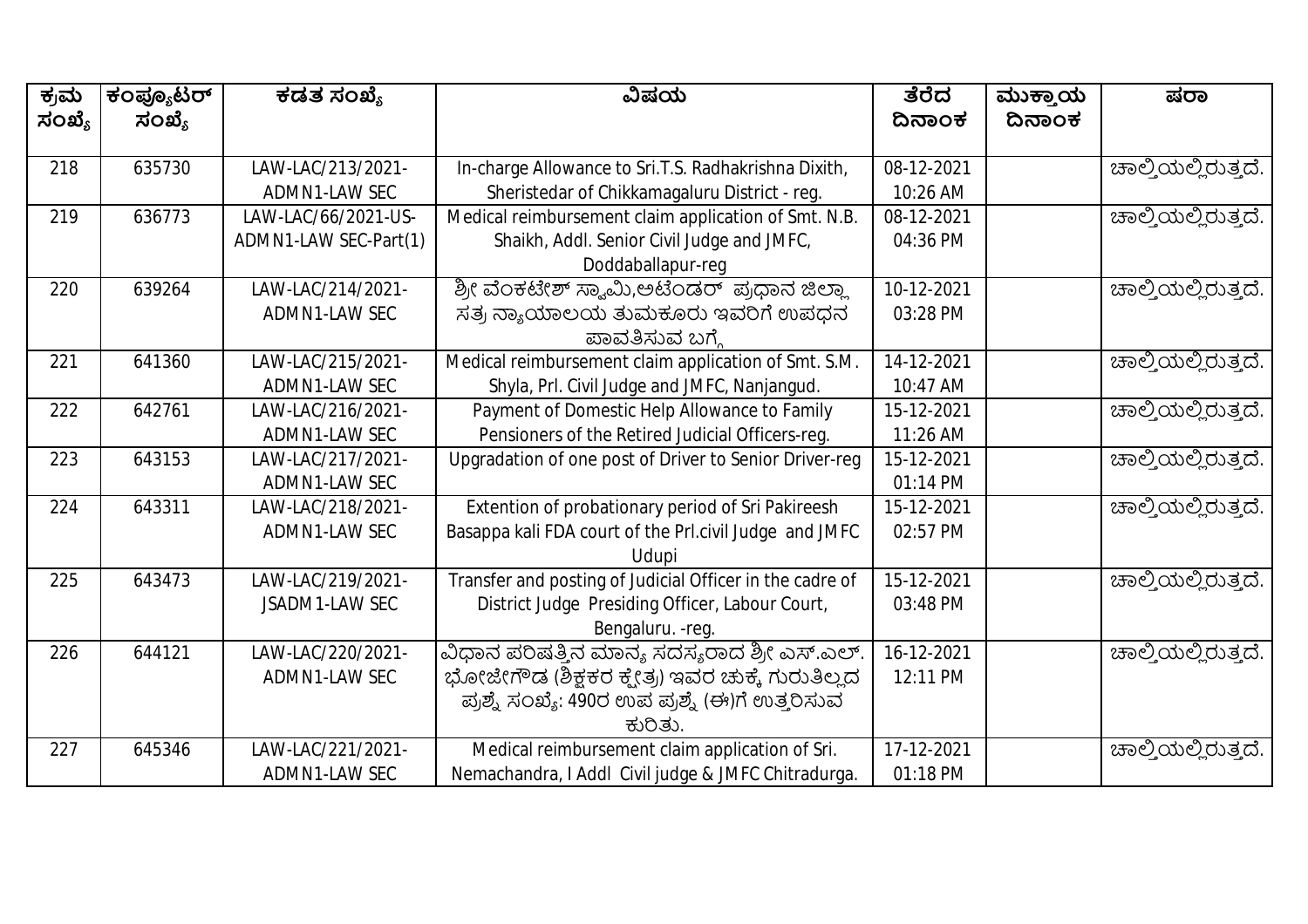| ಕ್ರಮ<br>ಸಂಖ್ಯೆ | ಕಂಪ್ಯೂಟರ್<br>ಸಂಖ್ಯೆ | ಕಡತ ಸಂಖ್ಯೆ        | ವಿಷಯ                                                    | ತೆರೆದ<br>ದಿನಾಂಕ  | ಮುಕ್ತಾಯ<br>ದಿನಾಂಕ | ಷರಾ                 |
|----------------|---------------------|-------------------|---------------------------------------------------------|------------------|-------------------|---------------------|
|                |                     |                   |                                                         |                  |                   |                     |
| 228            | 648020              | LAW-LAC/222/2021- | Complaint against Judstice Adarsh Kumar Goel from Sri.  | 21-12-2021       |                   |                     |
|                |                     | JSADM1-LAW SEC    | Kuldeep Singh Secretary Centre for Justice and          | 10:54 AM         | 27-12-2021        |                     |
|                |                     |                   | Empowerment New Delhi - reg.                            |                  | 03:30 PM          |                     |
| 229            | 648072              | LAW-LAC/223/2021- | Regarding GPF Partial Final Withdrawal application of   | $21 - 12 - 2021$ |                   | ಹಾಲ್ತಿಯಲ್ಲಿರುತ್ತದೆ. |
|                |                     | ADMN1-LAW SEC     | Sri. palled Raveendra Jadiyappa, VI Addl. Prl. Judge,   | 11:11 AM         |                   |                     |
|                |                     |                   | Family Court, Bengaluru holder of GPF A/c No. AJ-23387  |                  |                   |                     |
| 230            | 648176              | LAW-LAC/224/2021- | Regarding implementation of Defined pension scheme      | 21-12-2021       |                   | ಚಾಲ್ತಿಯಲ್ಲಿರುತ್ತದೆ. |
|                |                     | ADMN1-LAW SEC     | to Judicial officers joining the service on or after    | 12:04 PM         |                   |                     |
|                |                     |                   | 01.04.2006 - (W P No. 24385/2013 reg.                   |                  |                   |                     |
| 231            | 648300              | LAW-LAC/225/2021- | 247-ಎರ ಆಡಿಯಲ್ಲಿ 8 ವರ್ಷಗಳ ಅರ್ಹತಾದಾಯಕ                     | 21-12-2021       |                   | ಚಾಲ್ತಿಯಲ್ಲಿರುತ್ತದೆ. |
|                |                     | ADMN1-LAW SEC     | ಸೇವೆಯನ್ನು ಪಿಂಚಣಿ ಮತ್ತು ಪಿಂಚಣಿ ಸೌಲಭ್ಯಕ್ಕಾಗಿ              | 12:38 PM         |                   |                     |
|                |                     |                   | ವಿಸ್ತರಿಸುವ ಕುರಿತು - ಶಿವಲಿಂಗಪ್ಪ ರಾಮಪ್ಪ ಗಾಣಿಗೇರ,          |                  |                   |                     |
|                |                     |                   | ನಿವೃತ್ತ ಕೆಲಸ ನಿರೀಕ್ಷಕ, ಪಂಚಾಯತ್ ರಾಜ್                     |                  |                   |                     |
|                |                     |                   | ಇಂಜಿನಿಯರಿಂಗ್ ಉಪ ವಿಭಾಗ, ರಾಮದುರ್ಗ ಇವರ                     |                  |                   |                     |
|                |                     |                   | ಮನವಿ                                                    |                  |                   |                     |
| 232            | 648672              | LAW-LAC/226/2021- | Request for permission to depute two drivers for time   | 21-12-2021       |                   | ಚಾಲ್ತಿಯಲ್ಲಿರುತ್ತದೆ. |
|                |                     | ADMN1-LAW SEC     | being through outsourcing for the Court of XXXV ACC &   | 03:59 PM         |                   |                     |
|                |                     |                   | SJ (CCH-36) and XLIX ACC & SJ (CCH-50) through          |                  |                   |                     |
|                |                     |                   | outsourcing or deputation basis through BMTC/KSRTC-     |                  |                   |                     |
|                |                     |                   | rea                                                     |                  |                   |                     |
| 233            | 649731              | LAW-LAC/227/2021- | W.P. No. 50892/2019 in on the file of High Court of     | $22 - 12 - 2021$ |                   | ಚಾಲ್ತಿಯಲ್ಲಿರುತ್ತದೆ. |
|                |                     | JSADM1-LAW SEC    | Karnataka at Bengaluru - Dilraj Rohit Sequeira,         | 04:00 PM         |                   |                     |
|                |                     |                   | Bengaluru V/s The Union of India, New Delhi and others. |                  |                   |                     |
| 234            | 649743              | LAW-LAC/228/2021- | ರಿಟ್ ಅರ್ಜಿ ಸಂಖ್ಯೆ: 18371/2021 – ಮಾನ್ಯ ಕರ್ನಾಟಕ           | 22-12-2021       |                   | ಚಾಲ್ತಿಯಲ್ಲಿರುತ್ತದೆ. |
|                |                     | JSADM1-LAW SEC    | ಉಚ್ಮ ನ್ಯಾಯಾಲಯ, ಬೆಂಗಳೂರು - ಈ ಪ್ರಕರಣದಲ್ಲಿ                 | 04:06 PM         |                   |                     |
|                |                     |                   | ಸರ್ಕಾರಿ ವಕೀಲರ ನೇಮಕಾತಿ ಕುರಿತು.                           |                  |                   |                     |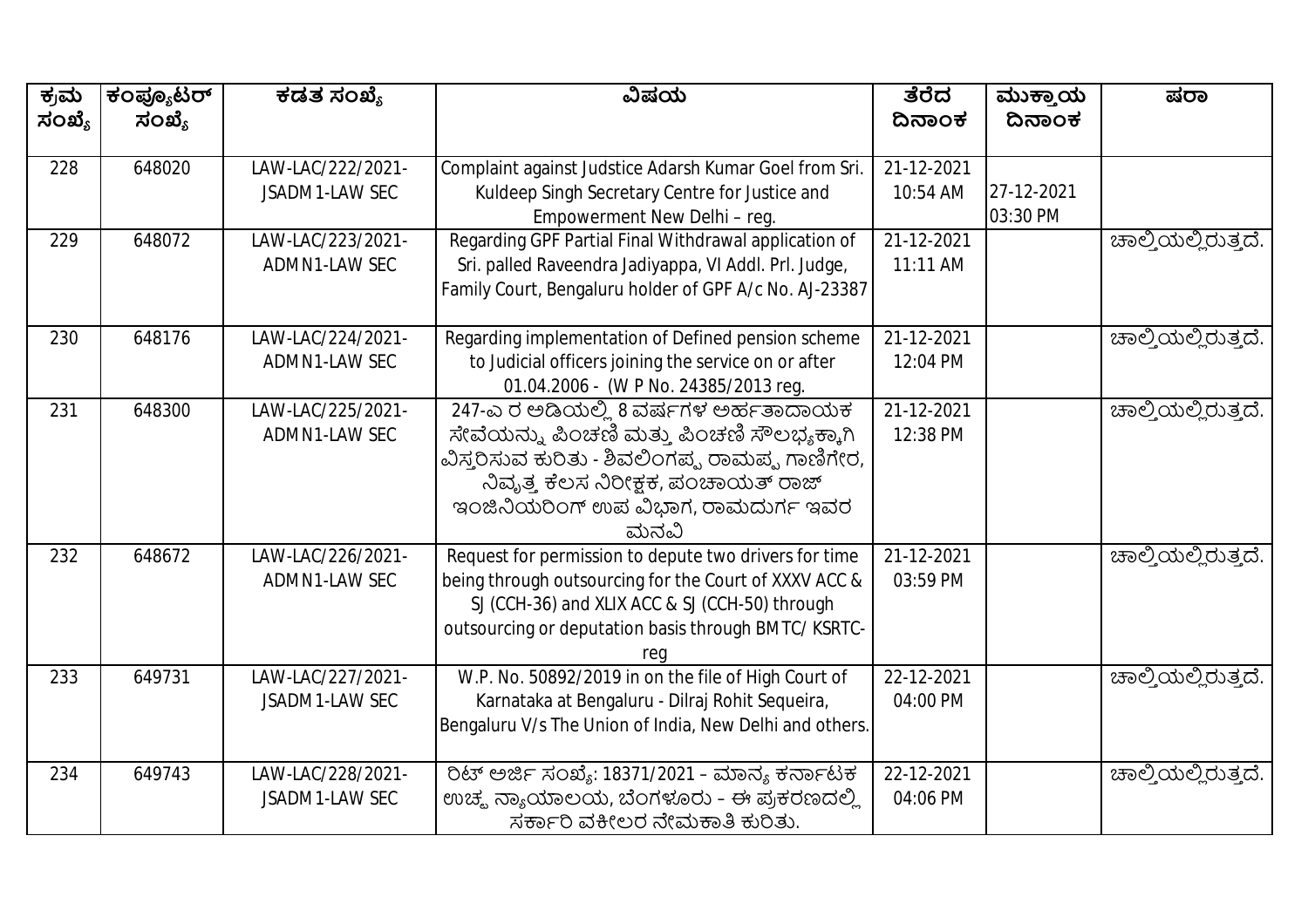| ಕ್ರಮ<br>ಸಂಖ್ಯೆ | ಕಂಪ್ಯೂಟರ್<br>ಸಂಖ್ಯೆ | ಕಡತ ಸಂಖ್ಯೆ                          | ವಿಷಯ                                                                                                                                                                                                                                                                                                                                                                          | ತೆರೆದ<br>ದಿನಾಂಕ        | ಮುಕ್ತಾಯ<br>ದಿನಾಂಕ | ಷರಾ                 |
|----------------|---------------------|-------------------------------------|-------------------------------------------------------------------------------------------------------------------------------------------------------------------------------------------------------------------------------------------------------------------------------------------------------------------------------------------------------------------------------|------------------------|-------------------|---------------------|
| 235            | 649853              | LAW-LAC/229/2021-<br>ADMN1-LAW SEC  | ಶ್ರೀ ವಿ. ಪ್ರಕಾಶ್, ಹಿರಿಯ ಸಿವಿಲ್ ನ್ಯಾಯಾಧೀಶರು<br>ಮತ್ತು ಜೆ.ಎಂ.ಎಫ್.ಸಿ. ನೆಲಮಂಗಲ ಇವರ<br>ವೈದ್ಯಕೀಯ ವೆಚ್ಚ ಮರುಪಾವತಿ ಬಗ್ಗೆ.                                                                                                                                                                                                                                                               | 22-12-2021<br>04:47 PM |                   | ಚಾಲ್ತಿಯಲ್ಲಿರುತ್ತದೆ. |
| 236            | 651119              | LAW-LAC/230/2021-<br>ADMN1-LAW SEC  | Regarding objections related to TA in Central Audit<br>relating to Judicial Officers of High Court and District<br>Judiciary - reg                                                                                                                                                                                                                                            | 23-12-2021<br>10:01 PM |                   | ಚಾಲ್ತಿಯಲ್ಲಿರುತ್ತದೆ. |
| 237            | 653058              | LAW-LAC/231/2021-<br>JSADM1-LAW SEC | Counting the previous service rendered by Sri. Babu.N.,<br>Deputy Registrar, CCC, Bengaluru, in the HCK, as<br>Qualifying Service for pensionary benefits                                                                                                                                                                                                                     | 28-12-2021<br>11:52 AM |                   | ಚಾಲ್ತಿಯಲ್ಲಿರುತ್ತದೆ. |
| 238            | 653062              | LAW-LAC/232/2021-<br>JSADM1-LAW SEC | Counting the previous service rendered by Sri. Santhosh<br>Kumar P.S., Prl civil Judge and JMFC, Kanakapura, in the<br>Judicial Dept, as Qualifying Service for pensionary<br>benefits.                                                                                                                                                                                       | 28-12-2021<br>11:53 AM |                   | ಚಾಲ್ತಿಯಲ್ಲಿರುತ್ತದೆ. |
| 239            | 654493              | LAW-LAC/233/2021-<br>JSADM1-LAW SEC | Counting the previous service rendered by Sri. K.N.<br>Shivakumar, civil Judge and JMFC, Hirekerur in the HCK,<br>as Qualifying Service for pensionary benefits.                                                                                                                                                                                                              | 29-12-2021<br>03:48 PM |                   | ಚಾಲ್ತಿಯಲ್ಲಿರುತ್ತದೆ. |
| 240            | 655916              | LAW-LAC/234/2021-<br>JSADM1-LAW SEC | Seeking clarification in respect of according permission<br>to claim petrol allowance - reg.                                                                                                                                                                                                                                                                                  | 31-12-2021<br>10:37 AM |                   | ಚಾಲ್ತಿಯಲ್ಲಿರುತ್ತದೆ. |
| 241            | 655988              | LAW-LAC/235/2021-<br>JSADM1-LAW SEC | Return of letters of Prl. District and Sessions Judge,<br>Mysore to accord permission to prepare arrears bill<br>manually in respect of K.B. Krishnamurthy, Rtd. Bailiff in<br>compliance of the orders of the Hon'ble High Court of<br>Karnataka in W.P. No.33640 /2014 (S-RES)dated<br>25.06,2079, with a request to take necessary action at<br>your end, at the earliest. | 31-12-2021<br>11:18 AM |                   | ಚಾಲ್ತಿಯಲ್ಲಿರುತ್ತದೆ. |
| 242            | 656445              | LAW-LAC/236/2021-<br>ADMN1-LAW SEC  | Application for Seeking the Information under the Right<br>to Information Act, 2005 - ಶ್ರೀ ರಾಘವೇಂದ್ರ ರಾಂ ಇ<br>ವರ ಮನವಿ                                                                                                                                                                                                                                                         | 31-12-2021<br>03:06 PM |                   | ಚಾಲ್ತಿಯಲ್ಲಿರುತ್ತದೆ. |